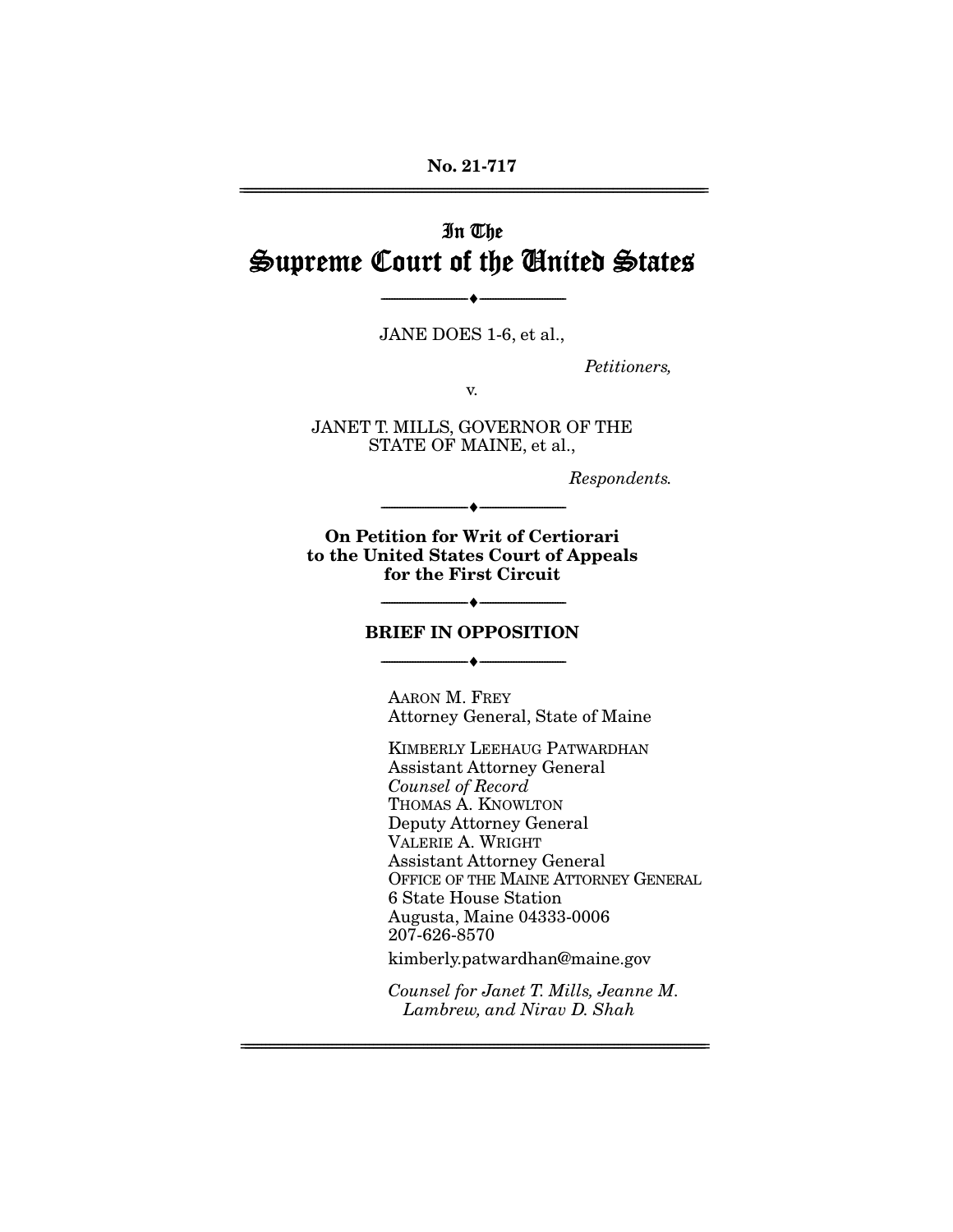#### **QUESTIONS PRESENTED**

 1. Whether an expired, routine technical state agency rule that requires that employers in certain high-risk healthcare settings require their employees to be fully vaccinated against COVID-19, unless vaccination against COVID-19 would harm the employee's health, and that does not prohibit employees from seeking religious accommodations from their employers under Title VII of the Civil Rights Act of 1964, violates the Free Exercise Clause of the First Amendment.

 2. Whether an expired, routine technical state agency rule that requires that employers in certain high-risk healthcare settings require their employees to be fully vaccinated against COVID-19, unless vaccination against COVID-19 would harm the employee's health, and that does not prohibit employees from seeking religious accommodations from their employers under Title VII of the Civil Rights Act of 1964, is preempted by Title VII, an issue not passed on by the courts below.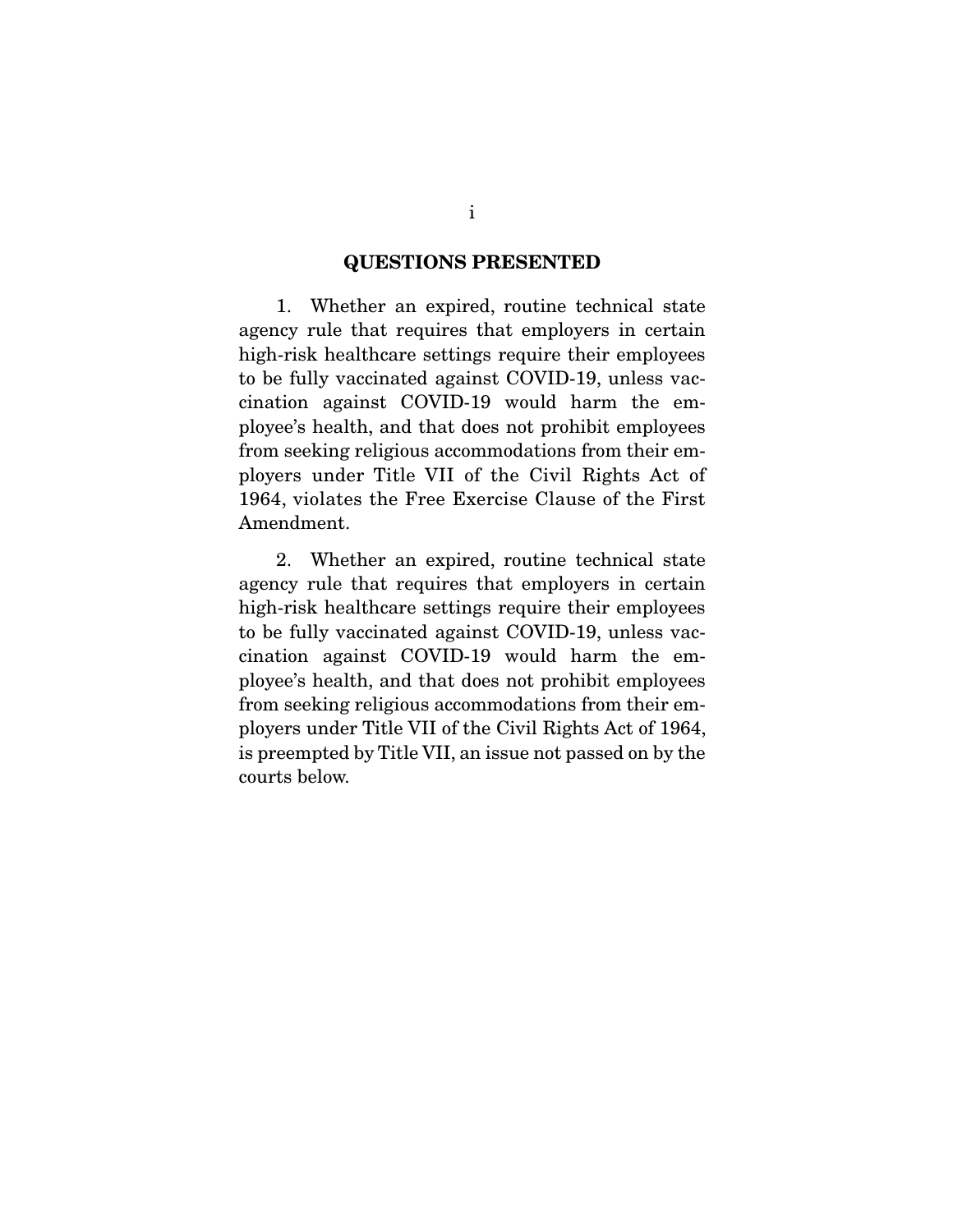# TABLE OF CONTENTS

ii

|      |           |                                                                                                                                                             | iv             |
|------|-----------|-------------------------------------------------------------------------------------------------------------------------------------------------------------|----------------|
|      |           | STATUTES AND REGULATIONS INVOLVED                                                                                                                           | 1              |
|      |           |                                                                                                                                                             | $\mathbf 1$    |
|      |           | STATEMENT OF THE CASE                                                                                                                                       | $\overline{4}$ |
|      | А.        | History of Mandatory Immunizations                                                                                                                          | 4              |
|      | <b>B.</b> | Vaccinations and COVID-19                                                                                                                                   | 7              |
|      | C.        | Maine CDC's Adoption of the Rule                                                                                                                            | 9              |
|      | D.        |                                                                                                                                                             | 12             |
|      |           | REASONS FOR DENYING THE PETITION                                                                                                                            | 14             |
| Ι.   |           | The Petition should be Denied Based on<br>its Interlocutory Posture, Subsequent Fed-<br>eral Action, and the Adoption of the Final                          | 14             |
| II.  |           | The First Circuit's Correct Application of<br>This Court's Decisions Does Not Warrant                                                                       | 20             |
| III. |           | There is no Conflict Among the Circuits on<br>Whether a State's Mandatory Vaccination<br>Law Must Include a Religious Exemption                             | 30             |
|      | A.        | The Courts of Appeals have uniformly<br>held that religious exemptions to man-<br>datory vaccination laws are not re-<br>quired by the Free Exercise Clause | 30             |
|      | В.        | The First Circuit's decision is not in<br>conflict with the decisions of the Sev-<br>enth, Sixth, and Third Circuits                                        | 31             |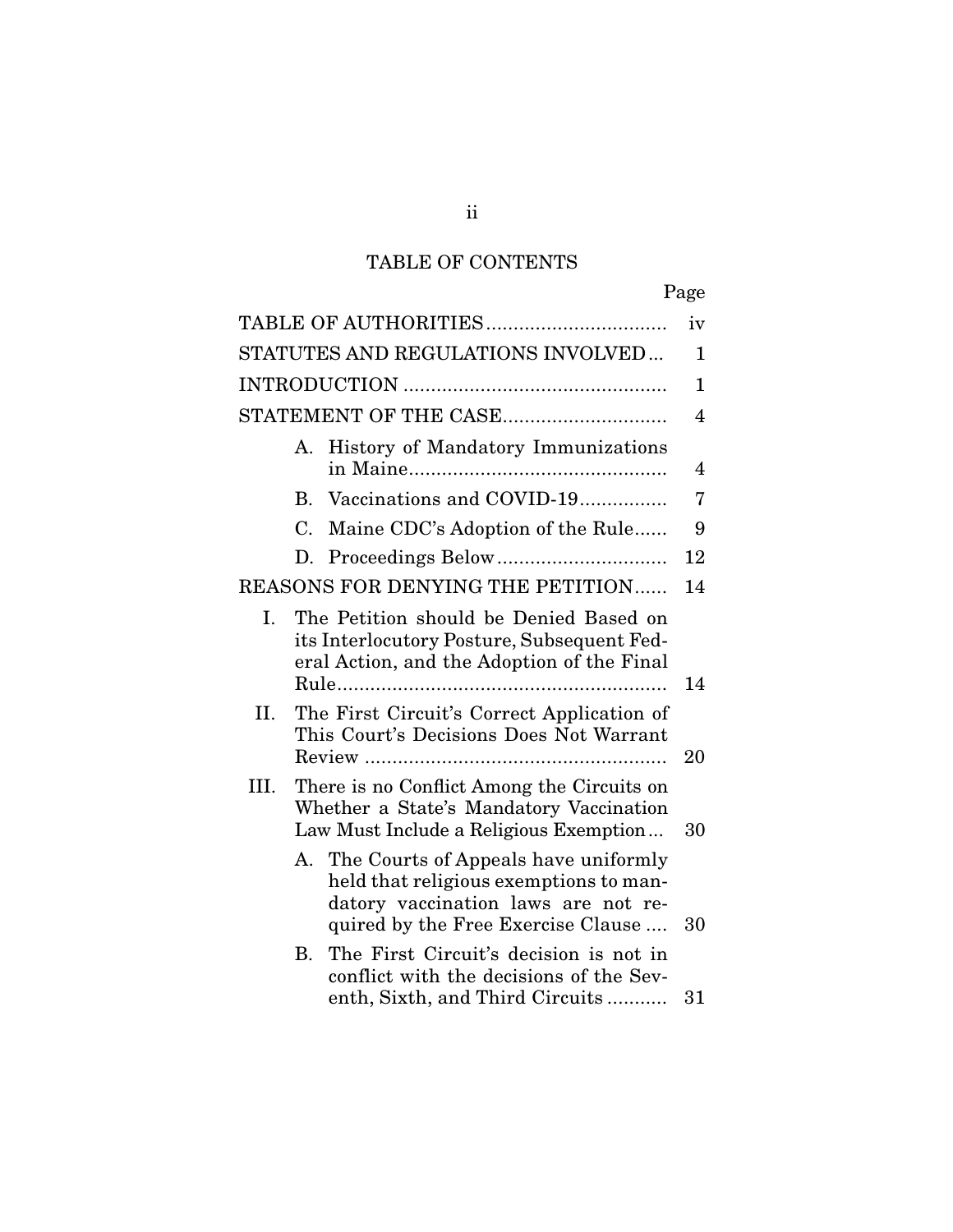### TABLE OF CONTENTS—Continued

Page IV. Petitioners' Second Question Presented was Not Addressed by the First Circuit or the District Court ...................................... 35 CONCLUSION ..................................................... 37

### APPENDIX

| Immunization Requirements for Healthcare<br>Workers, 10-144 Me. Code R. ch. 264 (eff. Aug. |  |
|--------------------------------------------------------------------------------------------|--|
| Immunization Requirements for Healthcare<br>Workers, 10-144 Me. Code R. ch. 264 (eff. Nov. |  |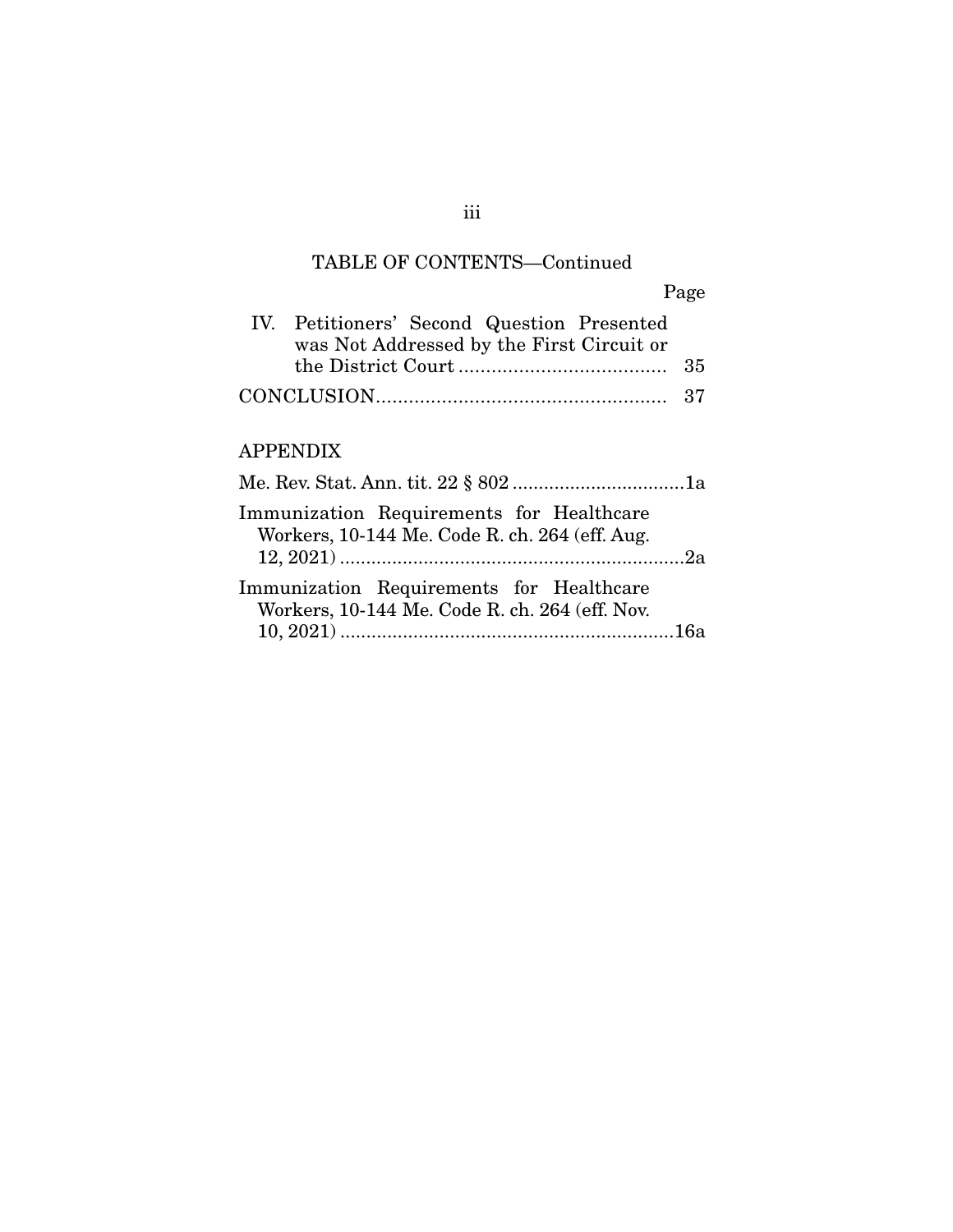## TABLE OF AUTHORITIES

| <b>CASES</b>                                                                  |
|-------------------------------------------------------------------------------|
| Am. Constr. Co. v. Jacksonville, Tampa &<br>Key W. Ry. Co.,                   |
| Ashcroft v. ACLU,                                                             |
| Cantwell v. Connecticut,                                                      |
| Church of the Lukumi Babalu Aye, Inc. v.<br>City of Hialeah,                  |
| Cunningham v. Hamilton Cnty.,                                                 |
| Cutter v. Wilkinson,                                                          |
| Dahl v. Bd. of Trs. of W. Mich. Univ.,<br>15 F.4th 728 (6th Cir. 2021) 31, 32 |
| Diffenderfer v. Cent. Baptist Church of<br>Miami, Fla., Inc.,                 |
| Doe v. San Diego Unified Sch. Dist.,<br>$\_$ F.4th $\_$ , 2021 WL 5757397     |
| Emp't Div., Dep't of Hum. Res. of Or. v. Smith,                               |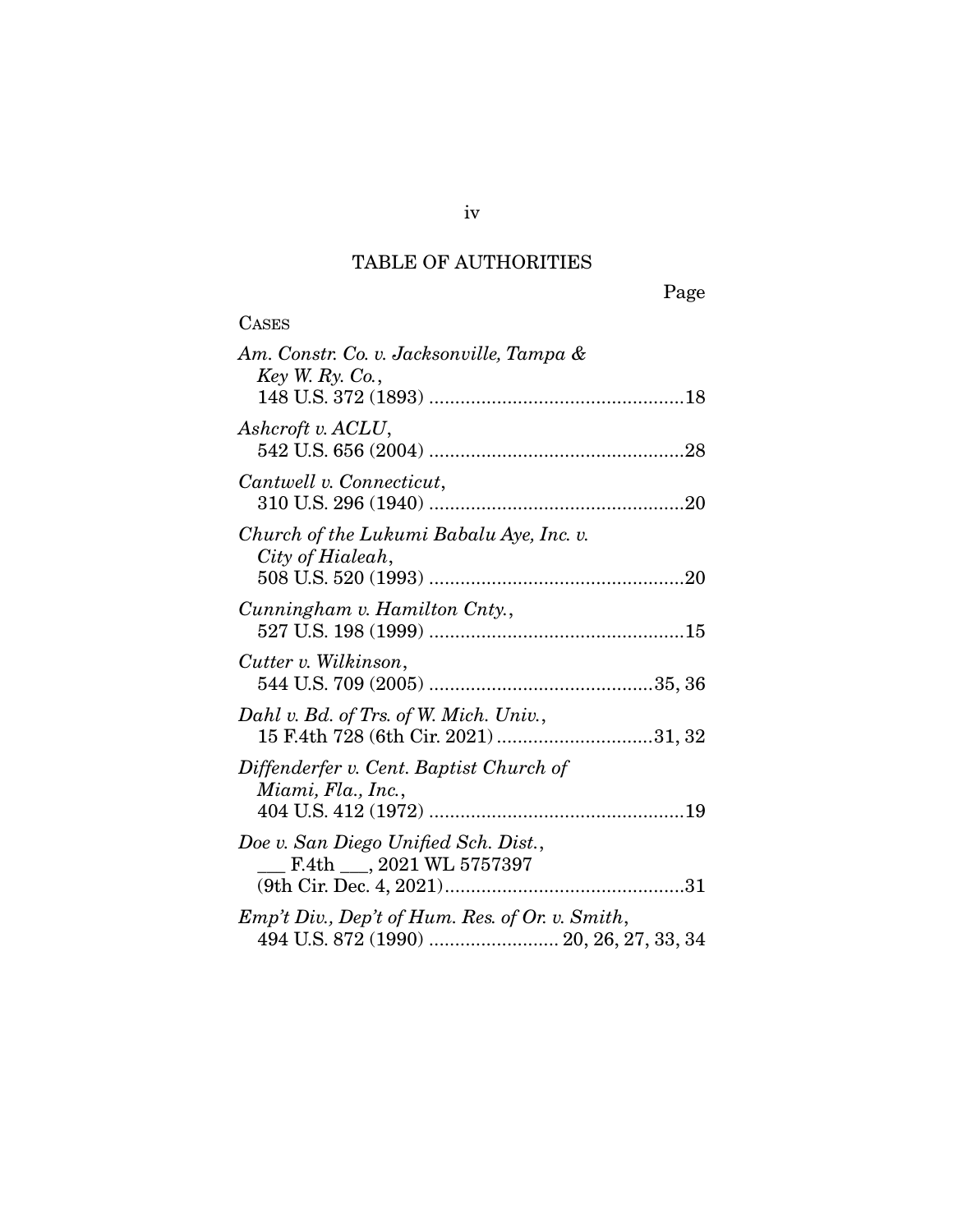v

| Florida v. Dep't of Health & Human Servs.,<br>No. 3:21-cv-2722-MCR-HTC, 2021 WL<br>5416122 (N.D. Fla. Nov. 20, 2021)17 |
|------------------------------------------------------------------------------------------------------------------------|
| Fraternal Order of Police Newark Lodge No. 12<br>v. City of Newark,                                                    |
| Fulton v. City of Philadelphia,                                                                                        |
| Geier v. Am. Honda Motor Co.,                                                                                          |
| Glover v. United States,                                                                                               |
| Hamilton-Brown Shoe Co. v. Wolf Bros. & Co.,                                                                           |
| Hillsborough Cnty. v. Automated Med. Labs., Inc.,                                                                      |
| Klaassen v. Trs. of Ind. Univ.,<br>7 F.4th 592 (7th Cir. 2021) 31, 32                                                  |
| Louisiana v. Becerra,<br>No. 3:21-CV-03970, 2021 WL 5609846                                                            |
| McCullen v. Coakley,                                                                                                   |
| Missouri v. Biden,<br>No. 4:21-CV-01329-MTS, 2021 WL 5564501                                                           |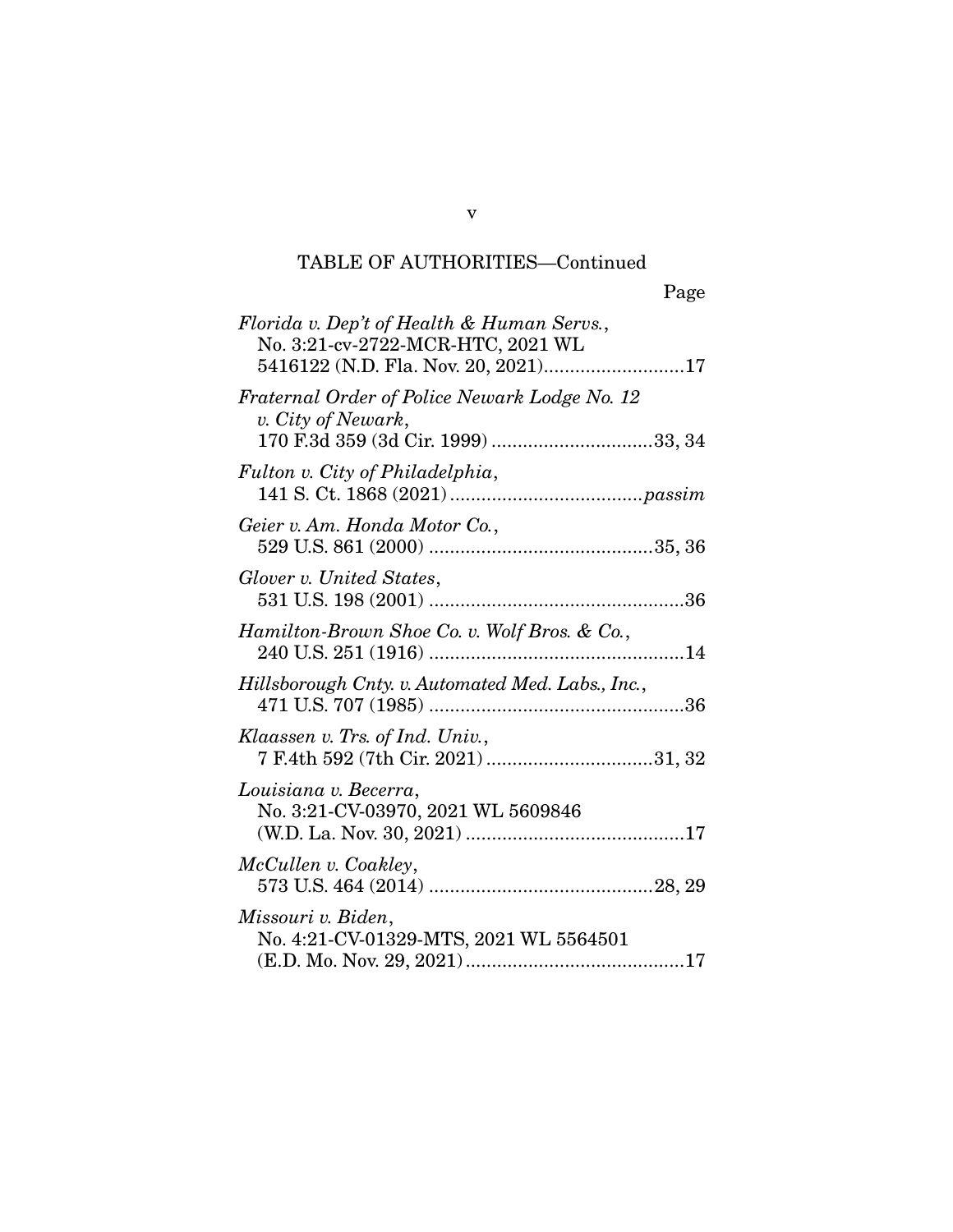| Page                                                                                     |
|------------------------------------------------------------------------------------------|
| N.Y. State Conf. of Blue Cross & Blue Shield<br>Plans v. Travelers Ins. Co.,             |
| Nikolao v. Lyon,                                                                         |
| Phillips v. City of New York,                                                            |
| Prince v. Massachusetts,                                                                 |
| Resurrection Sch. v. Hertel,                                                             |
| Roman Catholic Diocese of Brooklyn v. Cuomo,                                             |
| Sherbert v. Verner,                                                                      |
| S. Bay United Pentecostal Church v. Newsom,<br>141 S. Ct. 716 (2021)  21, 22, 23, 25, 28 |
| Tandon v. Newsom,<br>141 S. Ct. 1294 (2021)  17, 21, 22, 25                              |
| Taylor v. Freeland & Kronz,                                                              |
| Upper Skagit Indian Tribe v. Lundgren,                                                   |
| Va. Military Inst. v. United States,                                                     |
| Valente v. Bd. of Env'tl Prot.,                                                          |

vi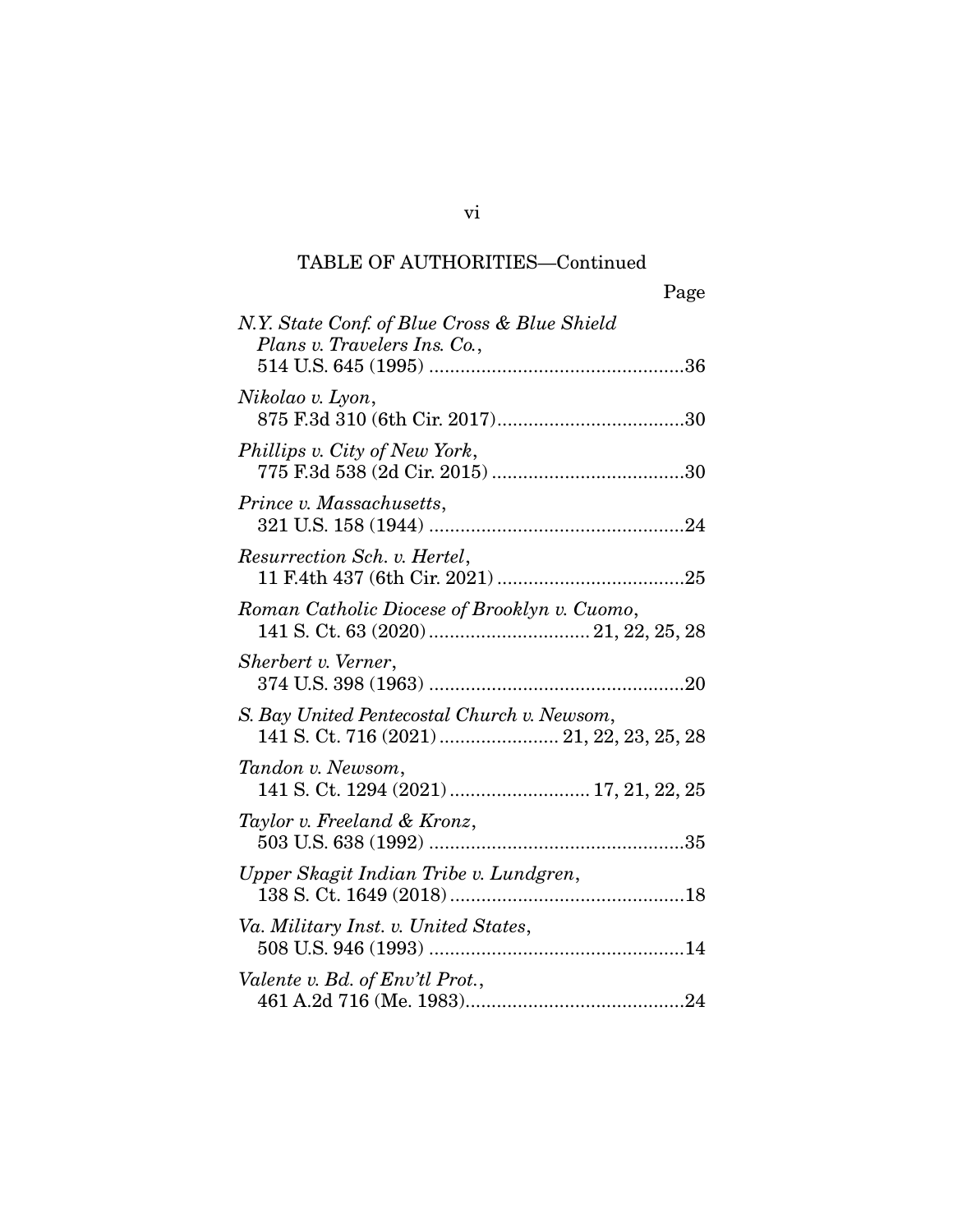| Page                                                                                |
|-------------------------------------------------------------------------------------|
| Walz v. Tax Comm'n of City of N.Y.,                                                 |
| We the Patriots USA, Inc. v. Hochul,                                                |
| Workman v. Mingo Cnty. Bd. of Educ.,<br>419 F. App'x 348 (4th Cir. 2011) 28, 29, 30 |
| Youakim v. Miller,                                                                  |
| CONSTITUTIONS AND STATUTES                                                          |
|                                                                                     |
| Cal. Health & Safety Code § 120370 (Westlaw                                         |
| Cal. Health & Safety Code § 120372 (Westlaw                                         |
| Conn. Gen. Stat. Ann. § 10-204a (Westlaw 2021) 28                                   |
|                                                                                     |
|                                                                                     |
| Me. Rev. Stat. Ann. tit. 20-A, § 6355 (Supp.                                        |
| Me. Rev. Stat. Ann. tit. 20-A, § 6359 (Supp.                                        |
| Me. Rev. Stat. Ann. tit. 22, § 802(4-B)(A) (Supp.                                   |
| Me. Rev. Stat. Ann. tit. 22, § 802(4-B) (Supp.                                      |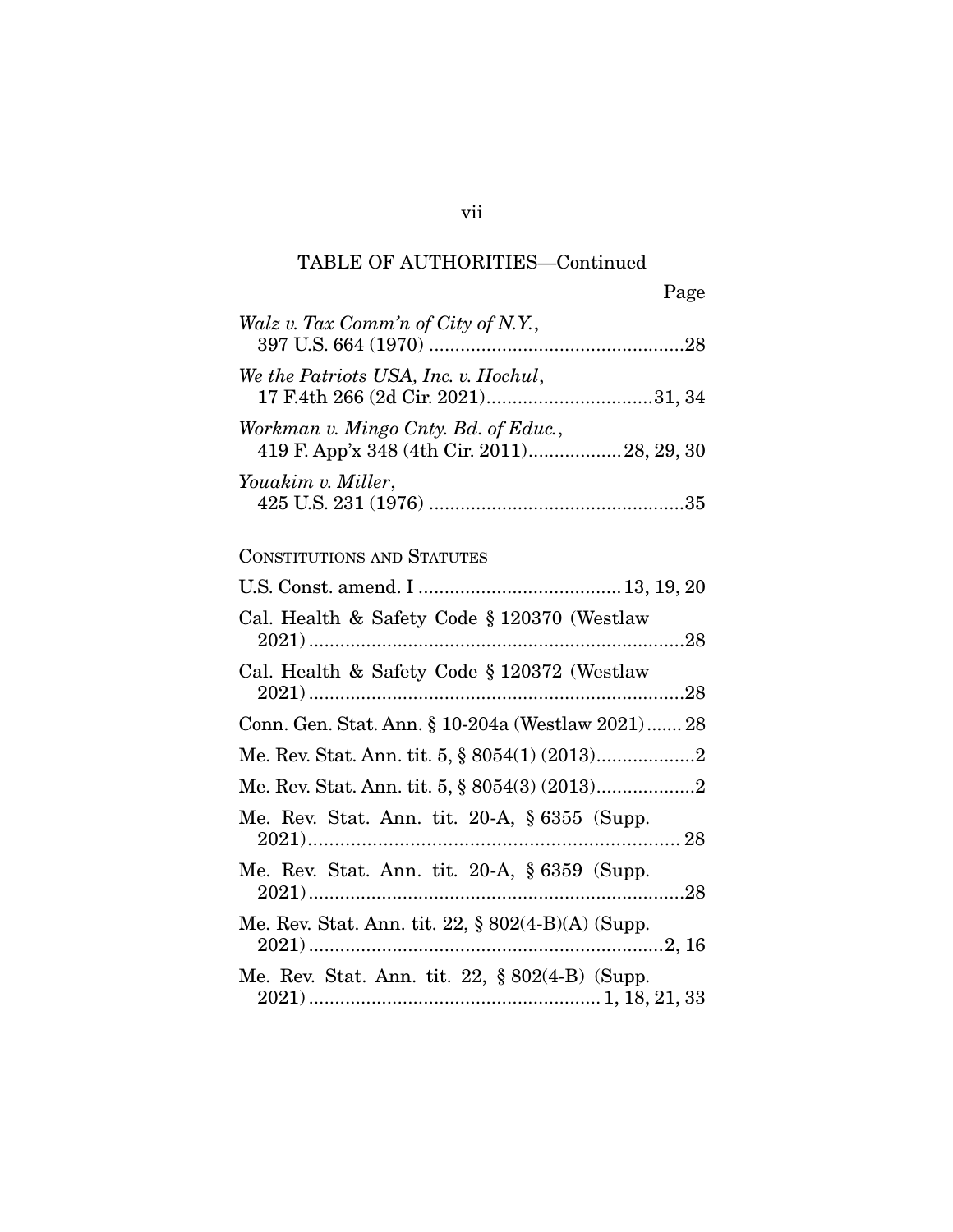## viii

# TABLE OF AUTHORITIES—Continued

| Page |  |
|------|--|

| Miss. Code Ann. § 41-23-37 (Westlaw (2021)28    |  |
|-------------------------------------------------|--|
| N.Y. Public Health Law § 2164 (Westlaw (2021)28 |  |
| W. Va. Code Ann. § 16-3-4 (Westlaw (2021) 28    |  |

### REGULATIONS

| Medicare and Medicaid Programs; Omnibus            |
|----------------------------------------------------|
| COVID-19 Health Care Staff Vaccination, 86 Fed.    |
| Reg. 61,555 (proposed Nov. 5, 2021) 15, 16, 17, 18 |
|                                                    |
|                                                    |
| N.Y. Comp. Codes R. & Regs. tit. 10, $\S 2.61(d)$  |

### OTHER AUTHORITIES

| Kimberly G. Blumenthal et al., Acute Allergic<br>Reactions to mRNA COVID-19 Vaccines, 325                                                                                                  |  |
|--------------------------------------------------------------------------------------------------------------------------------------------------------------------------------------------|--|
| Ellen Callaway & Heidi Ledford, How bad is<br>Omicron? What scientists know so far, Nature<br>(Dec. 2, 2021, corr. Dec. 7, 2021), https://www.<br>nature.com/articles/d41586-021-03614-z 8 |  |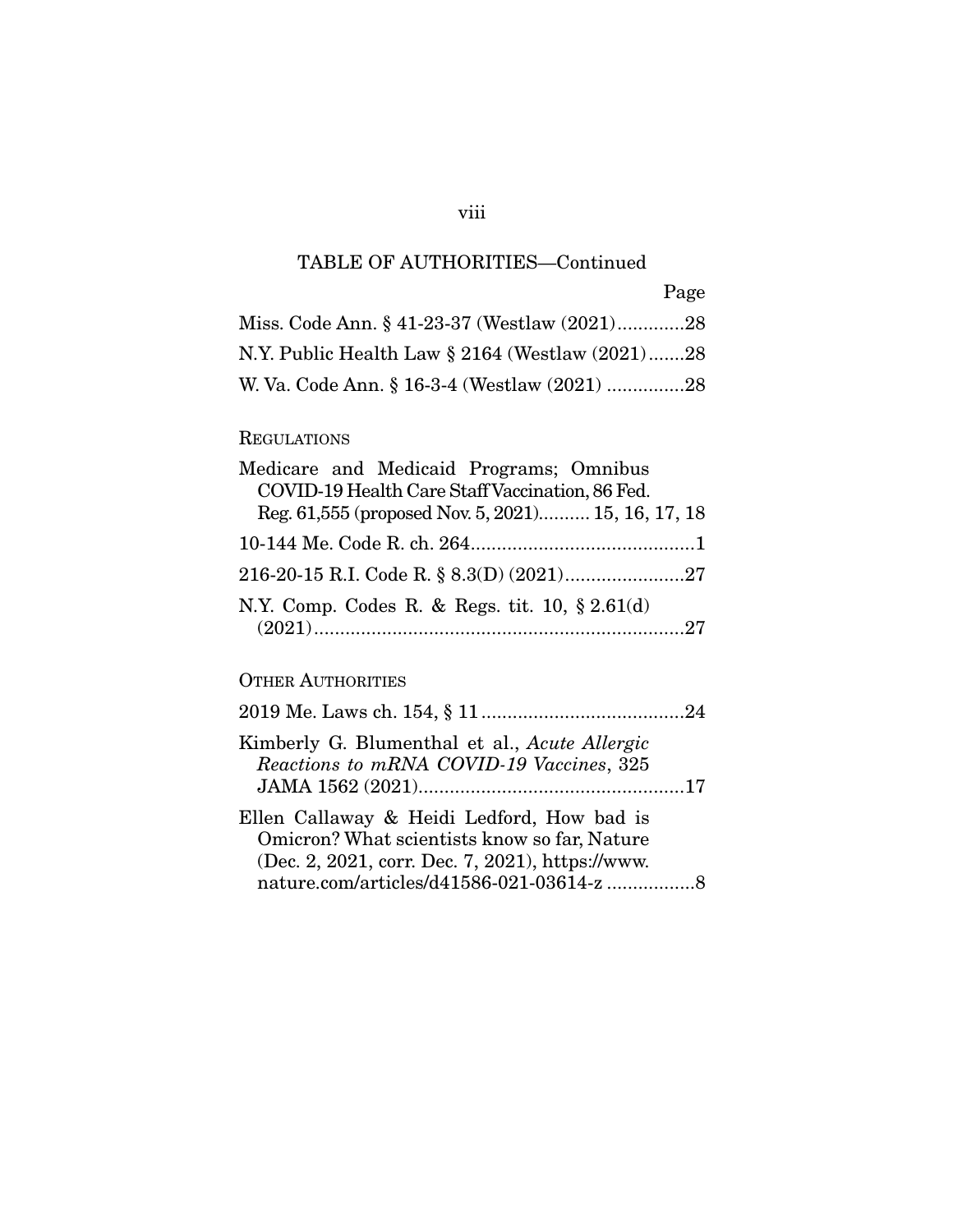| Page |
|------|
|------|

| Douglas Laycock, What's the law on vaccine<br>exemptions? A religious liberty expert ex-<br><i>plains</i> , The Conversation (Sept. 15, 2021),<br>https://theconversation.com/whats-the-law-on-<br>vaccine-exemptions-a-religious-liberty-expert-                                            |
|----------------------------------------------------------------------------------------------------------------------------------------------------------------------------------------------------------------------------------------------------------------------------------------------|
| CDC Covid Data Tracker: United States at a<br>Glance, United States Centers for Disease<br>Control and Prevention (updated Dec. 13,<br>2021), https://covid.cdc.gov/covid-data-tracker/                                                                                                      |
| CDC Covid Data Tracker: Rates of COVID-19<br>Cases and Deaths by Vaccination Status,<br>United States Centers for Disease Control<br>and Prevention (last visited Dec. 14, 2021),<br>https://covid.cdc.gov/covid-data-tracker/#rates-                                                        |
| Centers for Disease Control & Prevention, In-<br>terim Clinical Considerations for Use of<br>COVID-19 Vaccines Currently Approved or<br>Authorized in the United States (Nov. 5, 2021),<br>https://www.cdc.gov/vaccines/covid-19/downloads/<br>summary-interim-clinical-considerations.pdf16 |
| COVID-19: Maine Data, Maine CDC (updated<br>Dec. 14, 2021), https://www.maine.gov/dhhs/<br>mecdc/infectious-disease/epi/airborne/coronavirus/                                                                                                                                                |

ix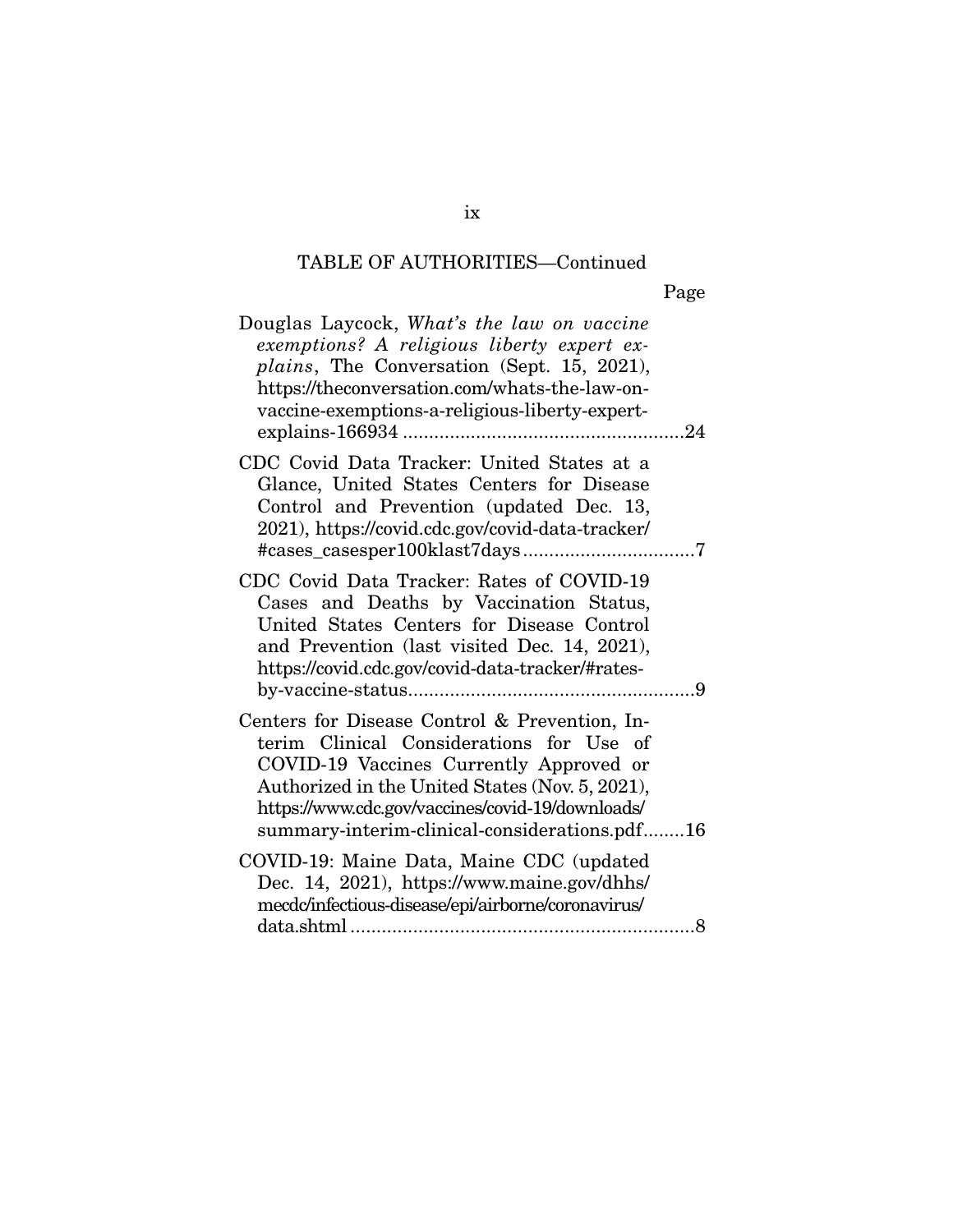Page

| Maine CDC, Maine Health Care Worker COVID-         |
|----------------------------------------------------|
| 19 Vaccination Dashboard, https://www.maine.gov/   |
| dhhs/mecdc/infectious-disease/immunization/        |
| publications/health-care-worker-covid-vaccination- |
|                                                    |
|                                                    |

x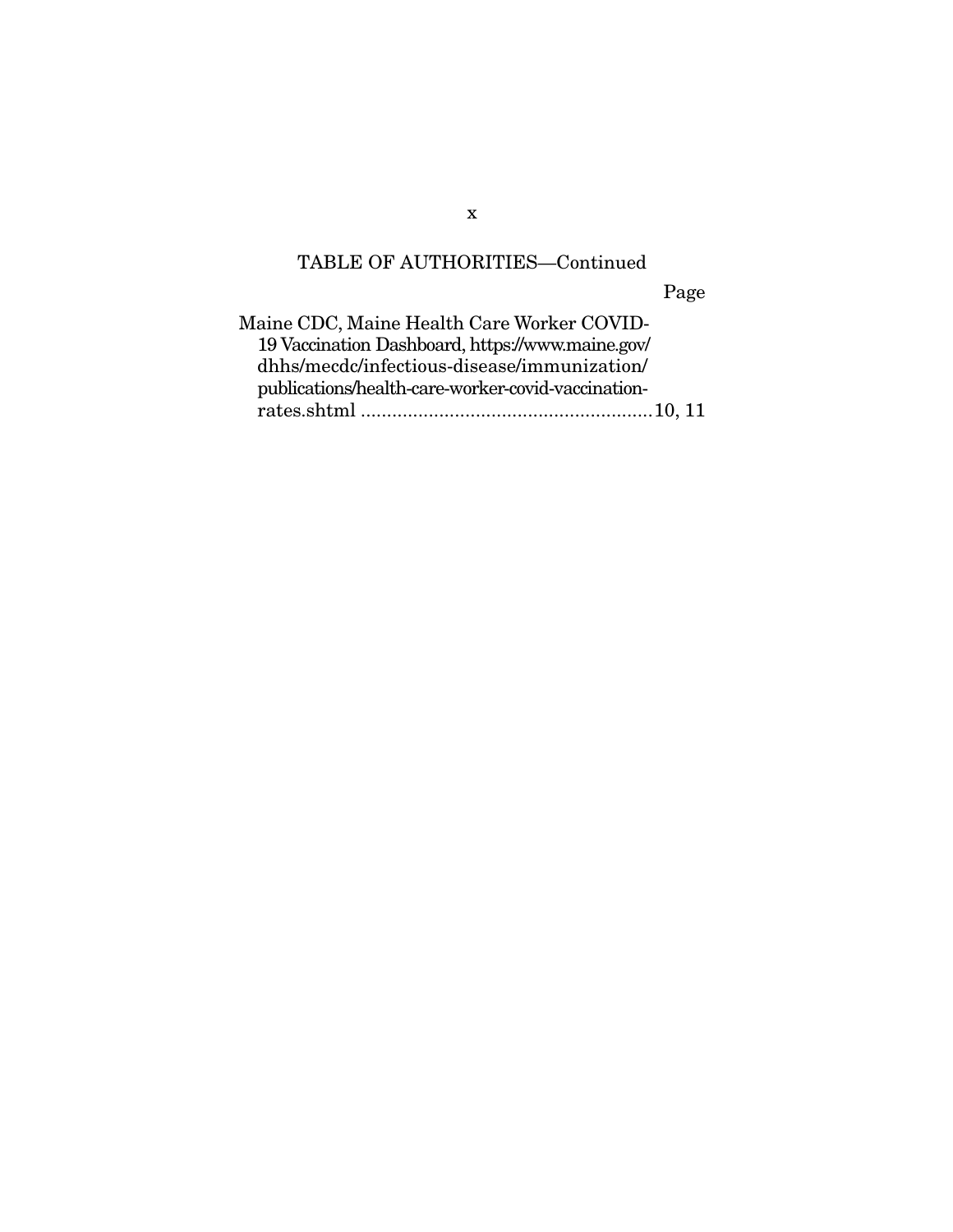#### **STATUTES AND REGULATIONS INVOLVED**

 In addition to the Constitutional provisions and statutes listed in the Petition, see Pet. 1-2, pertinent state statutory and regulatory provisions are reproduced at Resp. App. 1a-28a.

#### **INTRODUCTION**

--------------------------------- ♦ ---------------------------------

 For more than 30 years, the State of Maine has mandated that healthcare facilities require their employees to be vaccinated against several highly communicable diseases. Under Maine's framework, the diseases that healthcare workers must be immunized against are designated in state regulations adopted by the Maine Department of Health and Human Services (Department) and the Maine Center for Disease Control and Prevention (Maine CDC). Immunization Requirements for Healthcare Workers, 10-144 Me. Code R. ch. 264. The exemptions to these vaccination requirements are provided in state statute. See Me. Rev. Stat. tit. 22, § 802(4-B) (2021) [hereinafter, "the Statute"].

 In 2019, the Maine Legislature repealed all nonmedical vaccination exemptions (religious and philosophical) to required vaccinations for healthcare workers, daycare employees, schoolchildren, and college students. The legislation's purpose was to increase vaccination rates; prevent communicable, preventable diseases from spreading in schools, healthcare facilities, and daycare facilities; and protect persons

1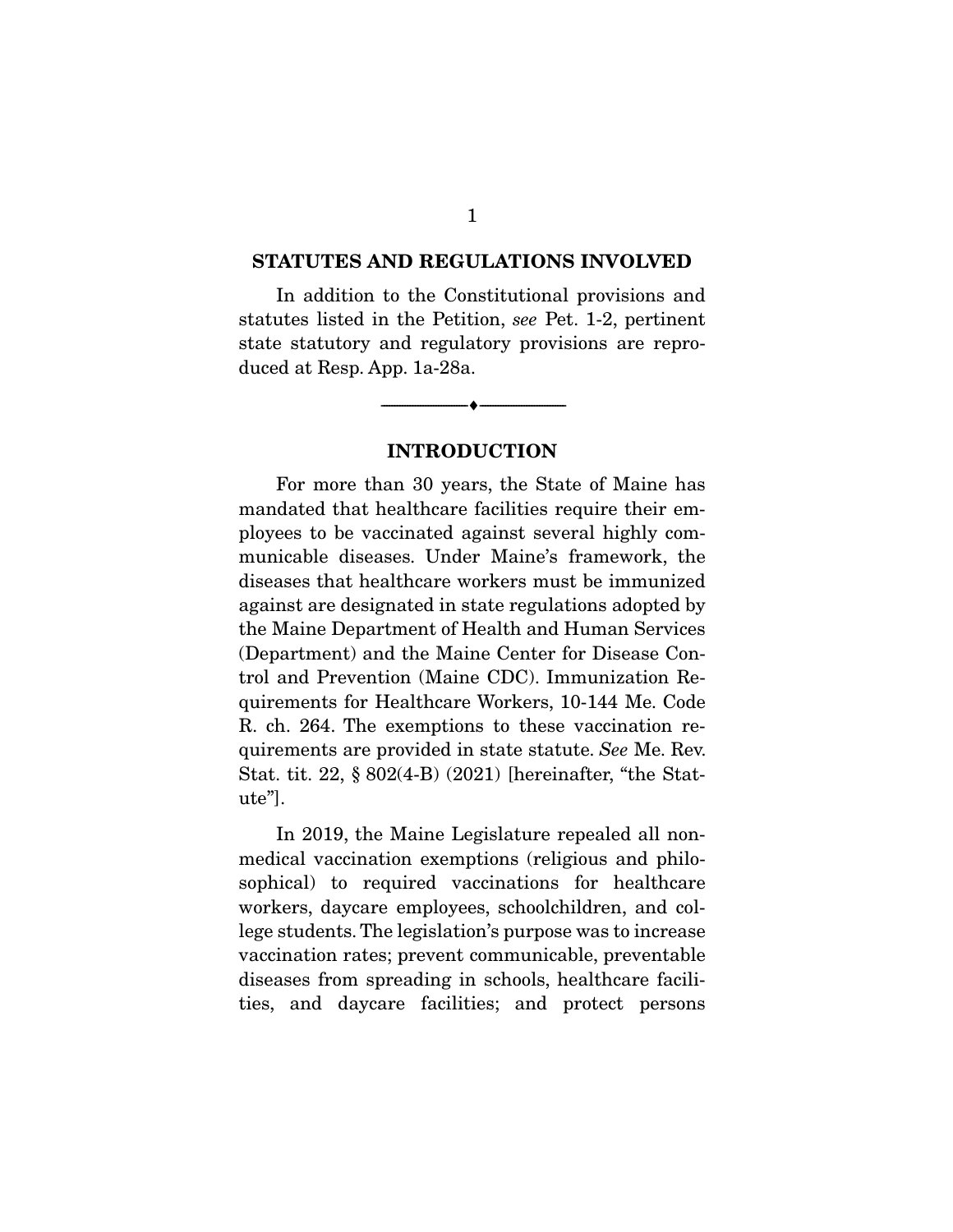medically unable to be vaccinated. The only vaccination exemption currently allowed is a medical exemption. *Id.*  $§ 802(4-B)(A)$ .

 The intervening COVID-19 pandemic requires little exposition except to emphasize that this case does not involve a fleeting gubernatorial executive order, subject to change at the stroke of a pen. The state authorities analyzed by the First Circuit and the District Court are a duly enacted state statute, id., and a routine technical state agency rule, Resp. App. 2a-15a. These authorities establish some of Maine's procedures and requirements for the control and prevention of a variety of communicable diseases, including COVID-19. On August 12, 2021, the Department and Maine CDC adopted an emergency amendment to its healthcare worker vaccination rule by adding COVID-19 to the list of diseases against which healthcare workers in Designated Healthcare Facilities (DHCFs) must be vaccinated and requiring Dental Health Practices and Emergency Medical Services (EMS) Organizations to require their employees be vaccinated against COVID-19 (Rule).1 Resp. App. 6a-7a.

<sup>&</sup>lt;sup>1</sup> The designation of the rule as "Emergency" is based on its categorization under Maine administrative law, not on the existence of a State of Civil Emergency. Maine state agencies have emergency rulemaking authority to adopt or amend rules without a traditional notice and comment period when "necessary to avoid an immediate threat to public health, safety or general welfare." Me. Rev. Stat. Ann. tit. 5, § 8054(1) (2013). Routine technical emergency rules are limited to 90 days in duration. *Id.* § 8054(3).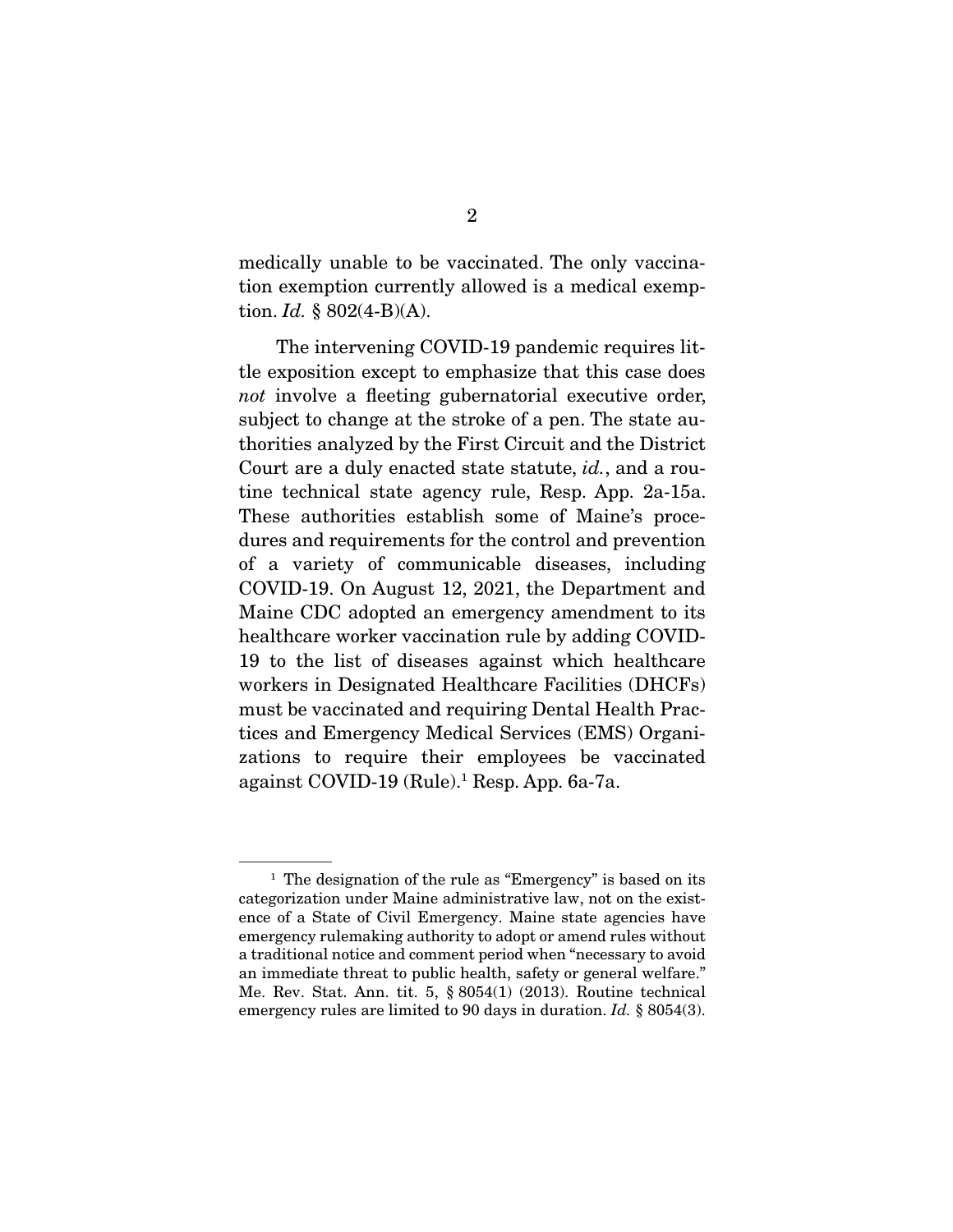Because the Rule was statutorily limited to 90 days, the Department and Maine CDC adopted a permanent amendment requiring vaccination against COVID-19 (in addition to the other highly communicable diseases already included) (Final Rule) on November 10, 2021, thereby superseding the Rule. Resp. App. 16a-28a. The Final Rule is narrower than, but similar in many respects, to the Rule.

 Contrary to the Petition, the Rule did not mandate that covered healthcare facilities terminate employees who were not fully vaccinated against COVID-19 or require employers to deny employees' requests for religious accommodations under Title VII. Pet. i. The Rule was silent on employment decisions, which remained within the purview of the employer healthcare facilities.

 The Petition also misstates record facts, such as when and under what circumstances Maine repealed its nonmedical exemptions to its healthcare workers vaccination requirements, compare Pet. 8, with Pet. App. 14a-15a, 60a-62a, and makes the spurious claim that Maine offcials have denied the supremacy of federal law or its applicability in the State of Maine, compare Pet. 4-5, 34-35, with Pet. App. 39a, 94a-95a. Federal law unquestionably applies within Maine's borders, and the State Respondents have never denied that. Where the parties have disagreed is whether federal law provides the relief Petitioners are seeking.

 Framed properly, the Petition seeks interlocutory review of a decision of the First Circuit affrming the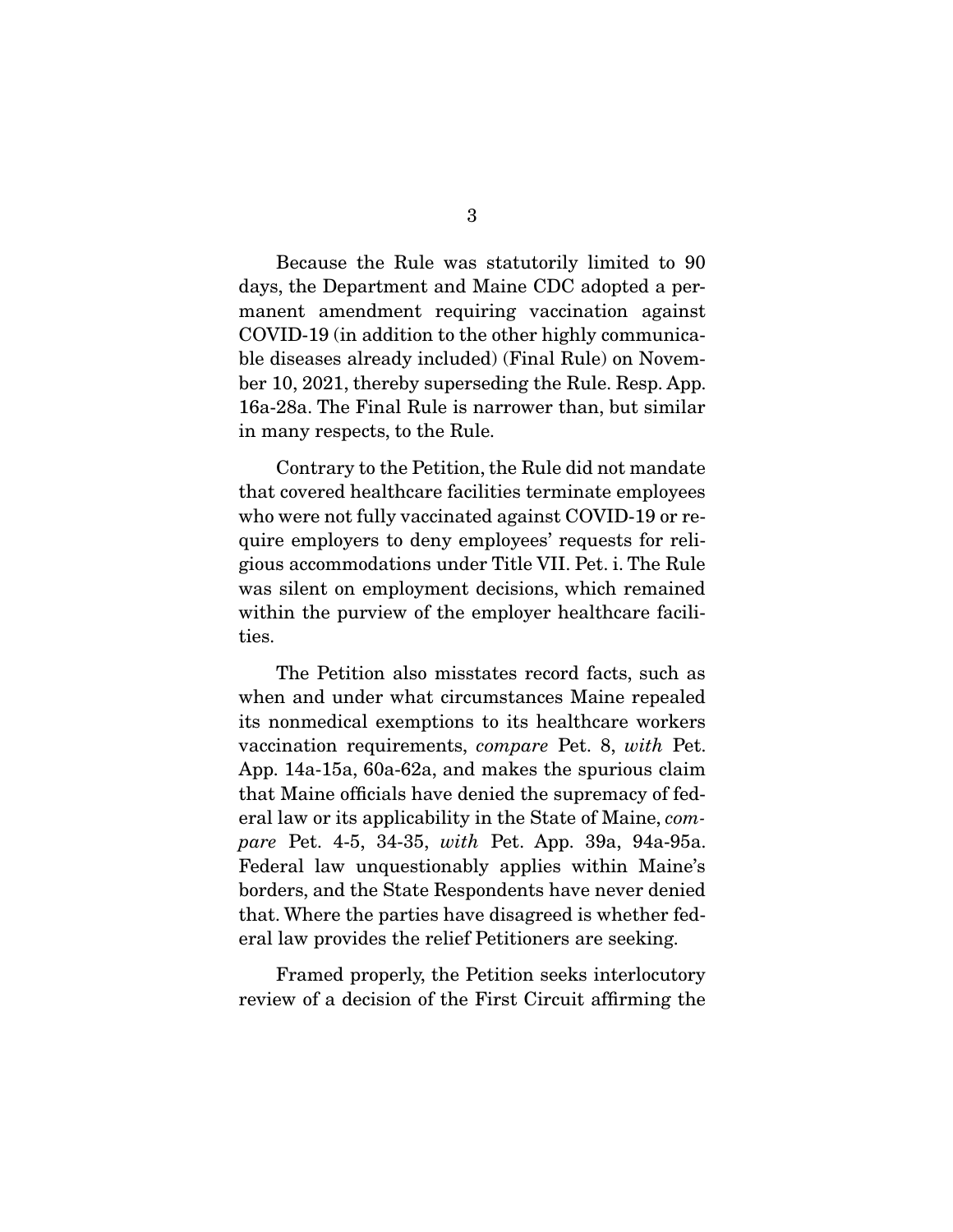District Court's denial of preliminary injunctive relief against a state agency rule that is no longer in effect. These circumstances do not warrant this Court's extraordinary review, and certainly not at this juncture of the case. Petitioners can continue to press their extant Free Exercise and Supremacy Clause challenges to the Rule (or Final Rule) to a fnal judgment in the District Court. But, based on the current posture and the reasons stated infra, this Petition should be denied.

#### **STATEMENT OF THE CASE**

--------------------------------- ♦ ---------------------------------

#### **A. History of Mandatory Immunizations in Maine**

 Maine has mandated that hospitals and other healthcare facilities require their employees to be vaccinated against several highly communicable diseases since 1989. Pet. App. 14a, 60a. Since 2002, the Department has identifed the diseases against which healthcare workers must be vaccinated through routine regulations. Pet. App. 61a; id. 15a (noting, as of April 2021, vaccination against measles, mumps, rubella, chickenpox, Hepatitis B, and infuenza required).

 From 2001 to 2019, there were three statutory exemptions to the vaccine requirements for healthcare workers: when vaccination was (A) medically inadvisable, (B) contrary to a sincerely held religious belief, or (C) contrary to a sincere philosophical belief. Pet. App. 61a; see also id. (noting Maine provided the same exemptions to required vaccinations for school children).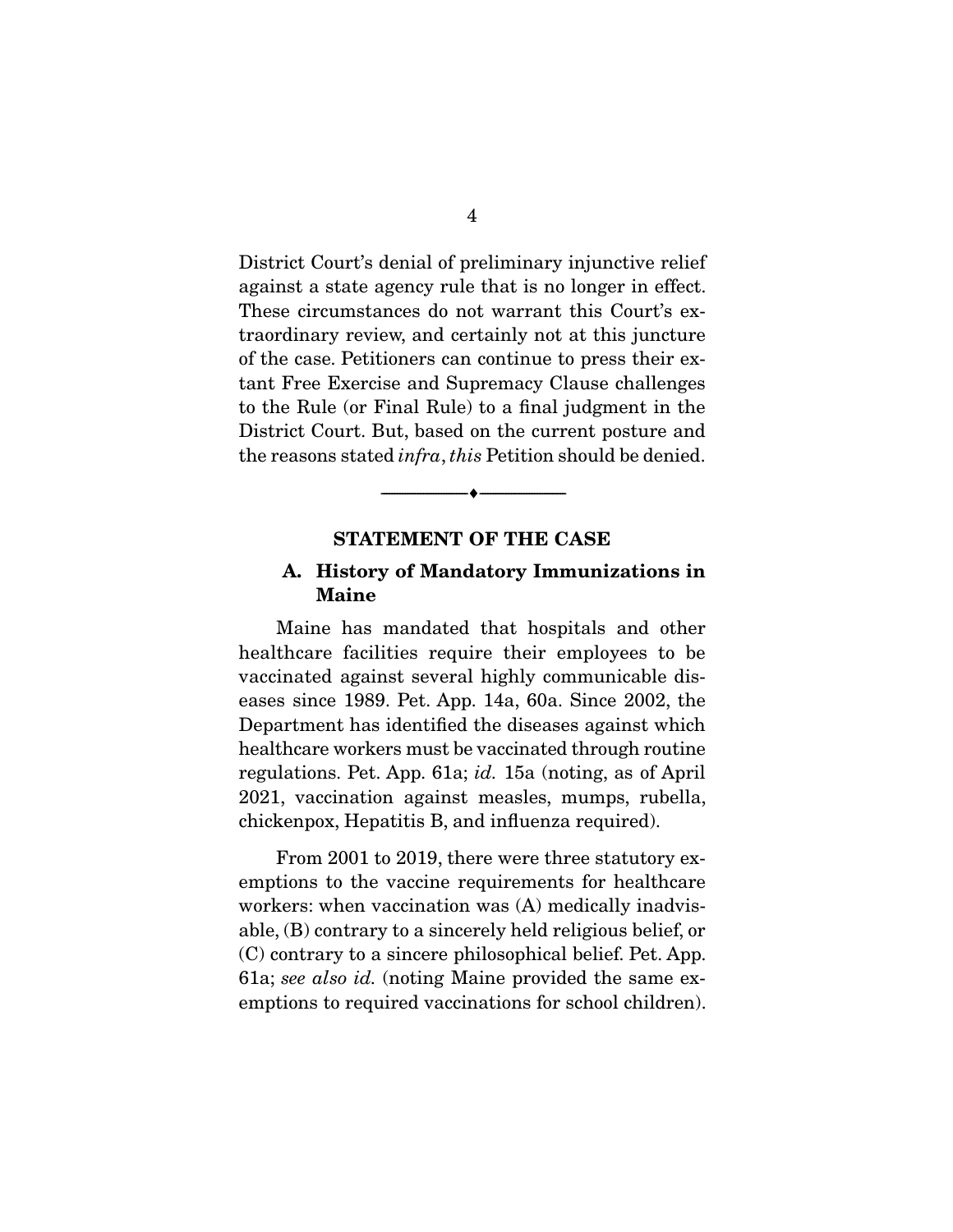The rationale for requiring immunization against vaccine-preventable diseases is the same in healthcare settings and schools: high vaccination rates are necessary to prevent the spread of communicable diseases through the population and among vulnerable populations, i.e., children and patients. D. Ct. Doc. 49-4 at 7. By 2018, vaccination rates for required vaccinations for healthcare workers and school children in Maine had fallen below the population-wide rates of vaccination necessary to prevent the spread of those communicable diseases. Pet. App. 14a; D. Ct. Docs. 48-2 to 48-5 & 49-7. The availability of nonmedical exemptions led to vaccination opt-out rates in Maine that were out of step with the rest of the country, and not evenly distributed across the State. Pet. App. 77a-78a (noting school vaccination opt out rates of 8% and 33% within a single county).

 In 2019, a bill was introduced in the Maine Legislature to eliminate nonmedical exemptions from the State's mandatory vaccination programs in order to reverse the trajectory of Maine's falling vaccination rates; prevent communicable, preventable diseases from spreading in schools, healthcare facilities, and daycare facilities; and protect persons who are unable to be vaccinated for medical reasons. Pet. App. 15a; D. Ct. Doc. 48-2 (testimony of Maine Representative Ryan Tipping, sponsor of the legislation). As explained by then Acting Maine CDC Director Nancy Beardsley,

[w]hen someone chooses not to vaccinate, that decision can jeopardize the health and safety of entire communities, especially the weakest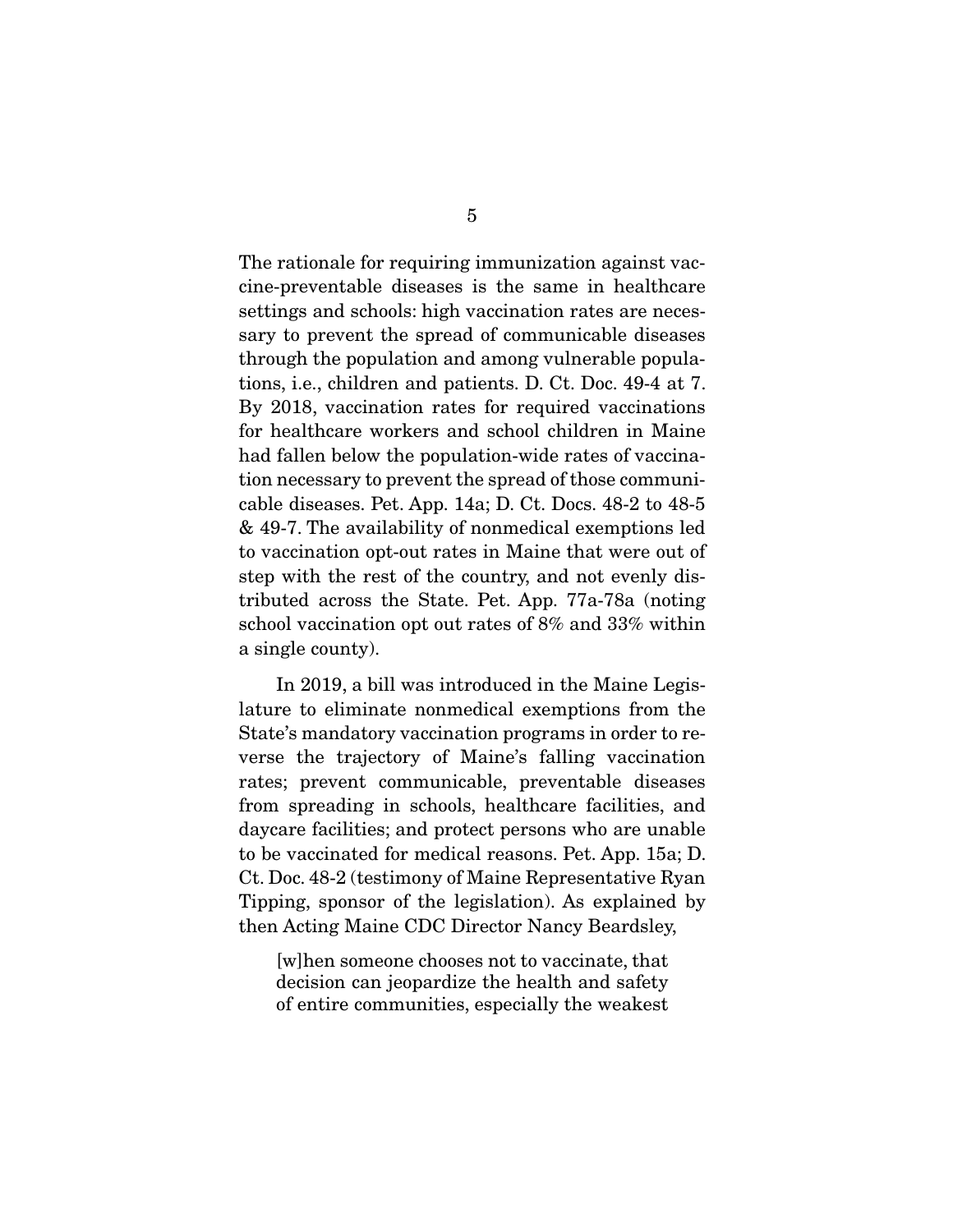and most vulnerable among us. Those who are unable to be vaccinated, such as young infants, pregnant mothers or children with cancer, face the most risk from disease complications. . . .

 . . . Evidence shows that states that have tighter exemption laws have higher immunization rates, and less disease.

D. Ct. Doc. 48-4 at 2. Maine Senator Heather Sanborn spoke of the bill's purpose: "I rise again today to urge this Body to follow science and to vote in favor of Enactment to protect those who cannot be immunized. Those include newborns. They include severely immune-compromised or medically weakened individuals and the very old may also be very susceptible to communicable diseases." D. Ct. Doc. 48-26 at 3.

 After signifcant debate on the foor of the Maine House and Senate, in May of 2019, the Maine Legislature voted to eliminate nonmedical exemptions to vaccination requirements for healthcare workers and schoolchildren. Pet. App. 61a. The law was the subject of a statewide people's veto referendum on March 3, 3020; 72% of Maine voters approved the 2019 amendment to the Statute. Pet. App. 15a, 61a-62a. The law took effect in April of 2020. Pet. App. 13a. In order to comply with the statutory change, the Department removed nonmedical exemptions from the Rule in April 2021. Pet. App. 15a.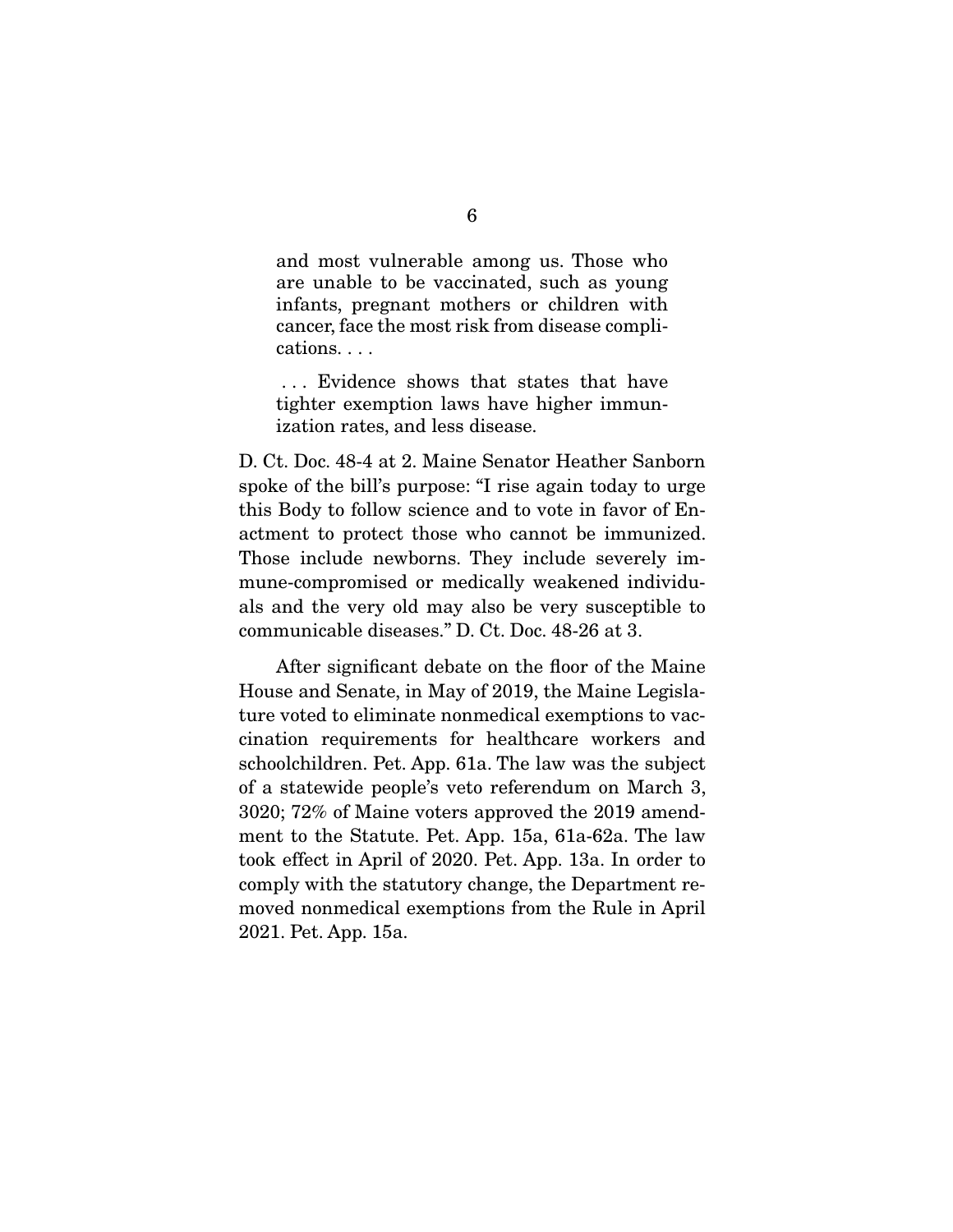#### **B. Vaccinations and COVID-19**

 The gold standard to prevent and stop the spread of communicable diseases, including COVID-19, is vaccination. Pet. App. 85a. Population-level immunity, or "herd immunity," is an epidemiological phenomenon whereby unvaccinated individuals are protected against a communicable disease by virtue of being in a community with suffciently high rate of vaccination or immunity. Pet. App. 55a-56a. In particular, persons who cannot be vaccinated for medical reasons rely on the immunity of those around them for protection from those communicable diseases. D. Ct. Doc. 49-4 at 5, 7. When immunization rates fall below the necessary population-level rate of vaccination for a particular disease, both vaccinated and unvaccinated individuals are at increased risk of infection, especially the most vulnerable. Pet. App. 85a-86a. The rate of vaccination required to achieve population-level immunity varies with the contagiousness of the disease. Pet. App. 55a.

 COVID-19 is a highly infectious respiratory illness caused by a virus (SARS-CoV-2) that spreads easily from person to person. As of December 13, 2021, there have been approximately 49.8 million confrmed cases of COVID-19 and 794,000 deaths from COVID-19 in the United States.2 As of December 14, 2021, there

<sup>2</sup> CDC Covid Data Tracker: United States at a Glance, United States Centers for Disease Control and Prevention (updated Dec. 13, 2021), https://covid.cdc.gov/covid-data-tracker/ #cases\_casesper100klast7days.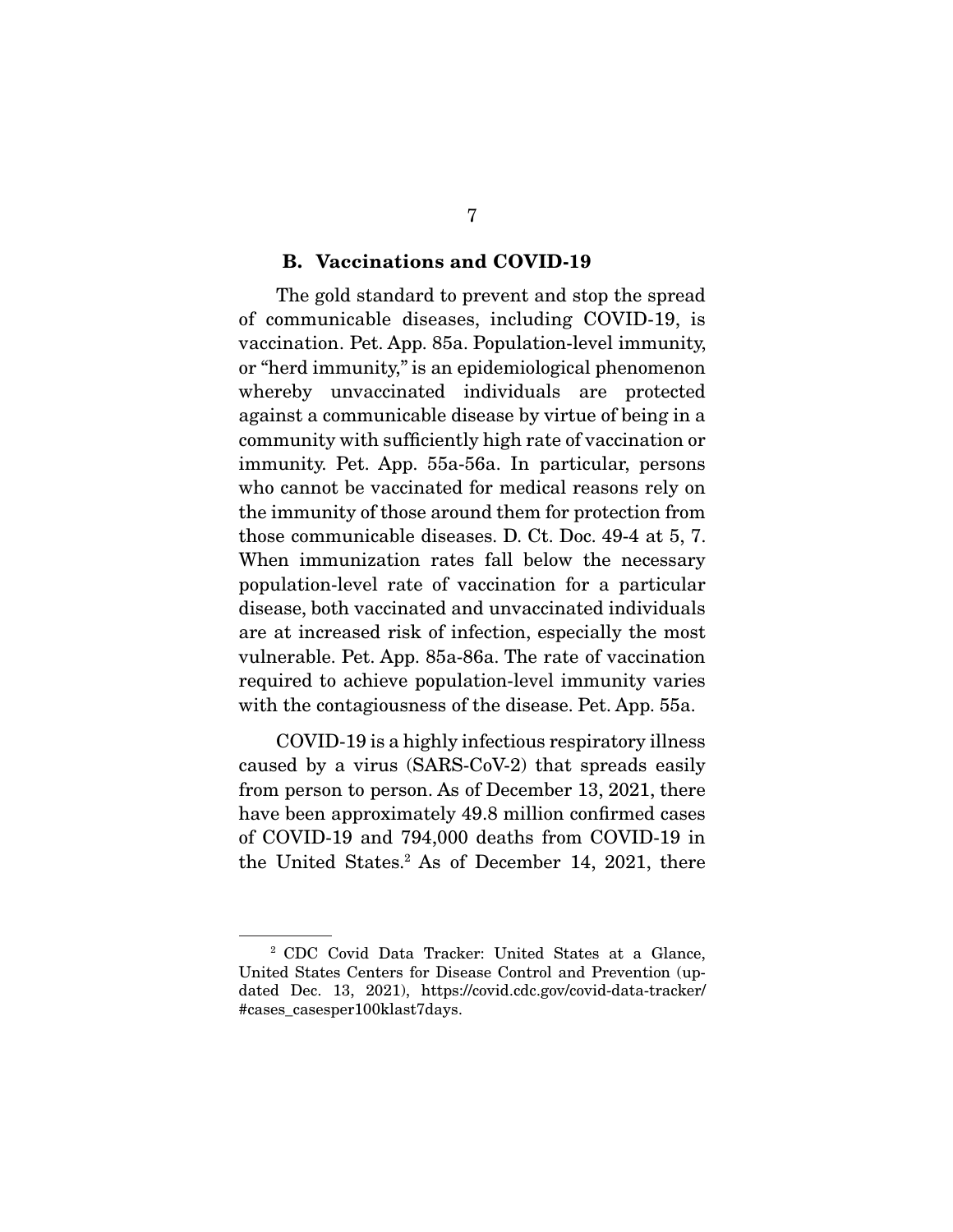have been 131,380 total confirmed cases of COVID-19 in Maine, including 1,376 deaths from COVID-19.3

 Several variants of SARS-CoV-2 have emerged over time, including the highly contagious Delta variant. Pet. App. 19a, 55a. The Delta variant is more than twice as contagious as previous variants and may cause more severe illness in unvaccinated people. Pet. App. 19a. An individual infected with the Delta variant can begin spreading it to others within 24 to 36 hours of exposure. Pet. App. 19a. In light of the emergence and current prevalence<sup>4</sup> of the Delta variant, epidemiological models suggest that at least 90% of the population would need to be vaccinated against COVID-19 in order to achieve population-level immunity. Pet. App. 20a.

<sup>3</sup> See COVID-19: Maine Data, Maine Center for Disease Control & Prevention (updated Dec. 14, 2021), https://www.maine.gov/ dhhs/mecdc/infectious-disease/epi/airborne/coronavirus/data.shtml. This data refects an alarming increase in COVID-19 cases and deaths in Maine since the State Respondents fled their opposition to the preliminary injunction motion on September 15, 2021. Pet. App. 55a. In the last three months, there have been 50,203 more cases of and 407 more deaths from COVID-19 in Maine, refecting a 61% increase in the number of COVID-19 cases and a 42% increase in the number of COVID-19 deaths.

<sup>4</sup> As of August 27, 2021, the Delta variant accounted for 96.7% of all positive COVID-19 samples sequenced in Maine. Pet. App. 55a. The communicability of the most recent variant, Omicron, is under investigation and remains unknown, but preliminary data from South Africa suggests that "Omicron can infect three to six times as many people as Delta, over the same time period." Ellen Callaway & Heidi Ledford, How bad is Omicron? What scientists know so far, Nature (Dec. 2, 2021, corr. Dec. 7, 2021), https://www.nature.com/articles/d41586-021-03614-z.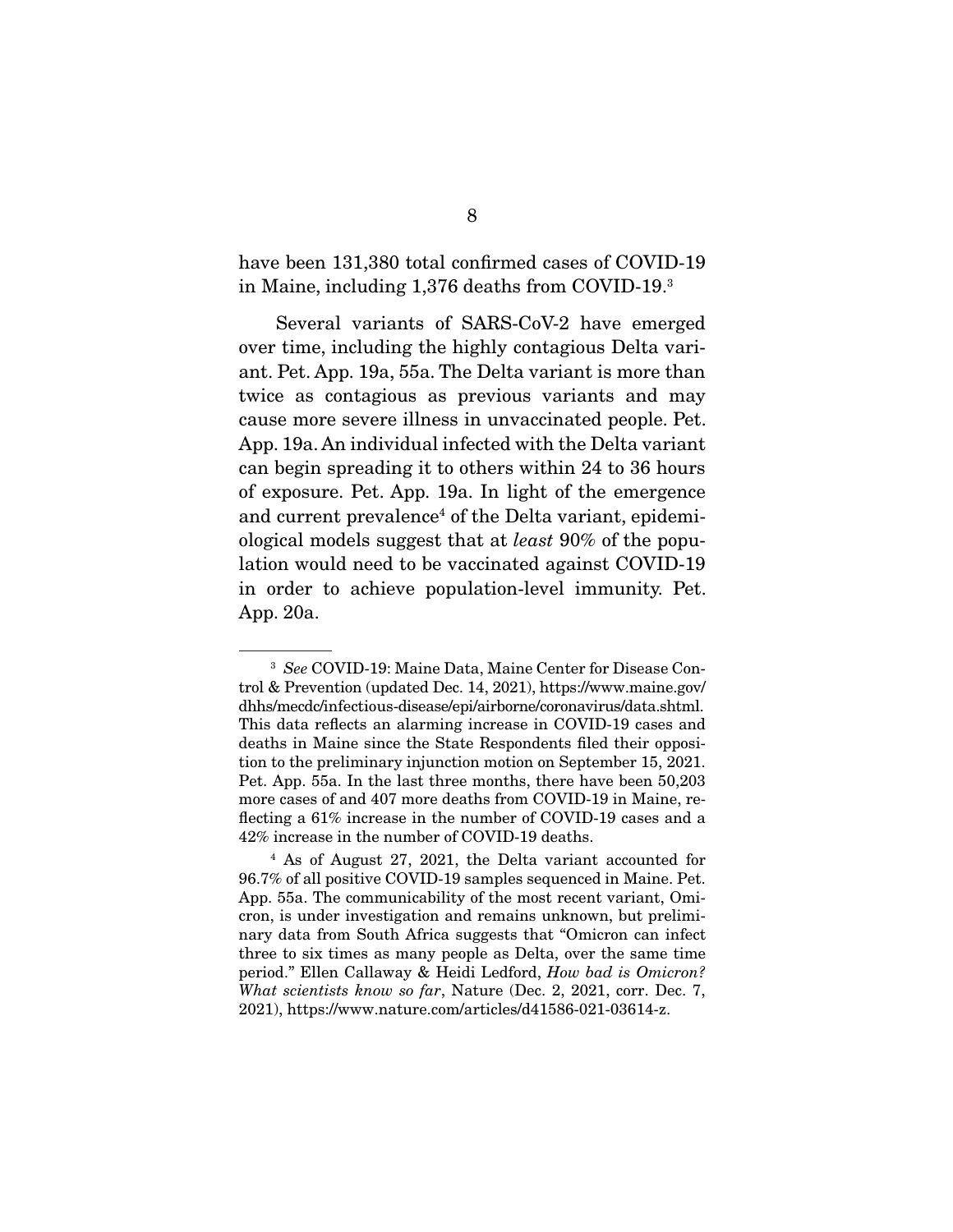Three COVID-19 vaccines are generally available. Pet. App. 56a. Studies show that the vaccines are both safe and highly effective, even against the Delta variant. Pet. App. 56a. Recent data from the United States Centers for Disease Control and Prevention (US CDC) shows that unvaccinated persons are 5.8 times more likely to contract COVID-19 and 14 times more likely to die of COVID-19 than fully vaccinated persons.<sup>5</sup>

 The frst COVID-19 vaccine doses in Maine were administered in December of 2020. Pet. App. 56a. In the interest of preserving Maine's health system capacity, Maine CDC prioritized eligibility for those frst doses to frontline healthcare professionals and patient-facing staff in, among other places, hospitals, long-term care facilities, emergency medical services, physician practices, and dental practices. Pet. App. 16a-17a, 56a.

#### **C. Maine CDC's Adoption of the Rule**

 Throughout the pandemic, Maine CDC has tracked statewide confrmed cases of COVID-19, including cases amongst healthcare workers, and investigated outbreaks of COVID-19, including in healthcare settings. Most healthcare facility outbreaks in Maine are the result of healthcare workers bringing COVID-19 into the facility. Pet. App. 57a-58a. On August 11, 2021,

<sup>5</sup> CDC Covid Data Tracker: Rates of COVID-19 Cases and Deaths by Vaccination Status, United States Centers for Disease Control and Prevention (last visited Dec. 14, 2021), https://covid. cdc.gov/covid-data-tracker/#rates-by-vaccine-status.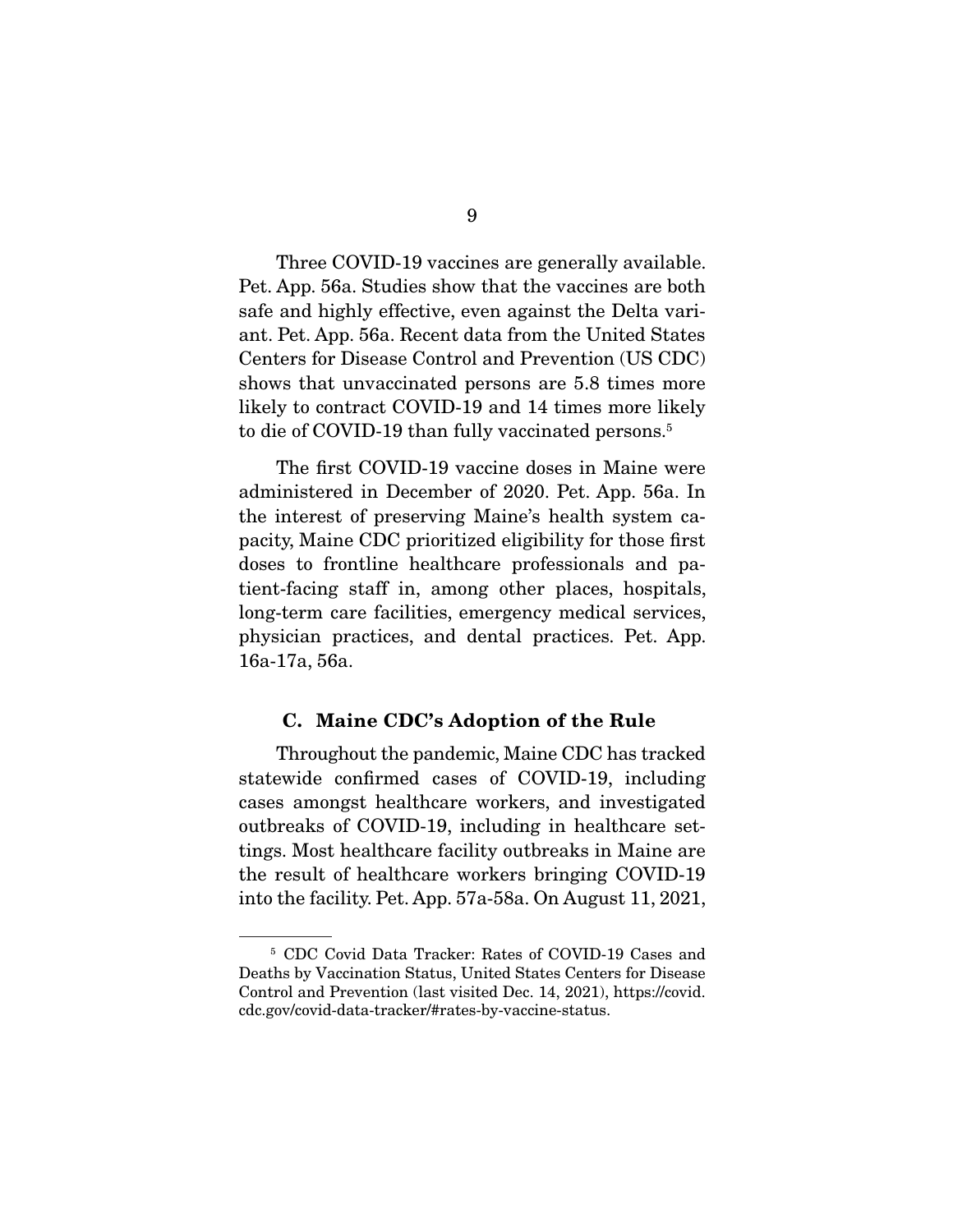4 of the 14 outbreaks then under investigation by Maine CDC were occurring in healthcare facilities. Pet. App. 20a. By September 3, 2021, 19 of the 33 COVID-19 outbreaks under investigation were occurring in healthcare facilities. Pet. App. 20a.

 Maine CDC also tracked the rate of COVID-19 vaccination among the general population and among employees of DHCFs. Pet. App. 20a. For the monthly reporting period ending July 31, 2021, the rate of COVID-19 vaccination among healthcare workers in certain DHCFs was as follows:

- Ambulatory Surgical Centers: 85.9%
- Assisted Housing Facilities:  $74.7\%$
- Hospitals: 80.3%
- Intermediate Care Facilities for Individuals with Intellectual Disabilities: 68.2%
- Nursing Homes:  $73.0\%$

D. Ct. Doc. 49-4 at 10.<sup>6</sup> All facilities fell significantly below the minimum 90% threshold currently believed

- Assisted Housing Facilities: 96.8%
- Hospitals: 98.1%
- Intermediate Care Facilities for Individuals with Intellectual Disabilities: 95.6%
- Nursing Homes: 96.8%

<sup>&</sup>lt;sup>6</sup> The figures cited above are averages of all facility types; some facilities had vaccination rates greater than the average, and some had vaccination rates lower than the average. For the monthly period that ended October 30, 2021, COVID-19 vaccination rates among healthcare workers in certain DHCFs were as follows, indicating the effectiveness of the amendment:

<sup>•</sup> Ambulatory Surgical Centers:  $92.6\%$ 

Maine CDC, Maine Health Care Worker COVID-19 Vaccination Dashboard, https://www.maine.gov/dhhs/mecdc/infectious-disease/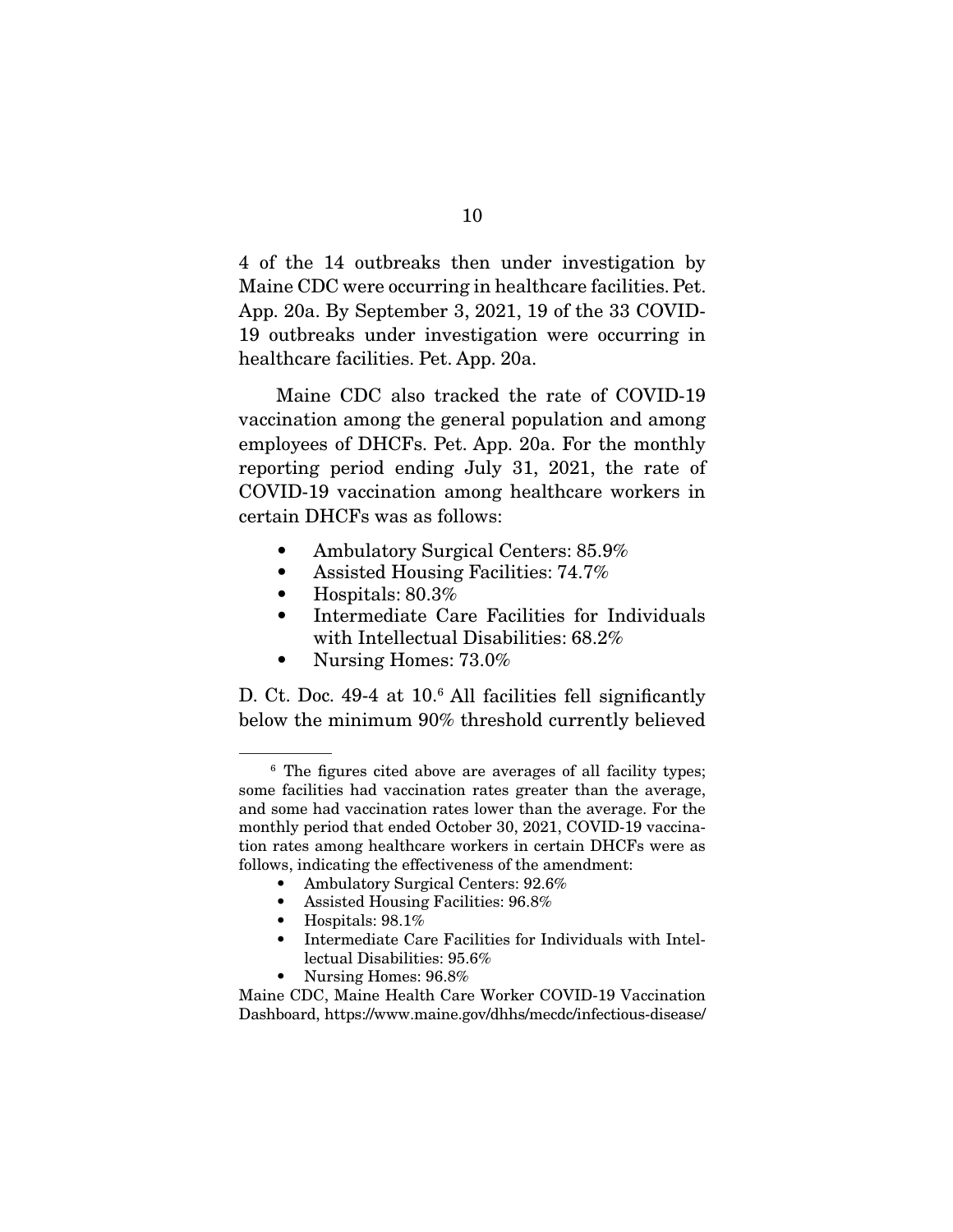to be needed to reduce the likelihood of facility-based outbreaks of the Delta variant of COVID-19. Pet. App. 20a.

 Based on these and other facts, Maine CDC determined that requiring COVID-19 vaccinations for healthcare workers in certain high-risk settings was necessary to protect public health, healthcare workers, patients, and Maine's healthcare system from the further spread of COVID-19. D. Ct. Doc. 49-4 at 10-12. Accordingly, the Department and Maine CDC amended the Rule on an emergency basis to require DHCFs, Dental Health Practices, and EMS Organizations to require their employees to be vaccinated against COVID-19. Resp. App. 6a-7a. Maine CDC determined that these types of facilities and settings were at a higher risk for the transmission of SARS-CoV-2 because of the patient populations served and the types of care provided. D. Ct. Doc. 49-4 at 10.

 In reaching the decision to adopt the Rule, Maine CDC considered whether there were other measures that might be appropriate instead of a mandate. Pet. App. 20a-22a. Those options were considered, but Maine CDC determined that they would not have been as effective, or had been proven ineffective, at stopping the spread of COVID-19 in facilities covered by the Rule. Pet. App. 32a-34a. In particular, Maine CDC considered weekly and twice weekly testing, but the speed at which the Delta variant spreads (24 to 36 hours

immunization/publications/health-care-worker-covid-vaccinationrates.shtml. Again, these fgures are averages.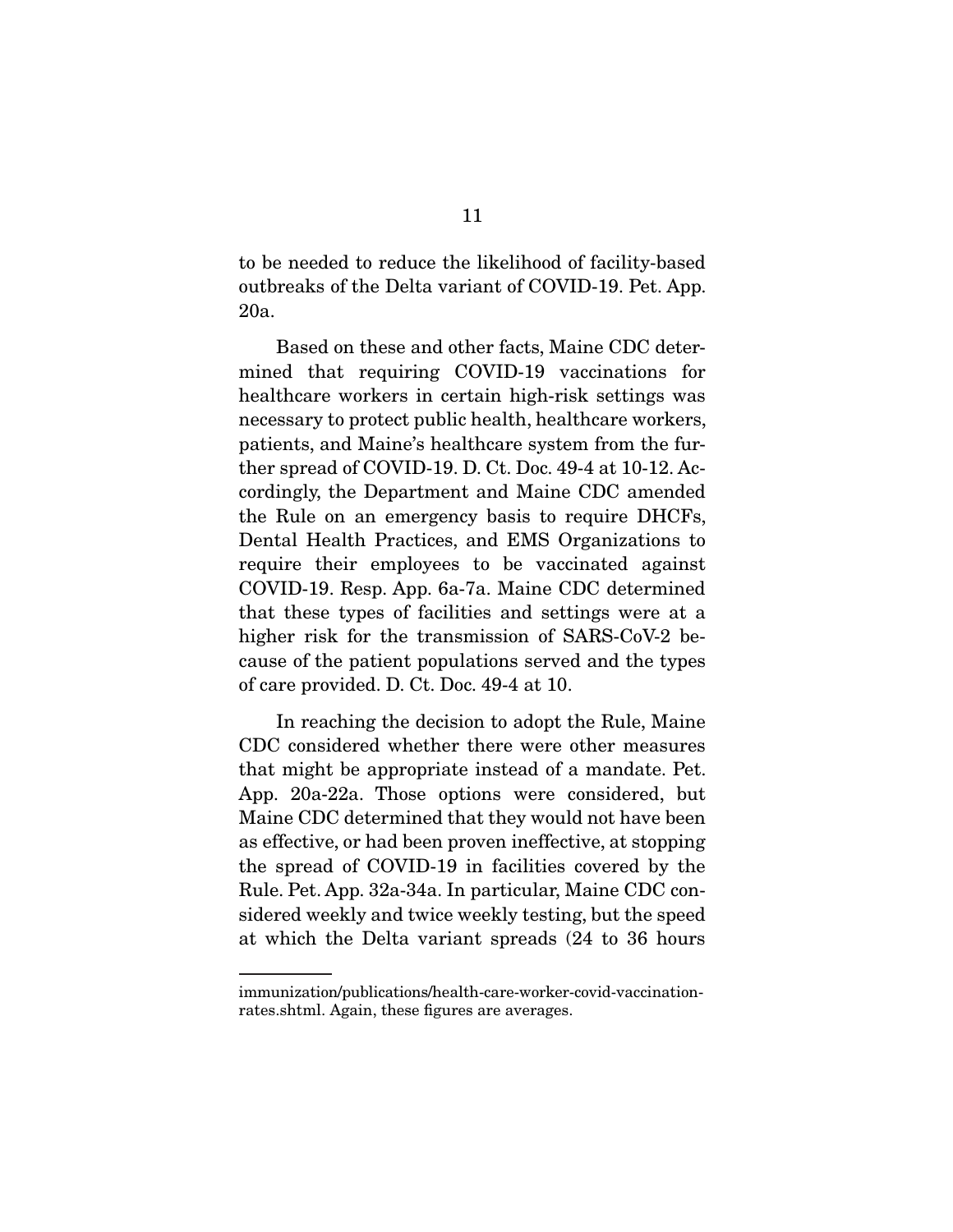after exposure) made neither option effcacious. Pet. App. 21a. Daily testing was also considered, but rejected because it would have required the use of a less effective test method. Pet. App. 21a. And, existing protocols for personal protective equipment already had proven ineffective at stopping outbreaks of COVID-19. Pet. App. 21a.

 The Rule was adopted on an emergency basis, effective August 12, 2021. Resp. App. 2a. The Rule originally required compliance by October 1, 2021, but the Department and Maine CDC later announced that they would not enforce the Rule against covered facilities until October 29, 2021. Resp. App. 10a; Pet. App. 23a. On November 10, 2021, the Department and Maine CDC adopted the Final Rule, which did not include Dental Health Practices and EMS Organizations. Resp. App. 16a-20a. The Final Rule also narrows the defnition of "employee," so that remote employees and employees who otherwise do not work on the physical premises of a DHCF are not covered. Resp. App. 19a.

#### **D. Proceedings Below**

 Petitioners are nine pseudonymous healthcare workers who allege that their "sincerely held religious beliefs compel them to abstain from obtaining or injecting any of [the available COVID-19 vaccines] into their bod[ies], regardless of perceived beneft or rationale." D. Ct. Doc. 1 at 20-21. Petitioners filed a five-count complaint on August 25, 2021, against Janet T. Mills,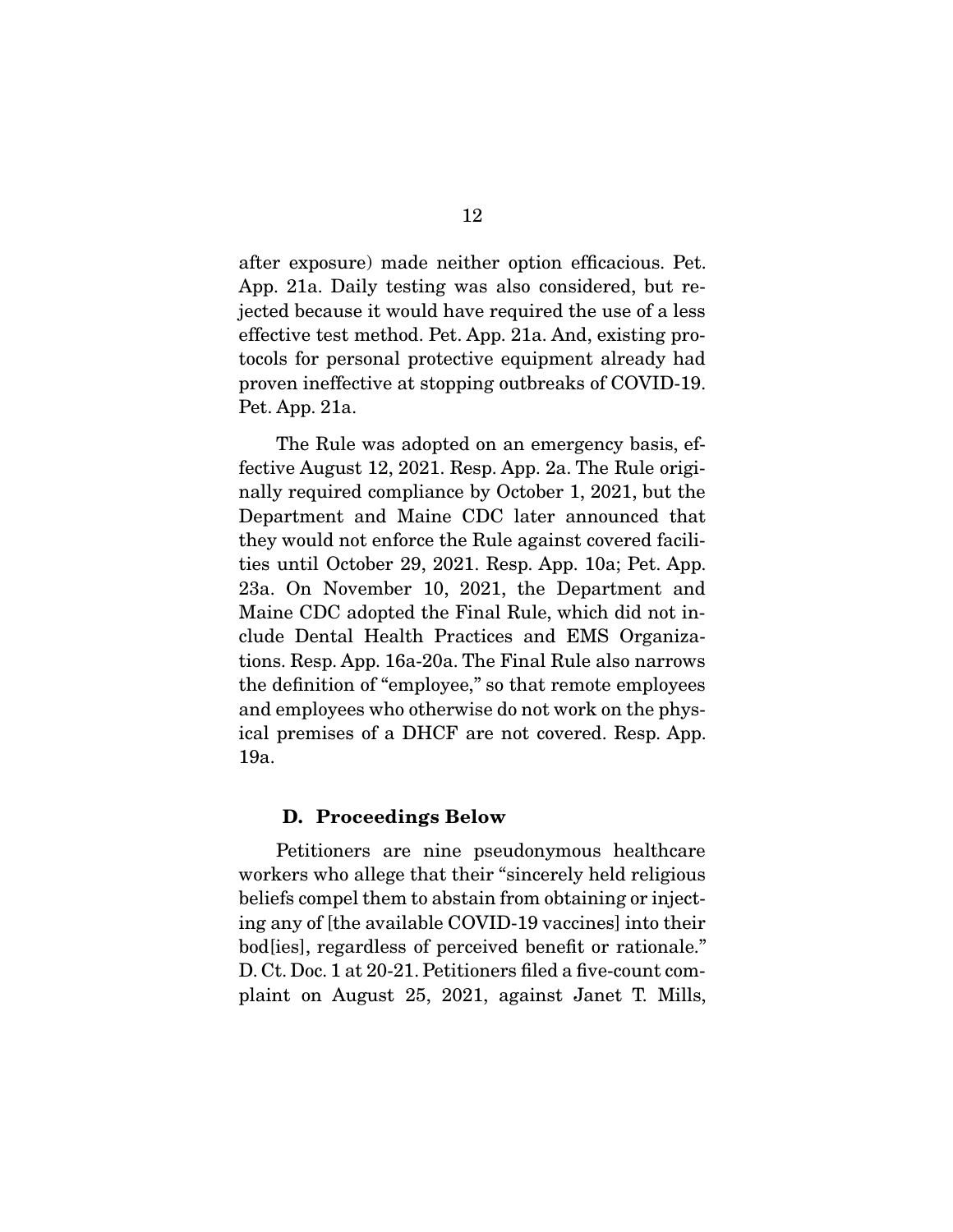Maine's Governor; Jeanne M. Lambrew, Department Commissioner; and Dr. Nirav D. Shah, Maine CDC Director (collectively, State Respondents), and several healthcare providers (Provider Respondents), along with a motion for temporary and preliminary injunctive relief from the Rule.7 Pet. App. 52a-53a. As to State Respondents, and as relevant here, Petitioners claimed that the Rule violated their First Amendment rights to free religious exercise and the Supremacy Clause of the United States Constitution. Pet. App. 64a. Petitioners sought only injunctive and declarative relief against State Respondents, who have been sued only in their official capacities. Pet. App. 52a.

 The District Court denied Petitioners' ex parte motion for a temporary restraining order on August 26, 2021. Pet. App. 53a. On October 13, 2021, the District Court denied the motion for preliminary injunction and motion for injunction pending appeal. Pet. App. 51a, 54a, 49a. Petitioners promptly appealed, seeking injunctive relief pending appeal from the First Circuit. The First Circuit denied that motion on October 15, 2021. Pet. App. 47a.

 On October 19, 2021, the First Circuit affrmed the District Court decision. Pet. App. 12a, 14a. The First Circuit carefully examined the Rule, the Statute, and the measures State Respondents had taken to achieve its stated interests and concluded that Petitioners

<sup>7</sup> Seven Petitioners were employed by Provider Defendants; one of the Petitioners (John Doe 1) owned his own Dental Health Practice and employed the ninth Petitioner (Jane Doe 6). Pet. App. 58a; Pets.' Reply in Supp. of M. Expedite at 5.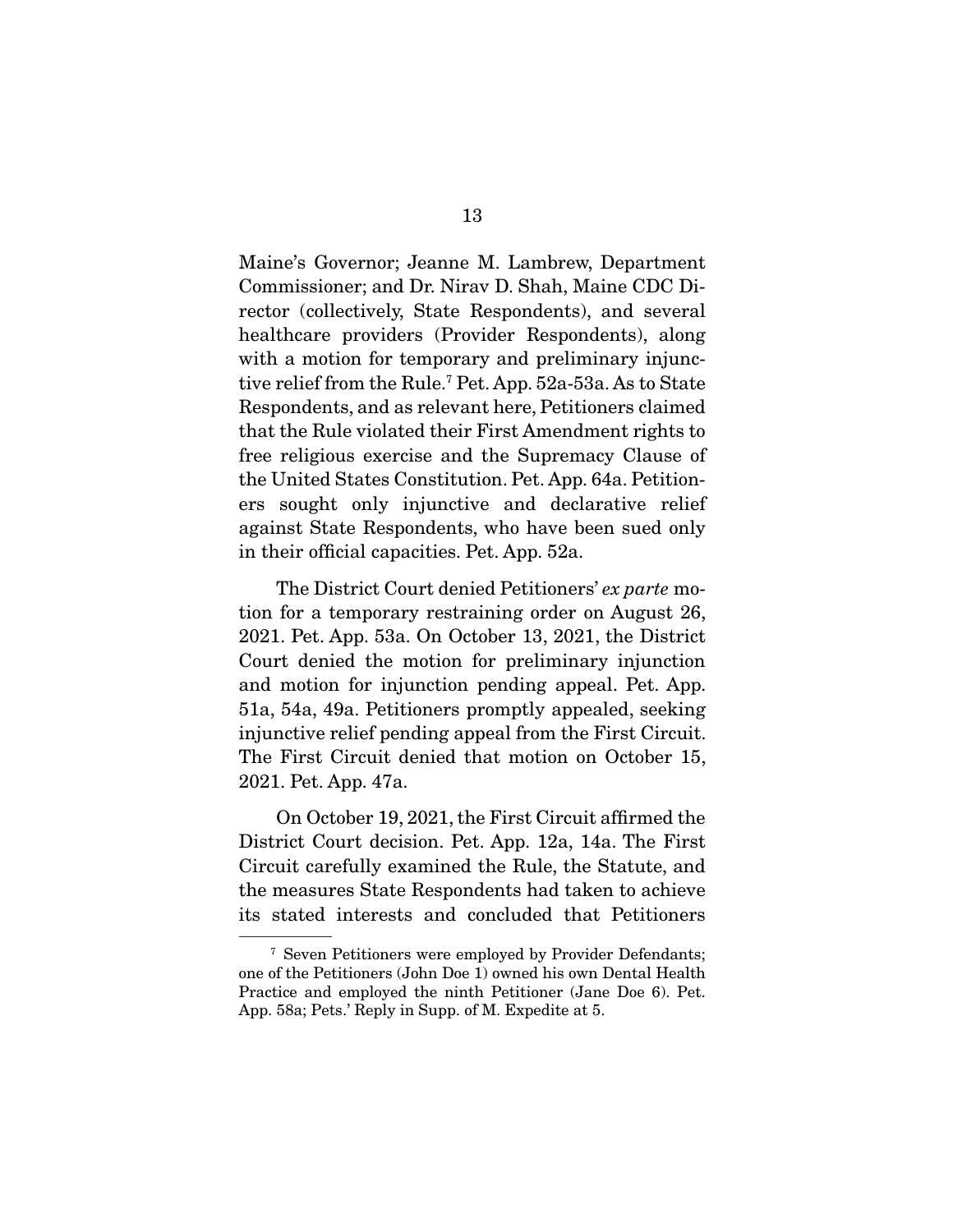were unlikely to succeed on the merits of their complaint. Pet. App. 24a-42a.

 On October 29, 2021, this Court denied Petitioners' emergency application for writ of injunction pending a petition for writ of certiorari. Pet. App. 1a.

### **REASONS FOR DENYING THE PETITION**

--------------------------------- ♦ ---------------------------------

### **I. The Petition should be Denied Based on its Interlocutory Posture, Subsequent Federal Action, and the Adoption of the Final Rule.**

 Absent extraordinary circumstances, this Court "generally await[s] fnal judgment in the lower courts before exercising [its] certiorari jurisdiction." Va. Military Inst. v. United States, 508 U.S. 946, 946 (1993) (Scalia, J., concurring); see also Hamilton-Brown Shoe Co. v. Wolf Bros. & Co., 240 U.S. 251, 258 (1916) ("except in extraordinary cases, the writ is not issued until final decree"; the absence of a fnal judgment may "of itself alone furnish[] sufficient ground for the denial of the application"). Petitioners do not present any reason justifying a departure from this Court's usual practice of awaiting fnal judgment before taking a case.

 The Court's reluctance to grant review of an interlocutory order reflects its sound policy against disposing of actions prematurely or unnecessarily. Awaiting a fnal judgment avoids the possibility of piecemeal or premature review and ensures that any legal issues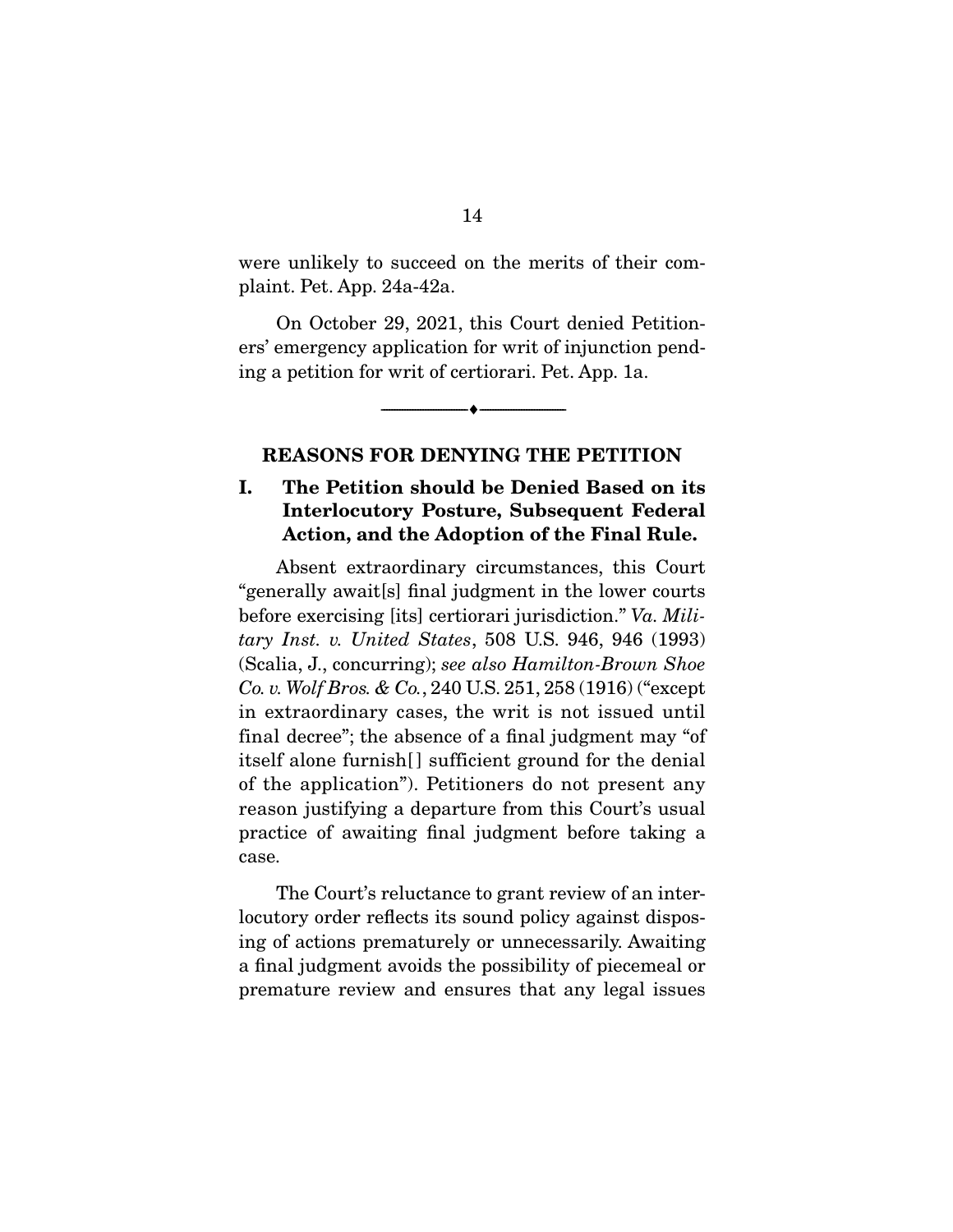are evaluated on the basis of a complete record with the beneft of full consideration from the lower courts. Cf. Cunningham v. Hamilton Cnty., 527 U.S. 198, 203- 04 (1999). Those considerations are fully implicated here.

First, subsequent federal action purporting to preempt Maine's medical exemption from its COVID-19 vaccine requirement weighs strongly against granting this Petition. On November 5, 2021, the Centers for Medicare and Medicaid Services (CMS) published an Interim Final Rule with Comment Period (IFC or CMS Rule) entitled "Medicare and Medicaid Programs; Omnibus COVID-19 Health Care Staff Vaccination." 86 Fed. Reg. 61,555 (proposed Nov. 5, 2021) (to be codifed at 42 C.F.R. pts. 416, 418, 441, 460, 482-86, 491 & 494). The CMS Rule, which covers many of the same healthcare entities as Maine's Rule and Final Rule, requires that those entities ensure that a broad swath of personnel within those facilities be vaccinated against COVID-19. CMS intends its Rule to preempt any inconsistent state and local laws, including the scope of any applicable COVID-19 vaccine exemption. See, e.g., *id.* at  $61,568$  ("We intend  $\ldots$  that this nationwide regulation preempts inconsistent State and local laws"); id. at 61,613 ("[T]his IFC preempts the applicability of any State or local law providing for exemptions to the extent such law provides broader grounds for exemptions than provided for by Federal law and are inconsistent with this IFC.").

 The medical exemption in the CMS Rule mandate is narrower than Maine's medical exemption. Maine's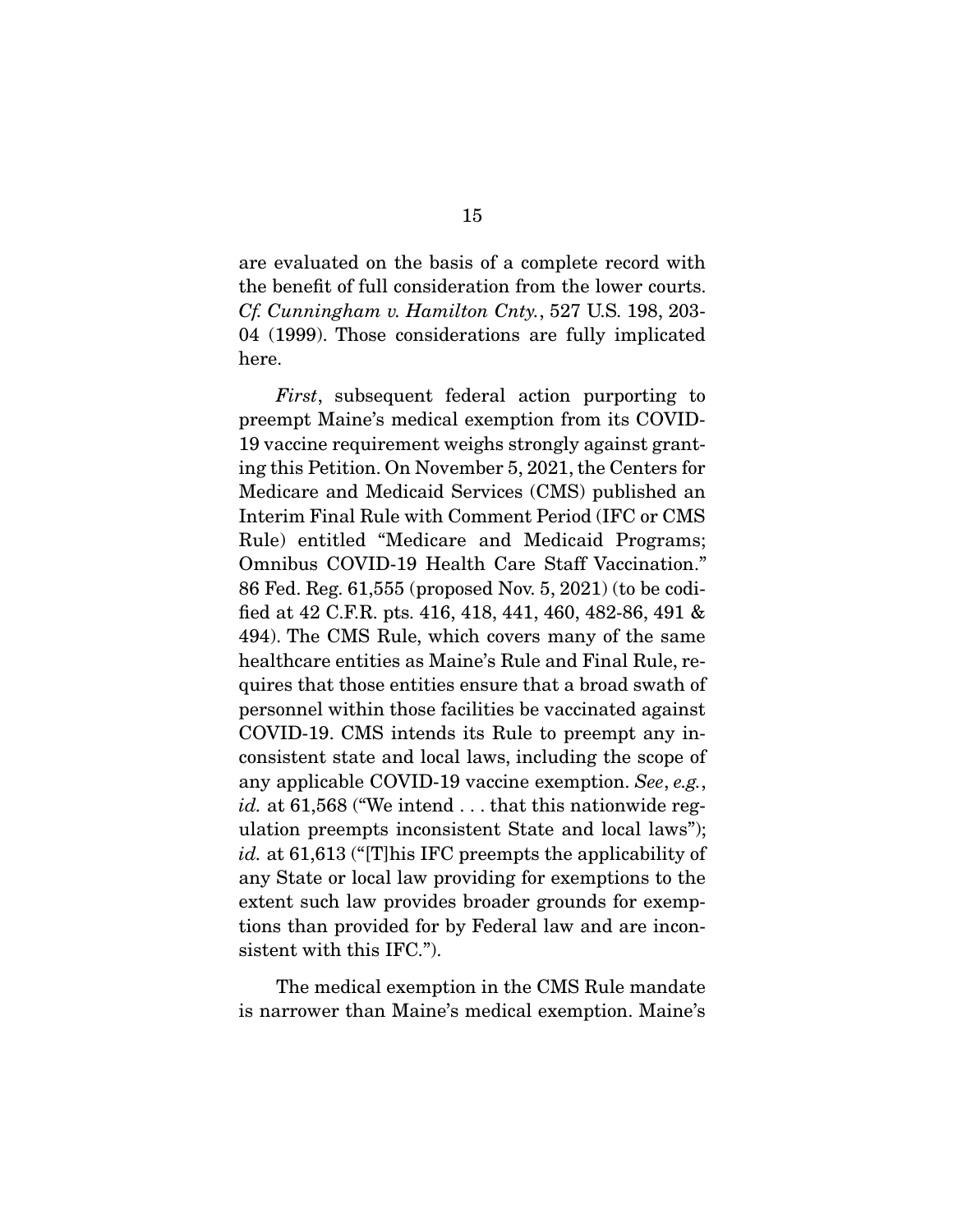medical exemption provides: "A medical exemption is available to an employee who provides a written statement from a licensed physician, nurse practitioner or physician assistant that, in the physician's, nurse practitioner's or physician assistant's professional judgment, immunization against one or more diseases may be medically inadvisable." Me. Rev. Stat. Ann. tit. 22,  $§ 802(4-B)(A).$ 

 In comparison, the CMS Rule provides an exemption from the requirement to obtain a COVID-19 vaccine for "confirm[ed] recognized clinical contraindications to COVID-19 vaccines," 86 Fed. Reg. 61,555, 61,616, based on guidance from US CDC, id. at 61,572.8 US CDC recommends COVID-19 vaccination for all persons fve and older, including pregnant women, nursing women, and persons with underlying medical conditions, and delayed vaccination for persons undergoing certain treatments or who are recovering from a COVID-19 infection.9 Recognized contraindications to vaccination are limited to severe allergic reactions (anaphylaxis) to and cardiac conditions occurring after the administration of a prior dose of a COVID-19

<sup>8</sup> An exemption may also be available in accordance with the Americans with Disabilities Act. 86 Fed. Reg. 61,555, 61,572.

<sup>9</sup> Centers for Disease Control & Prevention, Interim Clinical Considerations for Use of COVID-19 Vaccines Currently Approved or Authorized in the United States (Nov. 5, 2021), available at https://www.cdc.gov/vaccines/covid-19/downloads/summaryinterim-clinical-considerations.pdf.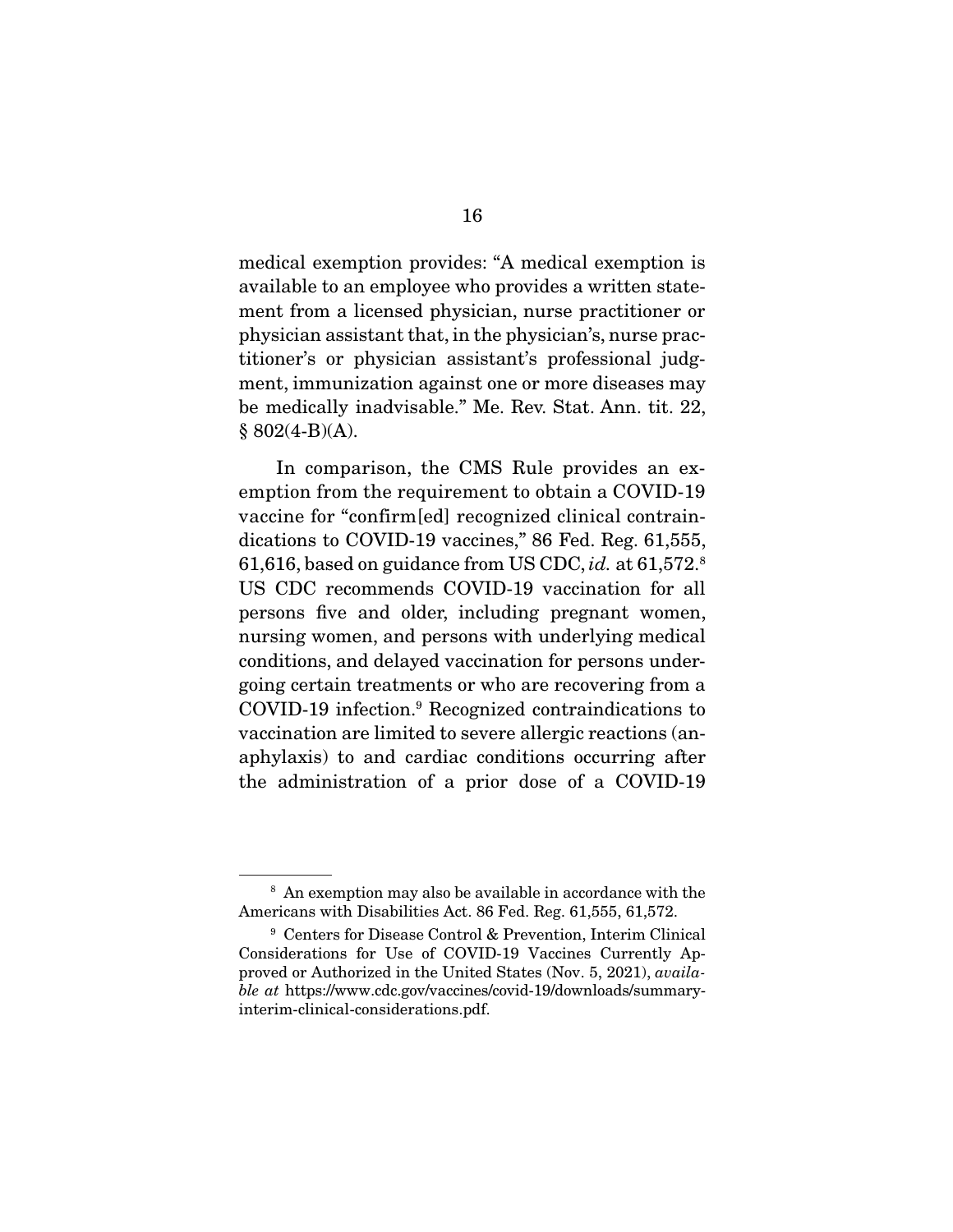vaccine.10 In other words, few healthcare workers will qualify for a medical exemption under the CMS Rule.

 Here, Petitioners challenge the scope of Maine's exemption from the Rule's COVID-19 vaccine requirement, arguing its scope not only shows that the Rule is neither neutral nor generally applicable, but also is at odds with this Court's decision in Tandon v. Newsom, 141 S. Ct. 1294 (2021) (per curiam). Pet. 20, 31-34. Three members of this Court have criticized the scope of Maine's COVID-19 vaccine medical exemption as a system or mechanism of "individualized exemptions," Pet. App. 4a-5a, criticisms that may not apply if Maine's COVID-19 vaccine medical exemption is preempted by the medical exemption of the CMS Rule. The preemptive effect of the CMS Rule is currently being litigated and seems destined for this Court's review.<sup>11</sup>

 $10$  Id. Research shows that the rate of anaphylaxis to Pfizer and Moderna vaccines is 2.5 to 11.1 per 1 million doses. Kimberly G. Blumenthal et al., Acute Allergic Reactions to mRNA COVID-19 Vaccines, 325 JAMA 1562, 1562 (2021).

<sup>&</sup>lt;sup>11</sup> Compare Florida v. Dep't of Health & Human Servs., No. 3:21-cv-2722-MCR-HTC, 2021 WL 5416122, at \*1 (N.D. Fla. Nov. 20, 2021) (denying motion to preliminarily enjoin IFC), inj. pending appeal denied, \_\_\_ F. 4th \_\_\_, 2021 WL 5768796, at \*1 (11th Cir. Dec. 6, 2021), with Missouri v. Biden, No. 4:21-CV-01329- MTS, 2021 WL 5564501, at \*15 (E.D. Mo. Nov. 29, 2021) (granting preliminary injunction enjoining enforcement of IFC in Alaska, Arkansas, Iowa, Kansas, Missouri, Nebraska, New Hampshire, North Dakota, South Dakota, and Wyoming), appeal docketed, No. 21-3725 (8th Cir. Nov. 30, 2021), and Louisiana v. Becerra, No. 3:21-CV-03970, 2021 WL 5609846, at \*17 (W.D. La. Nov. 30, 2021) (granting preliminary injunction enjoining enforcement of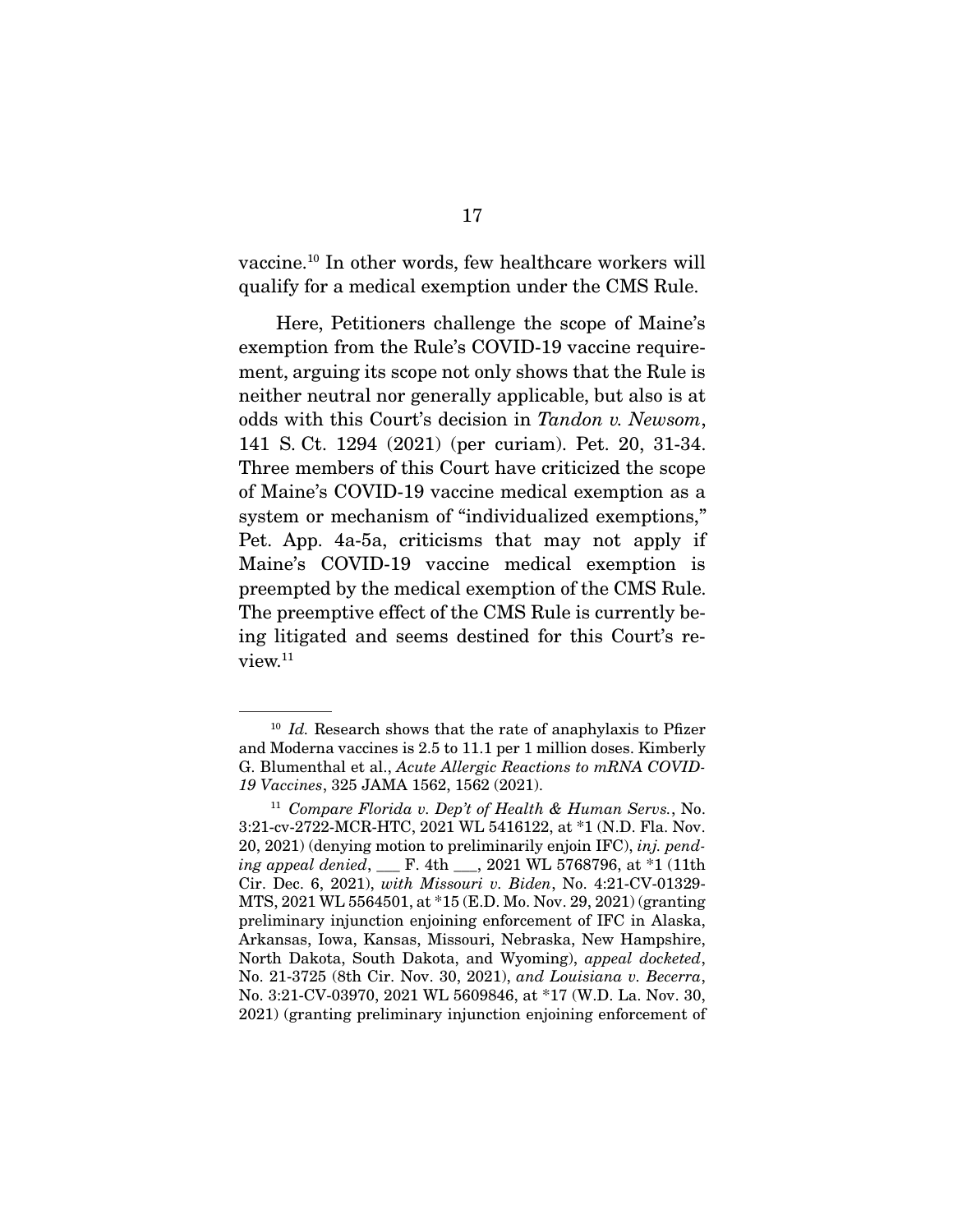To be sure, the Rule and Statute are constitutional "as is," so to speak, as neutral laws of general applicability. But the regulatory landscape has changed since the decisions below by the First Circuit and District Court, and a premature review does not lend itself to reliable analysis. See Am. Constr. Co. v. Jacksonville, Tampa & Key W. Ry. Co., 148 U.S. 372, 384 (1893) ("[M]any orders made in the progress of a suit become quite unimportant by reason of the fnal result, or of intervening matters."). Petitioners may contend that the CMS Rule has no preemptive effect, or has a different preemptive effect. But those issues were not (and could not have been) addressed by the District Court or the First Circuit below and are now being litigated elsewhere. This unresolved preemption question weighs strongly against granting the petition. Cf. Upper Skagit Indian Tribe v. Lundgren, 138 S. Ct. 1649, 1654 (2018) (declining to address alternative argument for affrmance not raised until the merits stage and vacating and remanding).

Second, as noted, the Rule is no longer in effect; it is unnecessary for this Court to review whether the courts below correctly declined to enjoin an expired rule. The Final Rule is similar in many respects to the Rule, but narrower in scope in that it does not include Dental Health Practices or EMS Organizations. Petitioners have already admitted in their reply in support of their motion to expedite that two of their numbers (John Doe 1 and Jane Doe 6, i.e., a dentist and his

IFC in the rest of the states, including Maine), appeal docketed, No. 21-30734 (5th Cir. Dec. 1, 2021).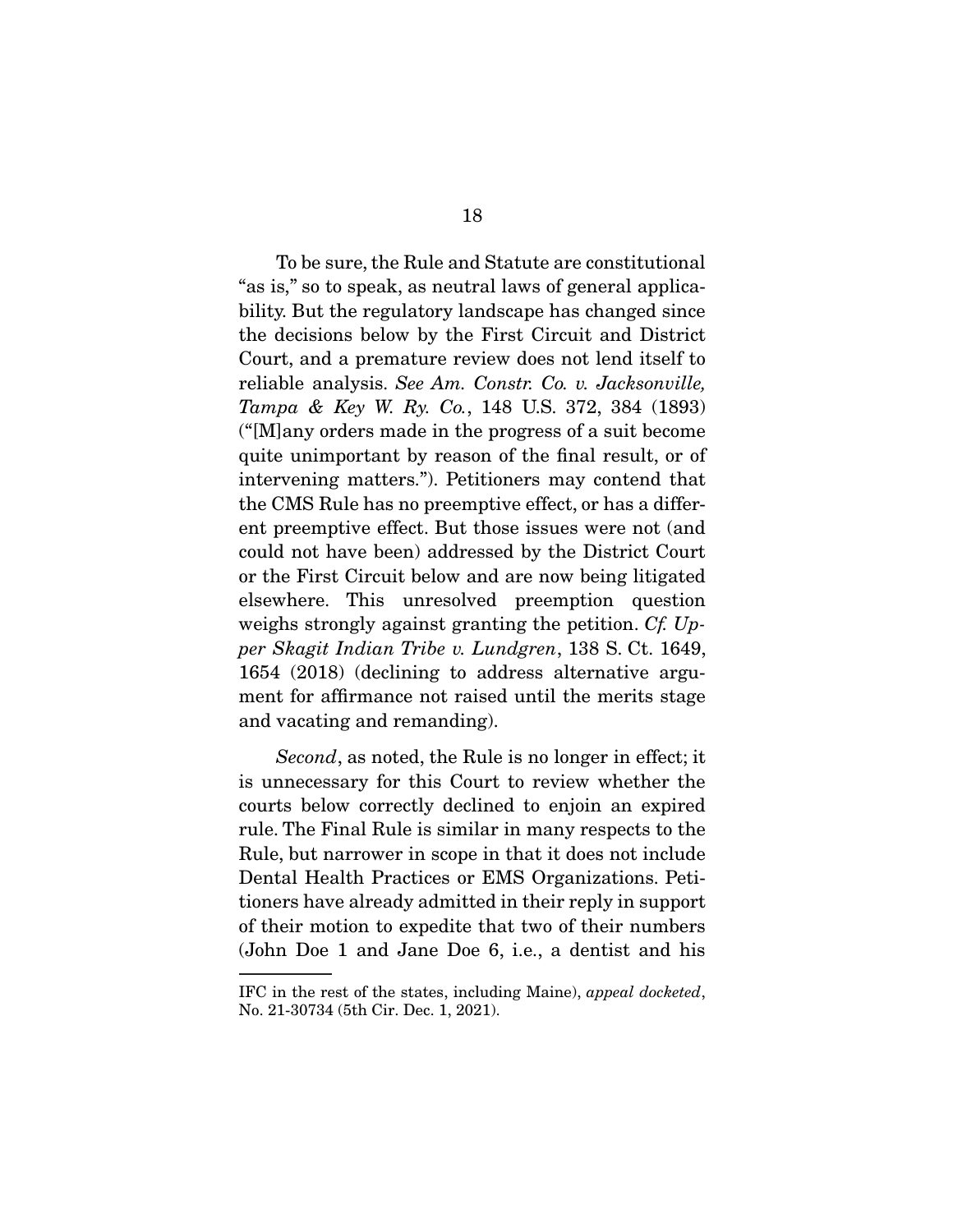employee) are not subject to the Final Rule; their claims are thus moot.

 Petitioners will likely not concede mootness as to any Petitioner, but not all Petitioners present the same arguments. For example, in the frst Question Presented, Petitioners seek certiorari on whether the Emergency Rule "violates the employers' and employees' rights under the Free Exercise Clause of the First Amendment." Pet. i-ii.<sup>12</sup> The only Petitioner that is also an employer is John Doe 1, a Petitioner whose claims are likely moot because he is not subject to the Final Rule. Granting the Petition now could therefore result in unnecessary briefng on an insuffciently defnite issue.

Third, this is not a case where judicial review is unavailable to Petitioners. To the extent that Petitioners are subject to the Final Rule, they can move to amend their complaint and seek to challenge the new regulation. See, e.g., Diffenderfer v. Cent. Baptist Church of Miami, Fla., Inc., 404 U.S. 412, 415 (1972) (suggesting petitioners amend their complaint to challenge new statute after case was mooted by repeal of statute).

<sup>&</sup>lt;sup>12</sup> Petitioners do not develop any argument that the Rule violates employers' sincerely held religious beliefs in their Petition.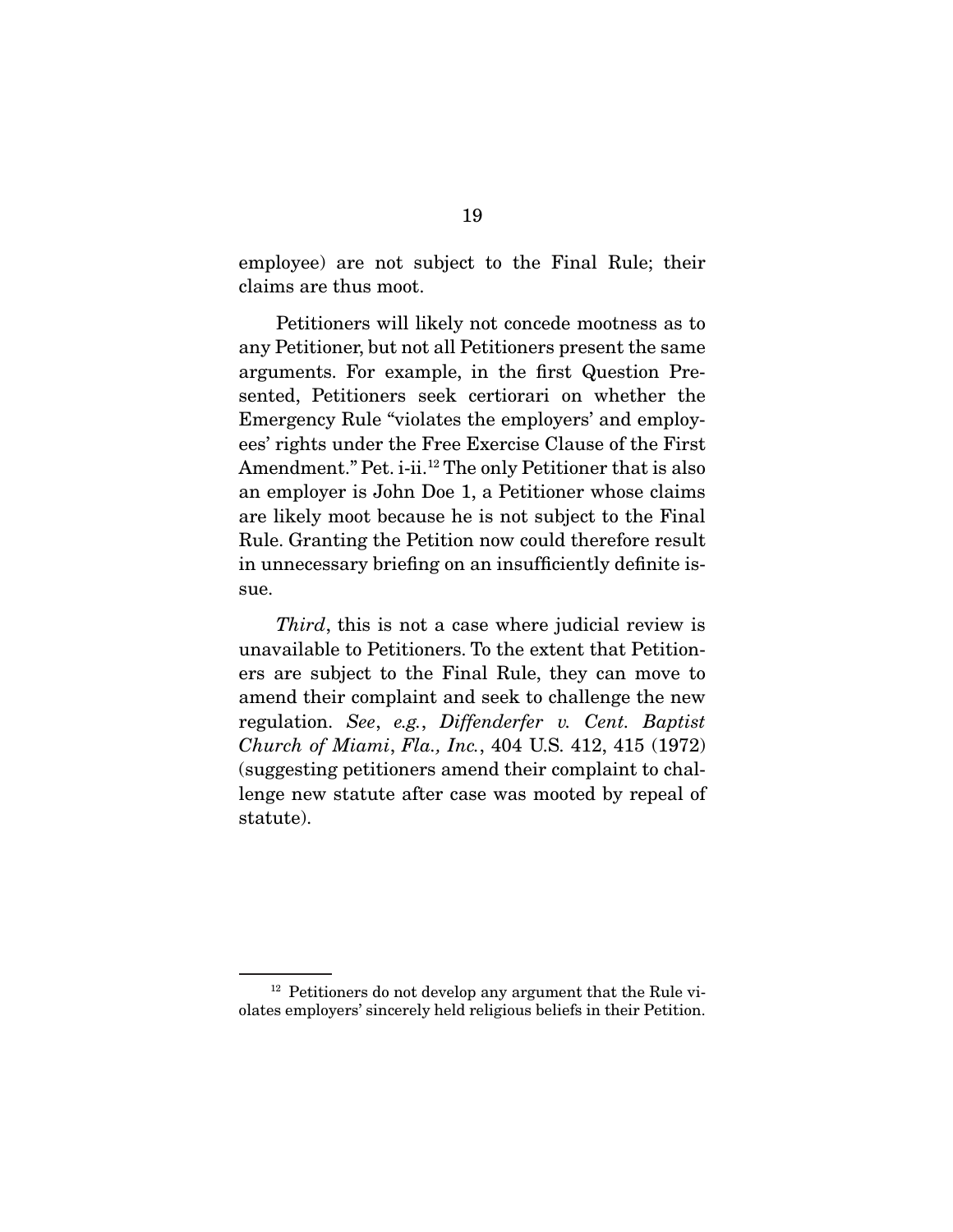### **II. The First Circuit's Correct Application of This Court's Decisions Does Not Warrant Review.**

 The First Amendment's Free Exercise Clause provides that "Congress shall make no law . . . prohibiting the free exercise" of religion. U.S. Const. amend. I; Cantwell v. Connecticut, 310 U.S. 296, 303-04 (1940) (incorporating Free Exercise Clause against the States via the Fourteenth Amendment). In evaluating Petitioners' claims, the First Circuit, like the District Court, correctly and faithfully applied this Court's Free Exercise decisions to deny preliminary injunctive relief to Petitioners. Pet. App. 25a-34a, 64a-90a.

 On Petitioners' Free Exercise claim, the First Circuit concluded that the Rule and Statute are neutral laws of general applicability, subject to rational basis review. Pet. App. 27a. The Statute's medical exemption is a generalized, objective exception, unlike the systems of individualized exemptions at issue in Sherbert v. Verner, 374 U.S. 398 (1963), and Fulton v. City of Philadelphia, 141 S. Ct. 1868 (2021). Pet. App. 27a-28a. Both the Rule and the Statute are facially neutral; nothing in the text of either authority "refers to any religious practice." Church of the Lukumi Babalu Aye, Inc. v. City of Hialeah, 508 U.S. 520, 533 (1993). Unlike in Lukumi, neither the Rule nor the Statute is designed to infringe or restrict a particular religious practice; their purposes are neutral as to religion. Id. at 534-38; see also Emp't Div., Dep't of Hum. Res. of Or. v. Smith, 494 U.S. 872, 878 (1990). Pet. App. 27a.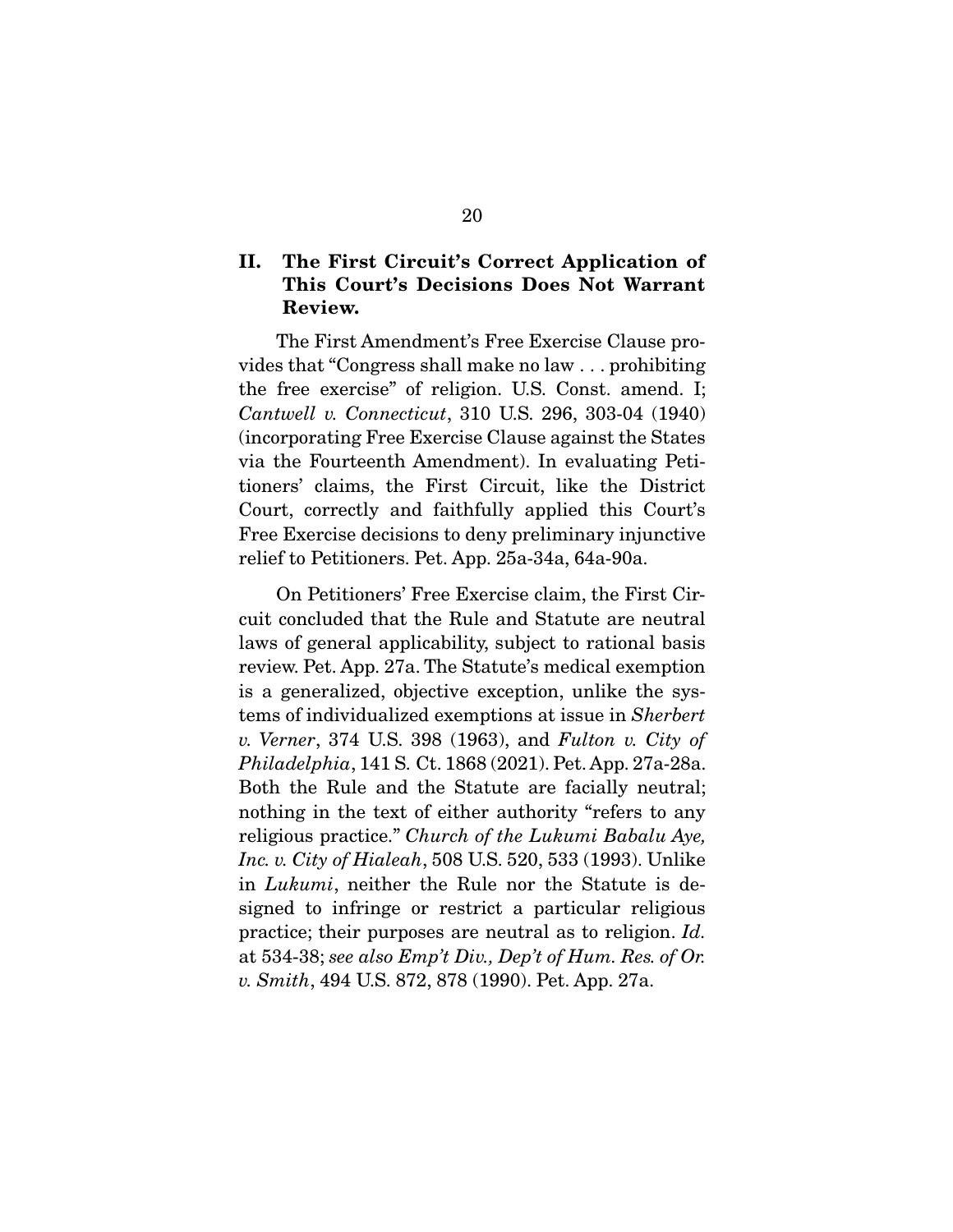Fulton explained that a policy "lacks general applicability if it prohibits religious conduct while permitting secular conduct that undermines the government's interests in a similar way." 141 S. Ct. at 1877. The First Circuit, consistent with Fulton, concluded that the medical exemption did not undermine Maine's stated interests in protecting workers and patients in covered facilities, Pet. App. 28a-31a, but actually furthered those goals.

 The First Circuit reasoned that the medical exemption in the Statute was "meaningfully different" from other non-religious exceptions to other COVID-19 restrictions that this Court analyzed in Roman Catholic Diocese of Brooklyn v. Cuomo, 141 S. Ct. 63 (2020) (per curiam); S. Bay United Pentecostal Church v. Newsom, 141 S. Ct. 716 (2021) (mem.); and Tandon, 141 S. Ct. 1294. Pet. App. 29a-30a. Unlike the numerous gathering-limit exceptions addressed in those cases, Maine's sole medical exemption furthers its interests in protecting vulnerable populations, whereas a religious exemption does not. Pet. App. 30a. The First Circuit thus concluded that as neutral and generally appliable laws, the Rule and the Statute "easily satisf[y] rational basis review." Pet. App. 31a.

 Petitioners contend that the First Circuit's decision is at odds with the gathering limit cases of Roman Catholic Diocese, S. Bay, and Tandon. Pet. 31-34. Petitioners claim that these three cases established a new "risk assessment mandate" that the First Circuit fouted by concluding Maine's medical exemption did not defeat the Rule's neutrality or general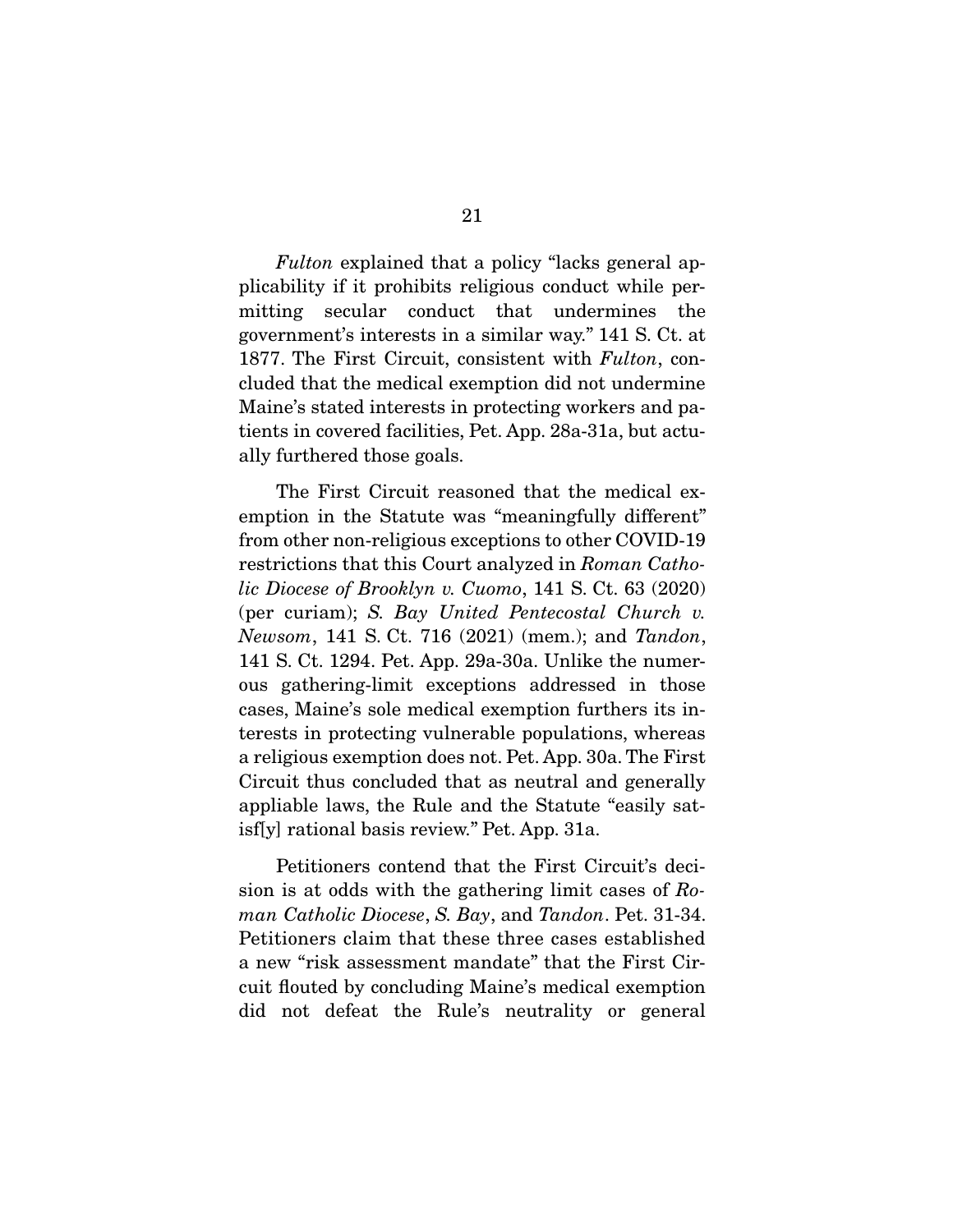applicability. Pet. 33. But Petitioners are forcing the facts of Roman Catholic Diocese, S. Bay, and Tandon onto this case, disregarding Maine's asserted interests in its statutory medical exemption.

Tandon explained: "government regulations are not neutral and generally applicable, and therefore trigger strict scrutiny under the Free Exercise Clause, whenever they treat *any comparable* secular activity more favorably than religious exercise." 141 S. Ct. at 1296 (second emphasis added). Petitioners rely on this sentence, Pet. 31-32, 33, while ignoring what follows: "[W]hether two activities are comparable for purposes of the Free Exercise Clause must be judged against the asserted government interest that justifes the regulation at issue." Id. Here, Maine's asserted interests are not the same as the States' interests asserted in the gathering limit cases.

 In the gathering-limit cases, each State assessed the risks posed by the different activities and settings and prohibited or limited religious gatherings while placing no restrictions (or fewer restrictions) on numerous, secular settings. For example, in Roman Catholic Diocese, the regulation at issue allowed houses of worship in a designated area to admit only ten persons, but "essential" businesses, such as "acupuncture facilities, camp grounds, garages, [and] plants manufacturing chemicals," could "admit as many people as they wish[ed]." 141 S. Ct. at 66; see also Tandon, 141 S. Ct. at 1297 (noting regulation permitted persons at "hair salons, retail stores, personal care services, movie theaters, private suites at sporting events" "to bring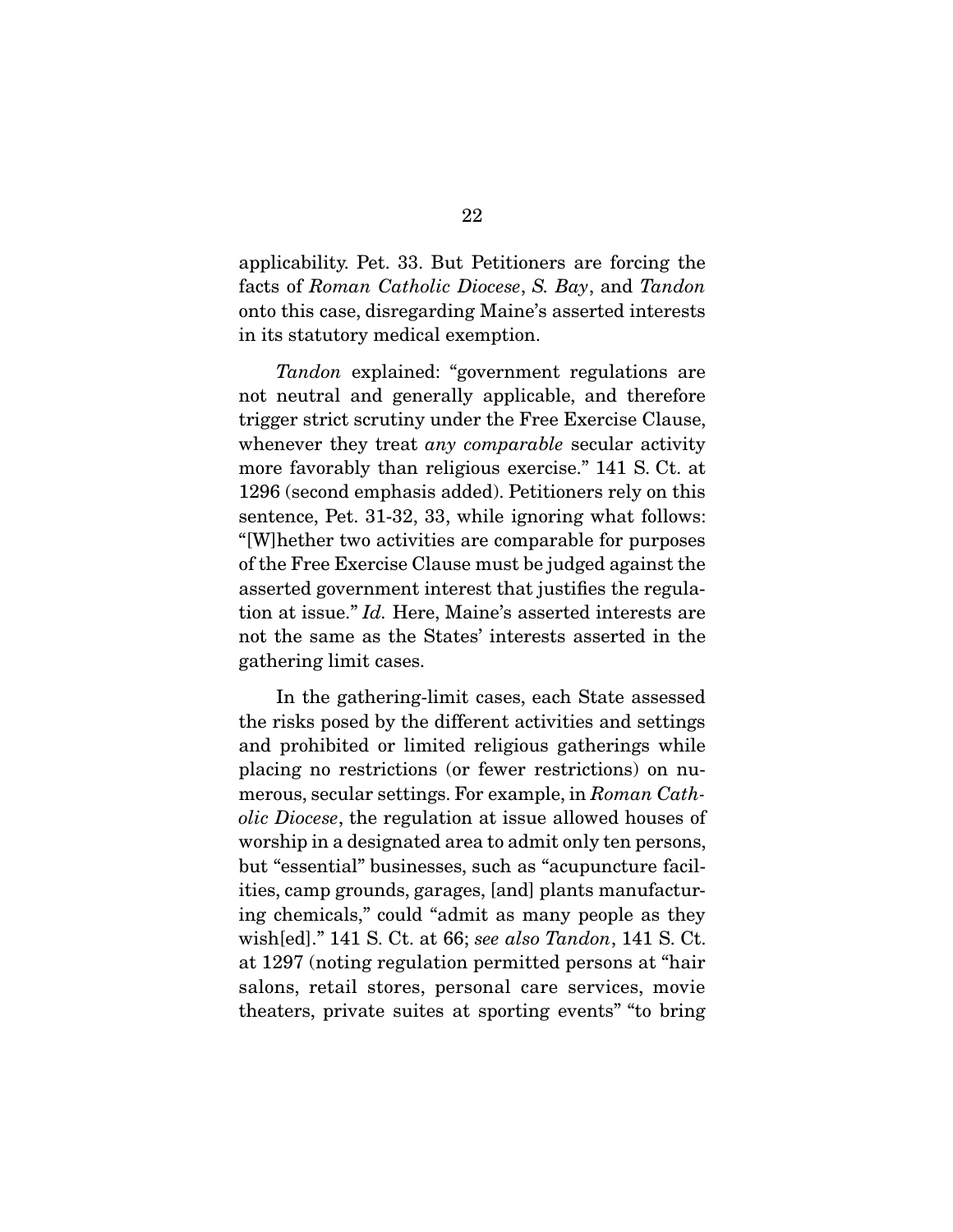together more than three households at a time" but did not allow the same for "at-home religious exercise"); S. Bay, 141 S. Ct. at 717 (statement of Gorsuch, J.) (criticizing California order that restricted worship but permitted larger groups to gather in "most retail" establishments and "other businesses"). In each case, the Court rejected the States' actual, asserted risk assessments because they singled out religious activity for harsher treatment than secular activity that posed equal risk.

 In contrast, Maine's asserted interest in providing only a medical exemption in the Statute is not based on comparative assessments of risk between secular and religious activities. In 2018, Maine faced vaccination rates among healthcare workers and school children that had fallen below the rates of vaccination necessary to prevent the spread of those communicable diseases.<sup>13</sup> These vaccination rates were not sufficient to protect persons unable to be vaccinated for medical reasons. D. Ct. Doc. 49-4 at 5, 7. In eliminating nonmedical exemptions to vaccination requirements, the Maine Legislature sought to reverse the trajectory of falling vaccination rates in order to prevent communicable, preventable diseases from spreading in schools, healthcare facilities, and daycare facilities and protect persons who are unable to be vaccinated for medical

<sup>&</sup>lt;sup>13</sup> When the Maine Legislature was debating the legislation eliminating nonmedical exemptions, a junior high student was diagnosed with measles, Maine's frst measles case in two years. D. Ct. Doc. 48-26 at 3-4.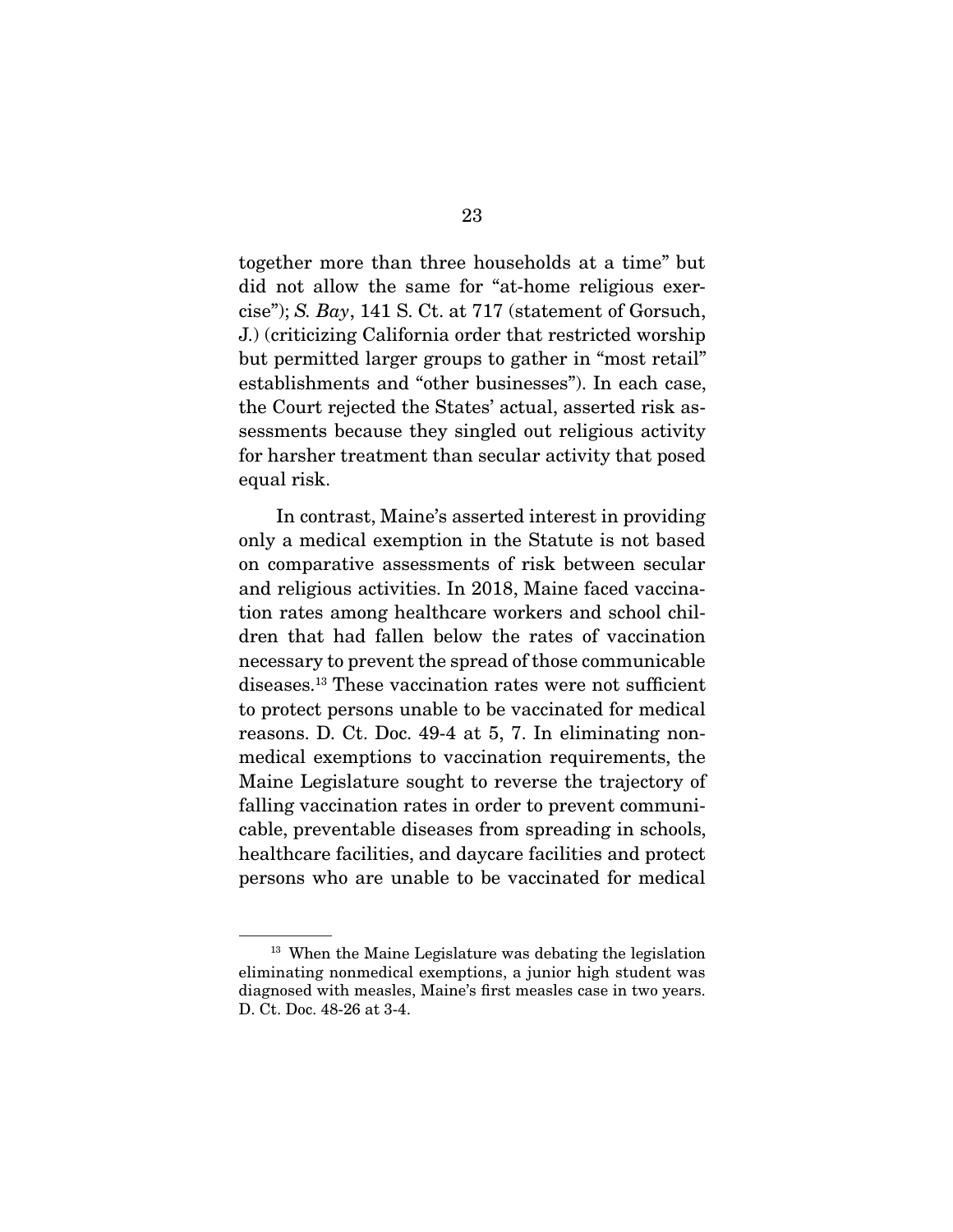reasons.14 Exempting persons who are medically able to be vaccinated would not serve any of Maine's goals, but providing a medical exemption to those for whom vaccination is medically advisable does serve the State's goals. As one religious liberty legal scholar and advocate has explained, "medical exceptions don't undermine the government's interest in saving lives, preventing serious illness or preserving hospital capacity. By avoiding medical complications, those exceptions actually serve the government's interests."15 See also Prince v. Massachusetts, 321 U.S. 158, 166-67 (1944) ("The right to practice religion freely does not include liberty to expose the community or the child to communicable disease or the latter to ill health or death.").

<sup>&</sup>lt;sup>14</sup> Because the Maine Legislature eliminated nonmedical exemptions in 2019, the Court should look to the Legislature's asserted interests in 2019 for purposes of comparability—not the interests Maine asserted in 2021 in requiring vaccination against COVID-19. See Fulton, 141 S. Ct. at 1878-79 (rejecting City's post hoc rationalizations and reinterpretations of disputed contractual language). The year 2019 is the correct timeframe for another reason: neither the Department nor Maine CDC could have included a religious exemption in the text of the Rule in 2021. Executive agencies are creatures of statute and have only that authority provided to them by law. See Valente v. Bd. of Env'tl Prot., 461 A.2d 716, 718 (Me. 1983). The Maine Legislature instructed the Department and Maine CDC to remove all religious and philosophical vaccine exemptions from their rules in 2019. 2019 Me. Laws ch. 154, § 11. The Department and Maine CDC have no authority to alter statutory language to create a religious exemption.

 $15$  Douglas Laycock, What's the law on vaccine exemptions? A religious liberty expert explains, The Conversation (Sept. 15, 2021), https://theconversation.com/whats-the-law-on-vaccine-exemptionsa-religious-liberty-expert-explains-166934.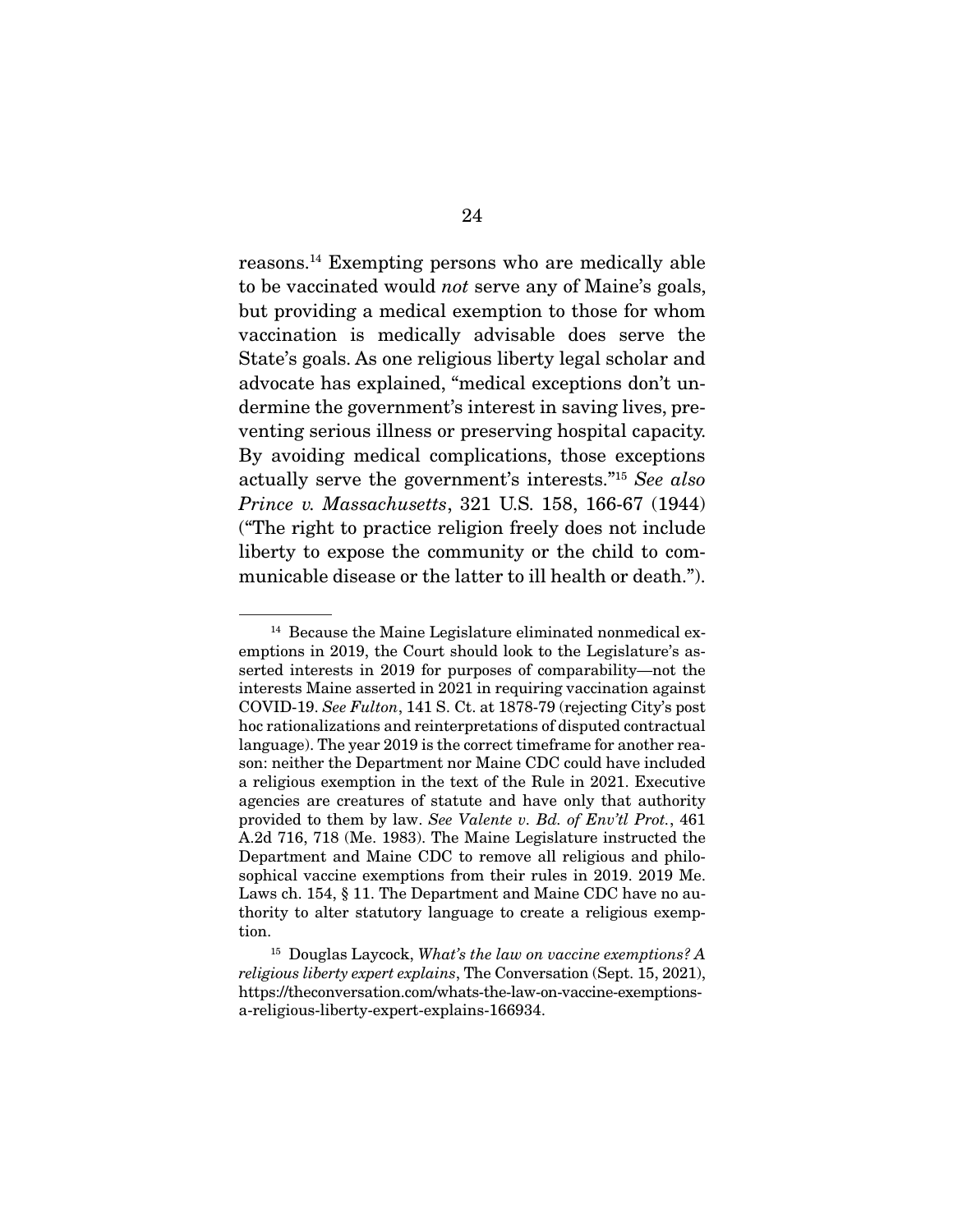The First Circuit correctly analyzed and applied the reasoning of Roman Catholic Diocese, S. Bay, and Tandon to Maine's vaccine framework:

Maine's rule does not rest on assumptions about the public health impacts of various secular or religious activities. Instead, it requires all healthcare workers to be vaccinated as long as the vaccination is not medically contraindicated—that is as long as it furthers the state's health-based interests in requiring vaccination. Thus, the comparability concerns the Supreme Court fagged in the Tandon line of cases are not present here. See Tandon, 141 S. Ct. at 1296 ("Comparability [for free exercise purposes] is concerned with the risks various activities pose, not the reasons why people gather." (emphasis added)). By analogy, if Maine's emergency rule were an occupancy limit, it would apply to all indoor activities equally based on facility size, but it would exempt healthcare facilities. . . . Such a rule would not fall afoul of the Supreme Court's decisions. See Tandon, 141 S. Ct. at 1296.

Pet. App. 30a-31a. See also Resurrection Sch. v. Hertel, 11 F.4th 437, 458-59 (6th Cir. 2021) (concluding COVID-related mask mandate for secular and religious schools with exception for those medically unable to mask was neutral and generally applicable).

 Petitioners also claim, without citing any record evidence, that Maine singles them out for especially harsh treatment and discriminates against their religious objections to vaccination solely "because of their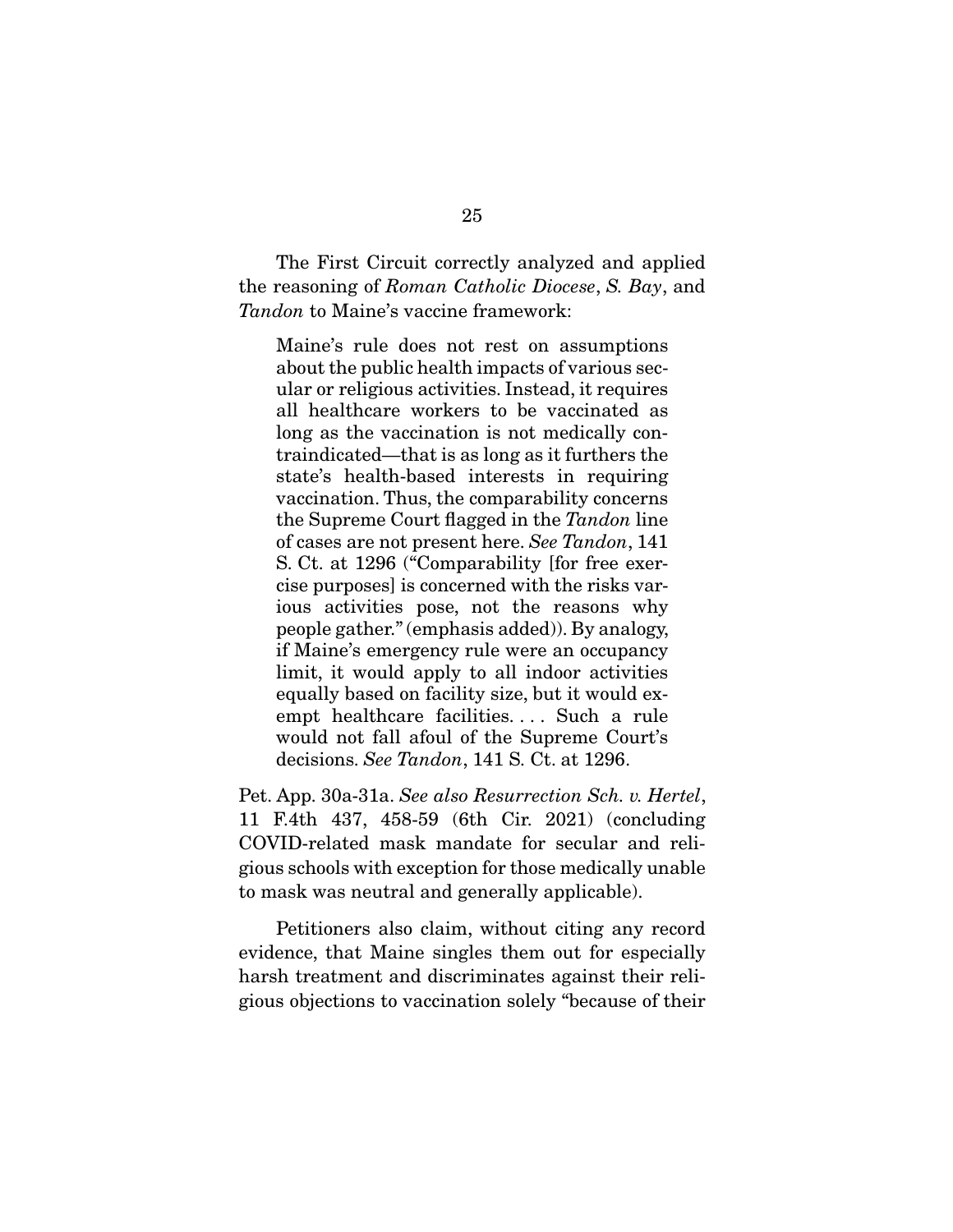religious nature." Fulton, 141 S. Ct. at 1877; Smith, 494 U.S. at 877 (law not generally applicable if it "impose[s] special disabilities on the basis of " religious "acts or abstentions only when they are engaged in for religious reasons" (emphasis added)). See Pet. 21, 32. The First Circuit correctly rejected this argument based on the record. Maine's "[L]egislature removed both religious and philosophical exemptions from mandatory vaccination requirements, and thus did not single out religion alone." Pet. App. 27a.

 Petitioners also contend, for the frst time, that because the Rule applies to hospitals, nursing homes, and other residential care facilities, but not private physicians' offices or urgent care clinics, it is "the antithesis" of a neutral, generally applicable law." Pet. 21. That new argument is at odds with Fulton and belied by the record. Again, a policy "lacks general applicability if it prohibits religious conduct while permitting secular conduct that undermines the government's interests in a similar way." 141 S. Ct. at 1877 (emphasis added). Here, Maine required certain facilities to require their employees to be vaccinated against COVID-19 because Maine's interests were in protecting patients and staff and reducing the likelihood of COVID-19 outbreaks in those high-risk health care settings. D. Ct. Doc. 49-4 at 10. Declining to require COVID-19 vaccination for employees in lower-risk healthcare settings does not undermine Maine's interests.

 Petitioners argue that certiorari should be granted to address what they contend is an important, unsettled question of federal law: whether a State that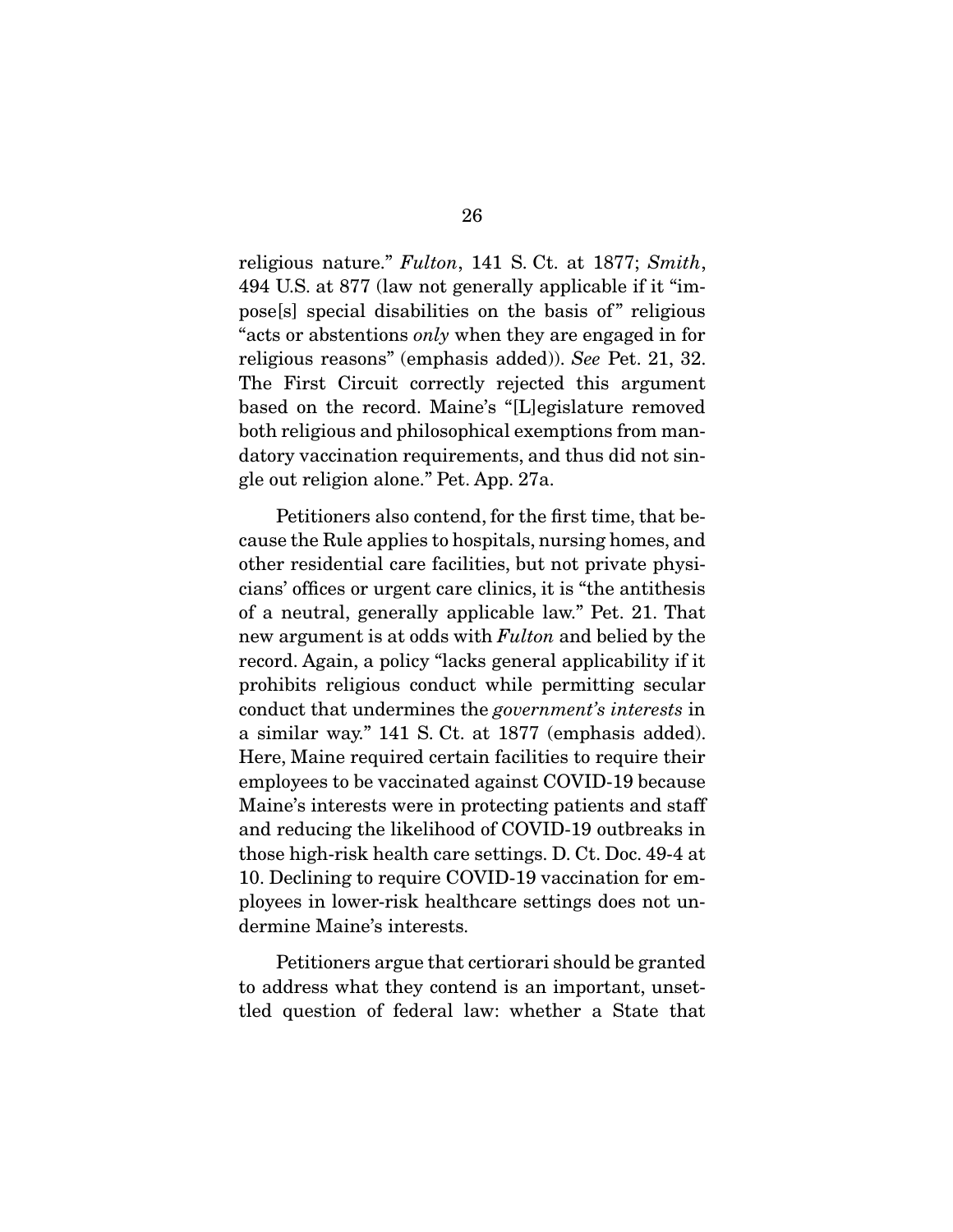allows for a medical exemption to an otherwise neutral law of general applicability must also allow a religious exemption. Pet. 18-21. This Court already addressed that circumstance in Smith. There, Oregon criminalized possession of certain controlled substances, "unless the substance had been prescribed by a medical practitioner." Smith, 494 U.S. at 874. The respondents in Smith were fred from their positions in a drug rehabilitation organization for ingesting peyote in a religious ceremony and then denied unemployment compensation because they were fred for "misconduct." Id. Smith upheld the State's statutes, which included a medical exemption, and denial of unemployment benefts to respondents' Free Exercise challenge. See also Fulton, 141 S. Ct. at 1877 (explaining a policy "lacks general applicability if it prohibits religious conduct while permitting secular conduct that undermines the government's interests in a similar way," but not adopting a per se rule).

 Petitioners stress that the Rule must be subject to strict scrutiny and claim Maine is an "extreme outlier" in not providing a religious exemption to its vaccination requirements. Pet. 20-21. But, as Petitioners acknowledge, both New York and Rhode Island have adopted COVID-19 vaccine requirements that include medical exemptions, but not religious exemptions. See N.Y. Comp. Codes R. & Regs. tit. 10, § 2.61(d) (2021); 216-20-15 R.I. Code R. § 8.3(D) (2021). Further, in the school vaccination context, many States do not allow for religious exemptions to mandatory vaccination requirements, including California, Connecticut, Maine,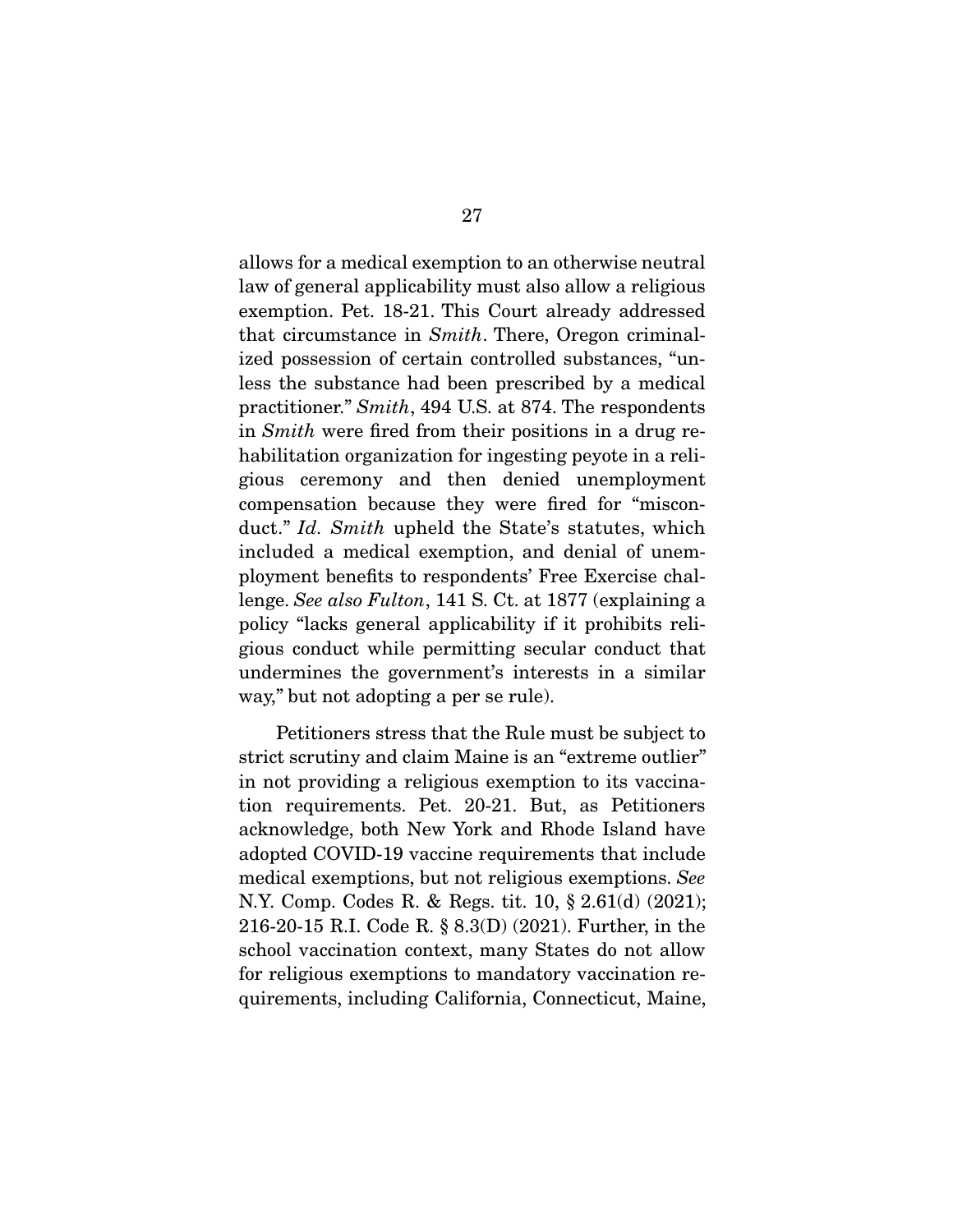Mississippi, New York, and West Virginia.16 Petitioners' claim that Maine is an extreme outlier is thus overstated. That other States have taken different approaches to vaccination requirements is a feature of federalism, and the application of strict scrutiny is not a lowest common denominator analysis. Moreover, what other States may choose to do does not answer the question of what is constitutionally required. Cf. Walz v. Tax Comm'n of City of N.Y., 397 U.S. 664, 672- 74 (1970) (explaining a state may, but need not, provide churches with an exemption from property tax).

 Regardless, even if strict scrutiny were to apply, the Rule is narrowly tailored to achieve Maine's compelling interests. Narrow tailoring requires the government to show that its policy is the "least restrictive means among available, effective alternatives," Ashcroft v.  $ACLU$ , 542 U.S. 656, 666 (2004), and that it "seriously undertook to address the problem with less intrusive tools readily available to it,"  $McCullen$  v. Coakley, 573 U.S. 464, 494 (2014).

 Preventing the spread of communicable diseases is a compelling state interest, S. Bay, 141 S. Ct. at 718; Roman Cath. Diocese, 141 S. Ct. at 67, regardless of whether there is an ongoing pandemic, Workman  $v$ . *Mingo Cnty. Bd. of Educ.*, 419 F. App'x 348, 353-54 (4th

<sup>16</sup> See Cal. Health & Safety Code §§ 120370, 120372 (Westlaw 2021); Conn. Gen. Stat. Ann. § 10-204a(a) (Westlaw 2021); Me. Rev. Stat. Ann. tit. 20-A, §§ 6355, 6359 (Supp. 2021); Miss. Code Ann. § 41-23-37 (Westlaw 2021); N.Y. Public Health Law § 2164(8) (Westlaw 2021); W. Va. Code Ann. § 16-3-4(c) (Westlaw 2021).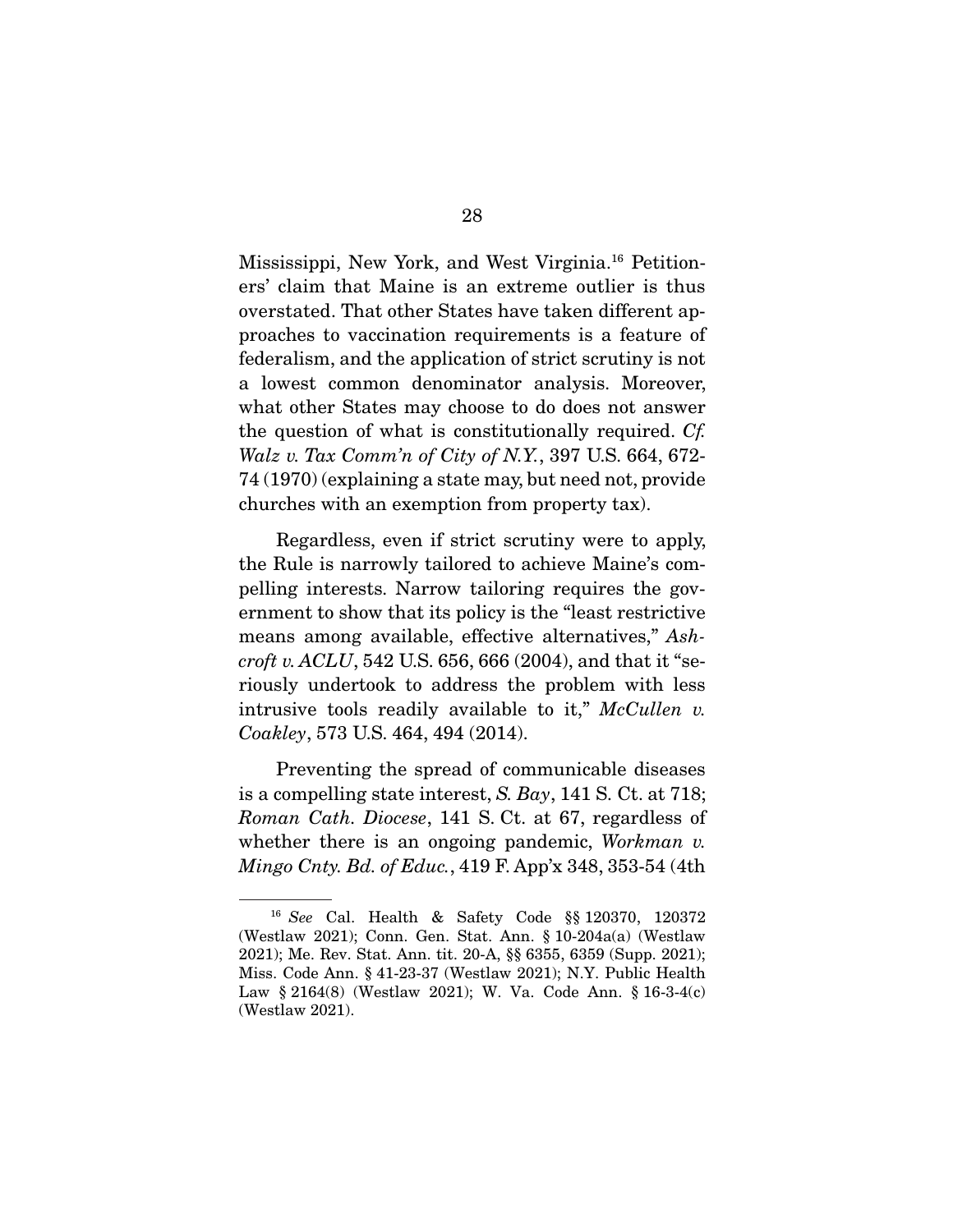Cir. 2011) (holding States have a clear, compelling interest in preventing the spread of communicable diseases even when there is no ongoing pandemic and when those diseases are not prevalent), cert. denied, 565 U.S. 1036 (2011).

 State Respondents seriously "considered different methods" employed by other jurisdictions in order to achieve the State's goals. McCullen, 573 U.S. at 494. The record establishes that Maine considered and tried numerous methods of fghting COVID-19, including masking and testing (the exact tools Petitioners seek), before mandating vaccinations. Pet. 3. The record also shows that the measures Petitioners claim Maine must employ had not stopped outbreaks of COVID-19 in facilities covered by the Rule. Pet. App. 33a, 88a.

 While Petitioners ignore these undisputed facts, Maine cannot—and the First Circuit did not. Pet. App. 31a-34a. The First Circuit correctly determined that even if the Rule and the Statute were subject to strict scrutiny, Petitioners still had no likelihood of success on the merits. The court examined the alternative measures the State had taken or considered in order to achieve its goals and concluded they were inadequate. Pet. App. 32a-34a. The court concluded: "In confronting the various risks to its own population and its own healthcare delivery system, Maine's rule does not violate the Constitution." Pet. App. 38a.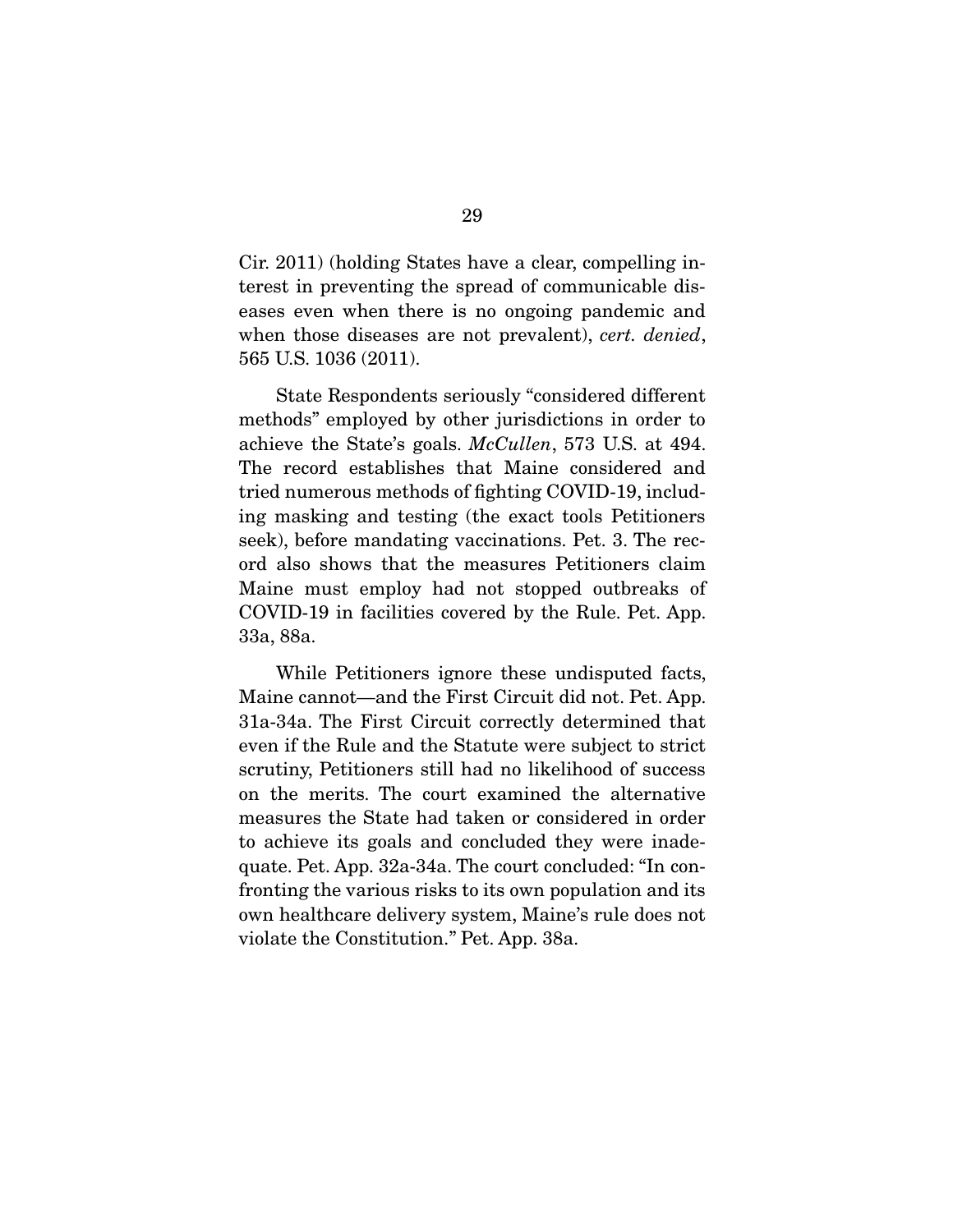## **III. There is no Conflict Among the Circuits on Whether a State's Mandatory Vaccination Law Must Include a Religious Exemption.**

 Petitioners misconstrue the cases they cite to manufacture a confict among the Courts of Appeals on whether a state's mandatory vaccination law must include a religious exemption. Pet. 22-29. No such conflict exists.

# **A. The Courts of Appeals have uniformly held that religious exemptions to mandatory vaccination laws are not required by the Free Exercise Clause.**

 The First Circuit's decision does not create a confict among the Circuit Courts that requires this Court's resolution. On the contrary, numerous Courts of Appeals have held that religious exemptions to mandatory vaccination laws are not required by the Free Exercise Clause, even when medical exemptions to those laws were permitted. See Nikolao v. Lyon, 875 F.3d 310, 316 (6th Cir. 2017) ("[Nikolao] has not been denied any legal right on the basis of her religion. Constitutionally, Nikolao has no right to [a vaccine] exemption."), cert. denied, 138 S. Ct. 1999 (2018) (mem.); Phillips v. City of New York, 775 F.3d 538, 543 (2d Cir. 2015) ("mandatory vaccination as a condition for admission to school does not violate the Free Exercise Clause"), cert. denied, 577 U.S. 822 (2015); Workman, 419 F. App'x at 352-55 (concluding West Virginia's mandatory vaccination law that allowed for only medical exemptions withstood strict scrutiny review).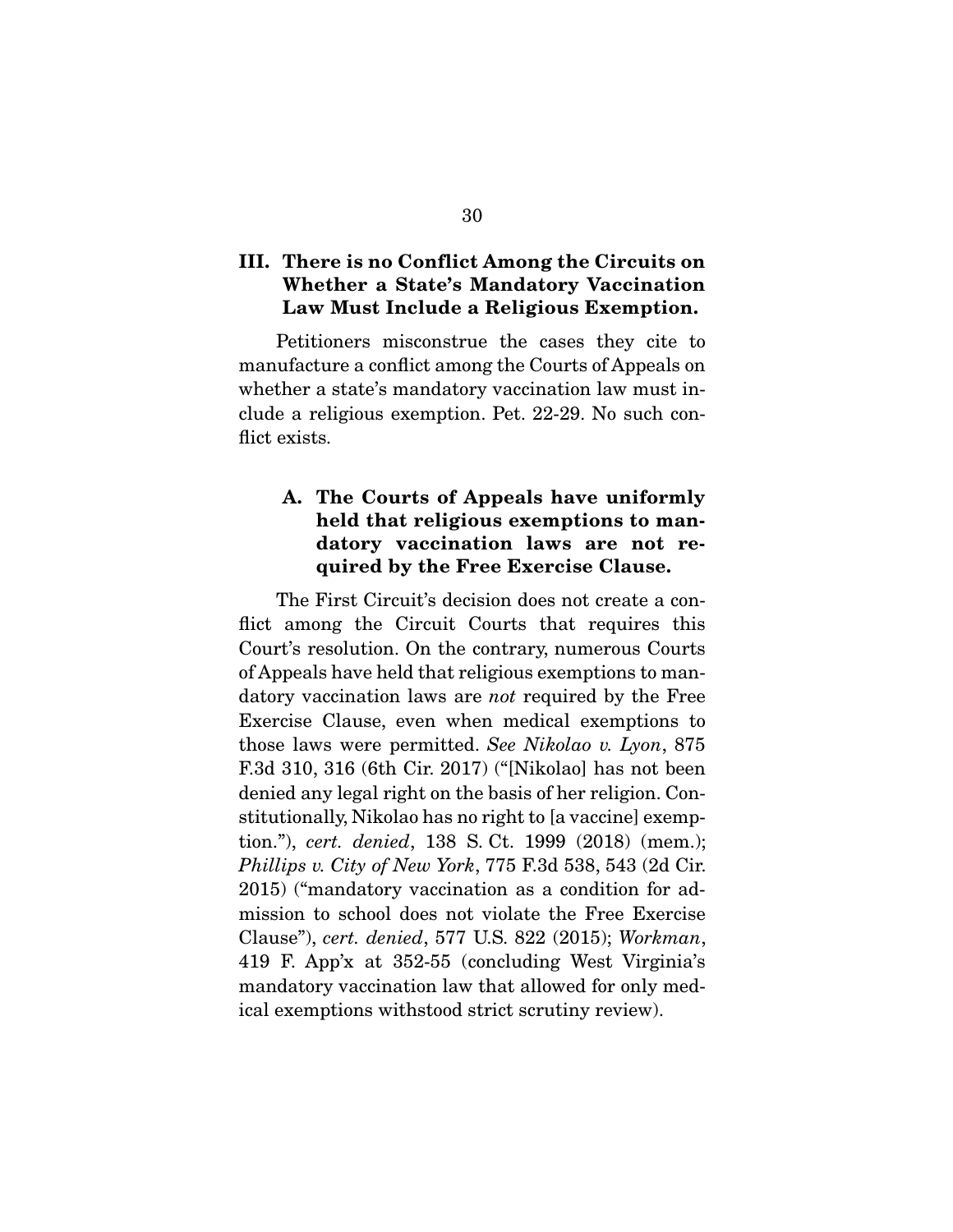Most recently, the Second Circuit held that New York healthcare workers were not likely to succeed on the merits of their Free Exercise challenge to a mandatory COVID-19 vaccination regulation with only a medical exemption. We the Patriots USA, Inc. v. Hochul, 17 F.4th 266, 280-90 (2d Cir. 2021). And, within the last few weeks, the Ninth Circuit ruled that a 16-year-old high school student was not likely to succeed on the merits of her Free Exercise challenge to a mandatory COVID-19 vaccination requirement necessary for inperson school attendance and extra-curricular activities. Doe v. San Diego Unified Sch. Dist., \_\_\_ F.4th \_\_\_, 2021 WL 5757397, at \*2-5 (9th Cir. Dec. 4, 2021). There is no Court of Appeals decision that holds that the Free Exercise Clause requires a State to provide a religious exemption to a its mandatory vaccination laws.

## **B. The First Circuit's decision is not in conflict with the decisions of the Seventh, Sixth, and Third Circuits.**

 None of the cases cited by Petitioners hold that allowing a medical exemption but not a religious exemption is a per se violation of the Free Exercise Clause. See Pet. 22-31.

First, two of the cases relied on by Petitioners, Klaassen and Dahl, are factually distinct. Both cases addressed state university policies that mandated vaccination against COVID-19, but that also included both religious and medical exemptions. Klaassen v. Trs. of Ind. Univ., 7 F.4th 592, 593-94 (7th Cir. 2021);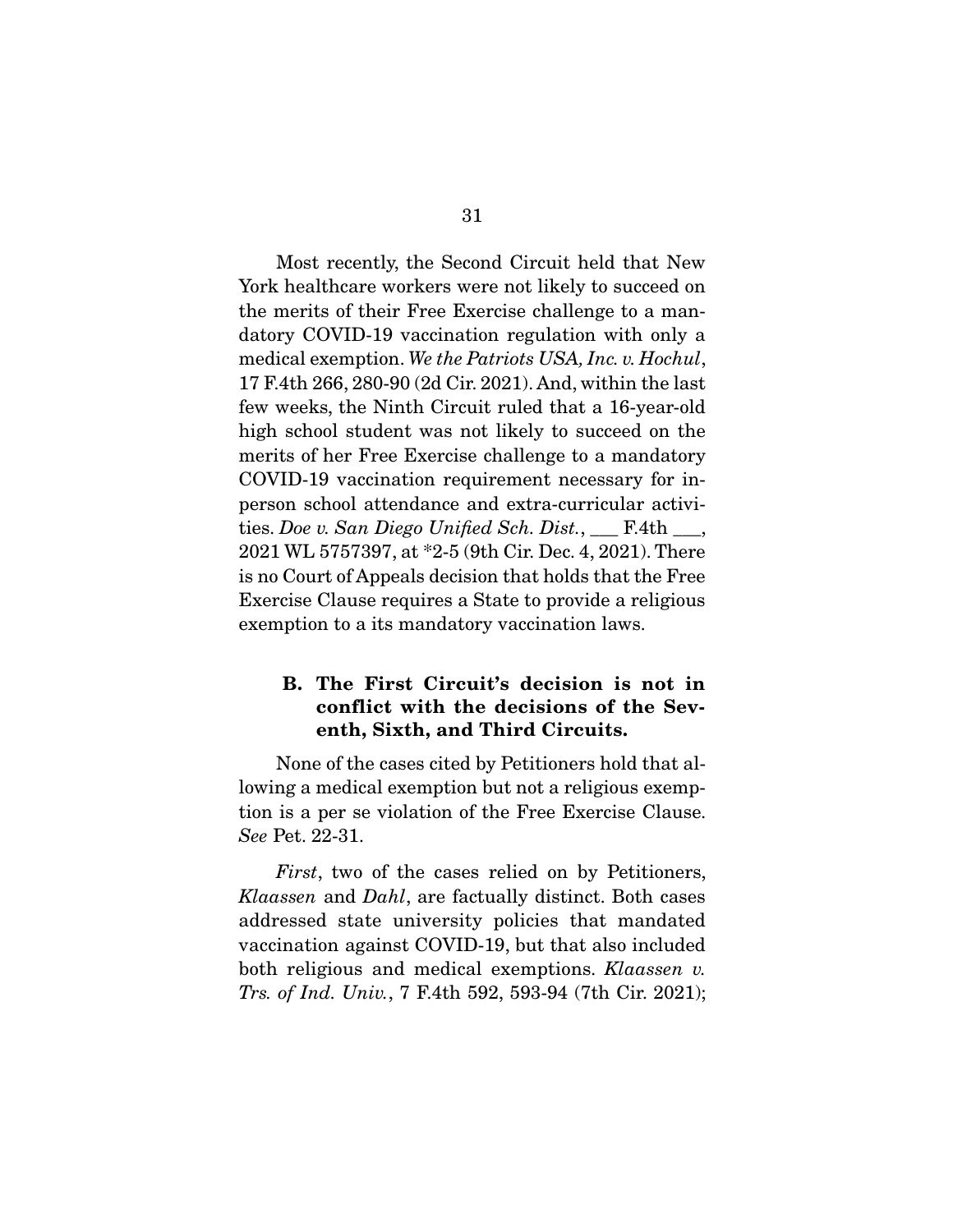Dahl v. Bd. of Trs. of W. Mich. Univ., 15 F.4th 728, 730 (6th Cir. 2021).

Second, neither Klaassen nor Dahl ruled that a state university "must grant religious exemptions from a COVID-19 vaccine mandate." Pet. 25, 27-28. The Seventh Circuit in Klaassen denied a motion for injunction pending appeal brought by students challenging, on substantive due process grounds, the university's COVID-19 vaccine mandate. 7 F.4th at 593-94. The court declined to enjoin the mandate, but did not pass on whether a religious exemption was constitutionally required.

 The Sixth Circuit denied a motion for stay pending appeal in a Free Exercise challenge to a state university's COVID-19 vaccine mandate for student athletes. Dahl, 15 F.4th at 728. There, the university retained full discretion to grant or deny its available medical and religious exemptions on an individualized, student-by-student basis. Id. at 733-34. The retention of that discretion, according to the court, meant the policy was neither neutral nor generally applicable and thus subject to strict scrutiny. *Id.*; accord Fulton, 141 S. Ct. at 1877 (criticizing retention of state authority to "grant exemptions based on the circumstances underlying each application"). The university was unlikely to prevail under strict scrutiny review, but Dahl did not rule that a religious exemption to the vaccine mandate was required.

Here, unlike in *Dahl*, the Statute's medical exemption is not a "mechanism for individualized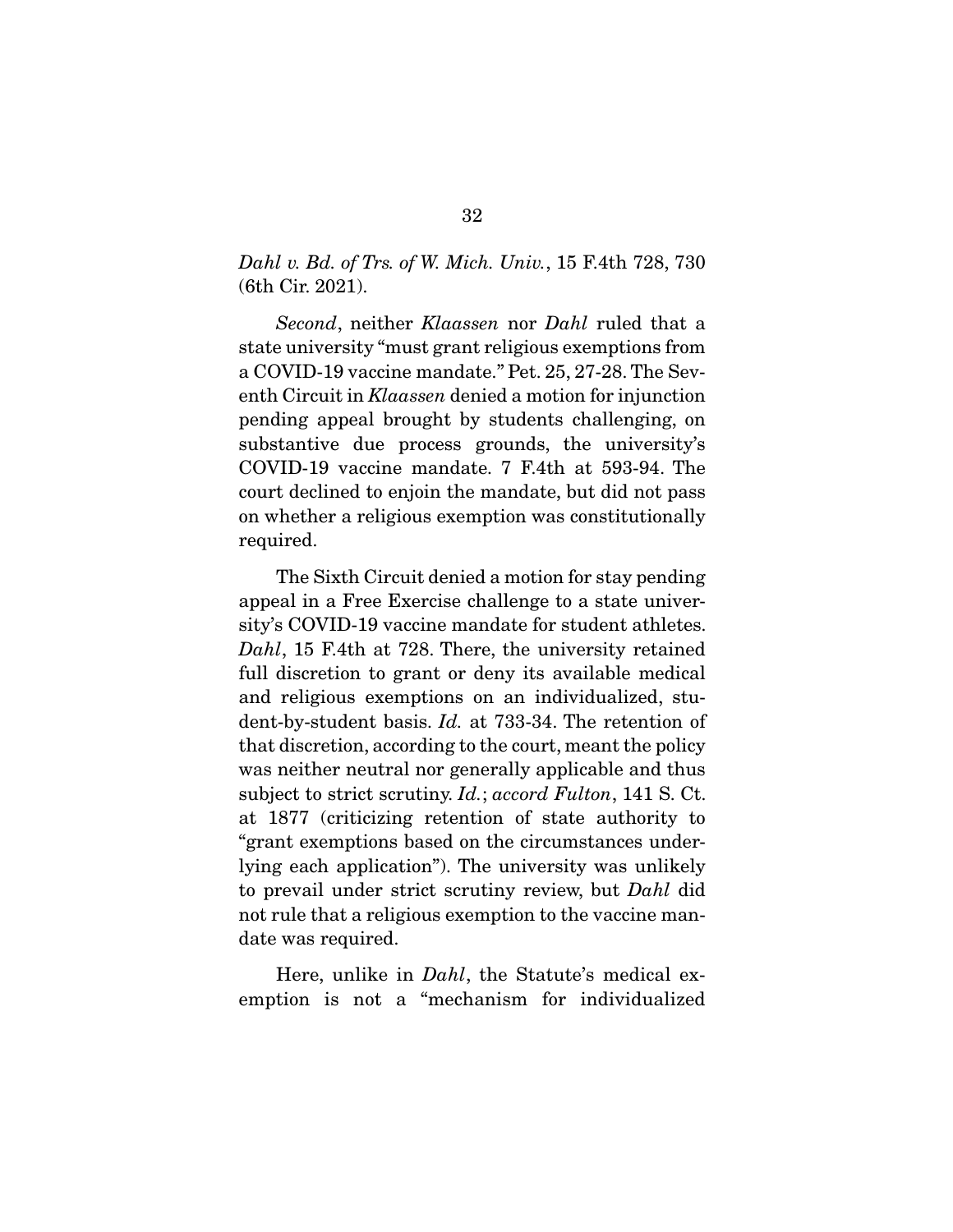exemptions." Fulton, 141 S. Ct. at 1877 (quotation marks omitted). As the First Circuit recognized, the Statute vests authority regarding medical exemptions with healthcare providers, not State officials. Resp. App. 1a; Pet. App. 27a-28a. Those healthcare providers are to utilize their professional judgment in deciding whether to sign a written statement in support of a medical exemption. Resp. App. 1a. The State does not interrogate why the medical professional exercised her judgment, just as the State of Oregon did not evaluate why a doctor prescribed a controlled substance in Smith. 494 U.S. at 874.

Third, the last case relied on by Petitioners, Fraternal Order of Police Newark Lodge No. 12 v. City of Newark, 170 F.3d 359 (3d Cir. 1999), is not in confict with the First Circuit. In Fraternal Order, police officers challenged the City of Newark's no-facial hair policy, that included several secular exemptions, including a medical exemption, but not a religious exemption. There, the constitutional defect identifed by the court was not that the medical exemption was secular per se—the problem was that it undermined the City's stated goal in maintaining a uniform, easily identifiable appearance for its officers. *Id.* at 365-66. In the same decision, the court explained that a different secular exception—an exemption for undercover officers—was not problematic because those officers were not held out as members of the force. Id. at 366. Thus, exempting them from the no-facial-hair policy did not undermine the City's interest in a uniform appearance for its officers.  $Id$ . On the other hand, the City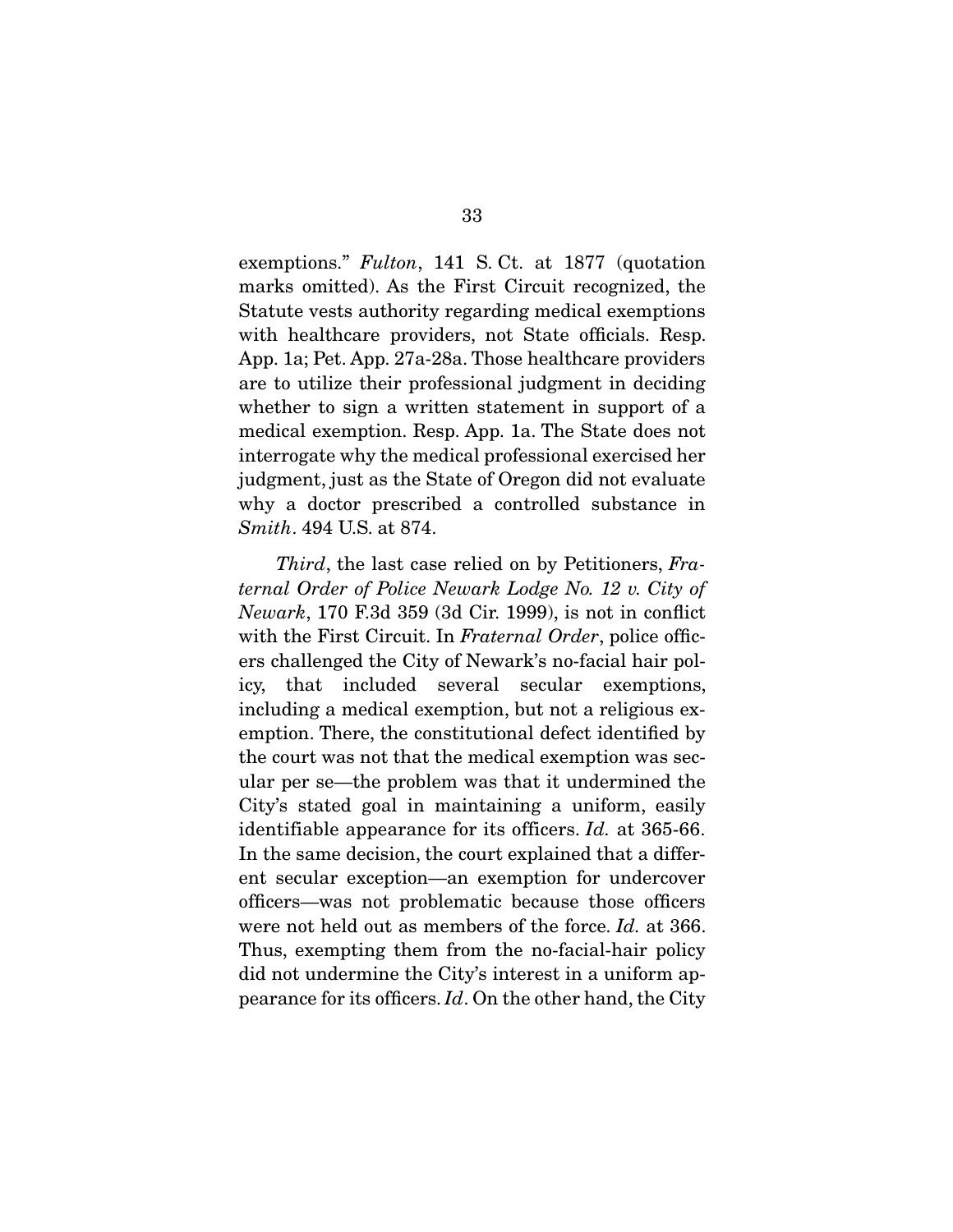could not explain why a "medical motivation" for a beard undermined its interest less than a religious motivation for a beard. Id. In other words, the undercover officer exception was acceptable because it was consistent with the City's goal; the medical exemption was not. Cf. Smith, 494 U.S. at 876-82 (categorical exemption for possession of controlled substance prescribed by a physician from criminal law otherwise prohibiting such conduct did not defeat neutrality or general applicability of state law).

Unlike the medical exemption in Fraternal Order, Maine's allowance for a medical exemption furthers Maine's interest in protecting the health of healthcare workers and patients. Pet. App. 30a; see also Pet. App. 34a-35a (distinguishing Fraternal Order). See also We the Patriots, 17 F.4th at 285 ("applying the vaccination requirement to individuals with medical contraindications and precautions would not effectively advance" New York's "asserted interest in protecting the health of covered personnel"); cf. Fraternal Order, 170 F.3d at 366 ("the Free Exercise Clause does not require the government to apply its laws to activities that it does not have an interest in preventing").

 Because the First Circuit's decision is not in confict with the cases relied on by Petitioners, there is no need to grant certiorari here.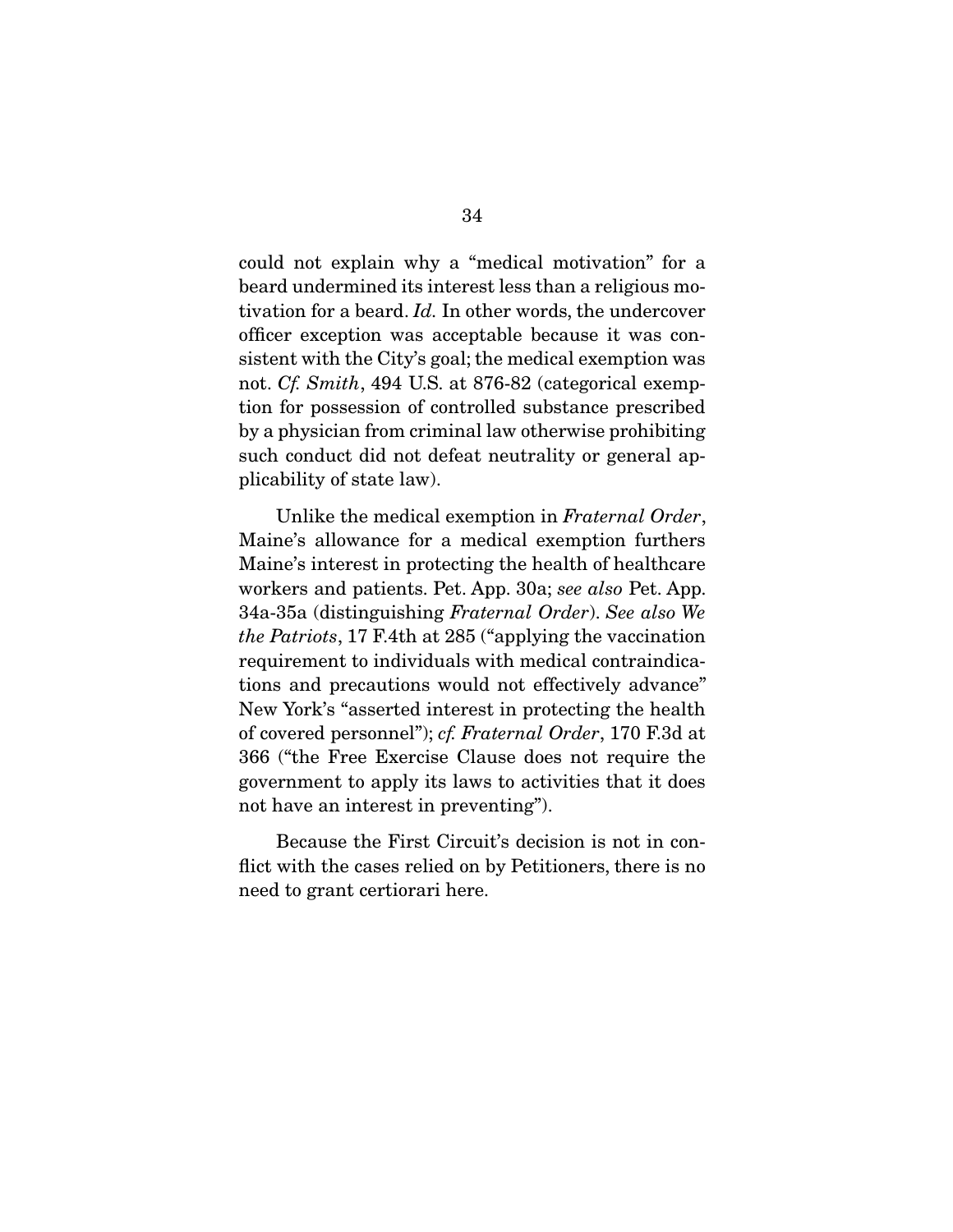## **IV. Petitioners' Second Question Presented was not Addressed by the First Circuit or the District Court.**

 The Supreme Court is a "court of review, not of frst view." Cutter v. Wilkinson, 544 U.S. 709, 718 n.7 (2005). Therefore, this Court generally "does not decide questions not raised or resolved in the lower court." Youakim v. Miller, 425 U.S. 231, 234 (1976). "These principles help to maintain the integrity of the process of certiorari." Taylor v. Freeland & Kronz, 503 U.S. 638, 646 (1992).

 Petitioners request that the Court grant certiorari as to whether the Rule "is preempted by the religious accommodation provisions of Title VII of the Civil Rights Act of 1964," Pet. ii, but that question was never addressed or resolved by the courts below. Both the District Court and the First Circuit correctly viewed Petitioners' "Supremacy Clause" claim as resting on their incorrect assertion that Respondents had somehow claimed that Title VII was inapplicable in Maine. Pet. App. 39a, 94a-95a. That assertion was incorrect and unsupported by the record. D. Ct. Doc. 43 at 1 (answering Petitioners' "simple question" of whether "federal law appl[ies] in Maine" as "obviously yes"); D. Ct. Doc. 49-5 at 10-11 (explaining how Rule did not prevent employers from providing accommodations for employees' sincerely held religious beliefs).

 Neither the First Circuit nor the District Court engaged in the traditional preemption analysis that Petitioners seek from this Court. See Pet. 34-36; Geier v.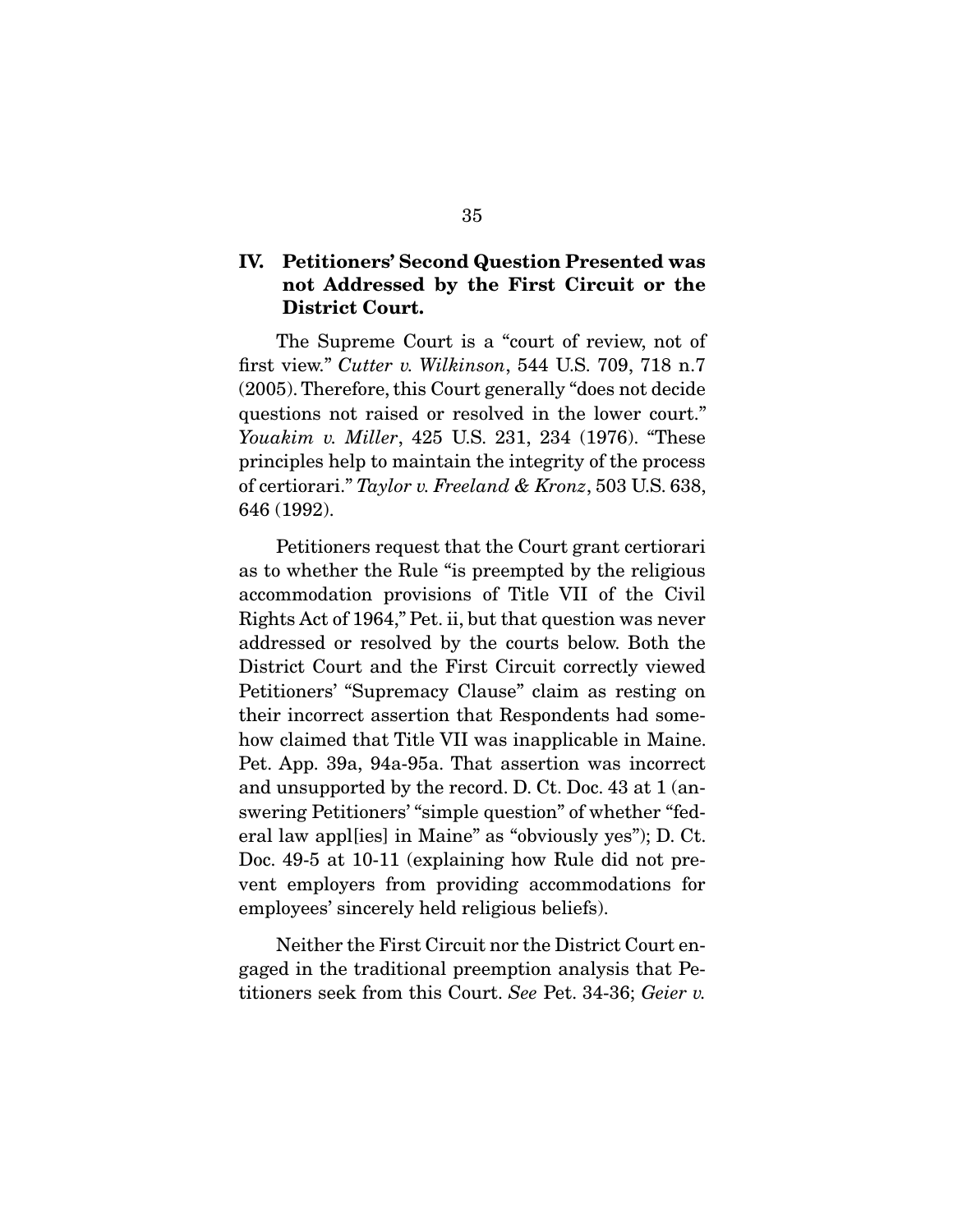Am. Honda Motor Co., 529 U.S. 861 passim (2000) (analyzing express, feld, and confict preemption). That neither court below addressed this issue is unsurprising: Petitioners did not develop their preemption argument in their briefng in either court. Had they done so, the decisions below would, at a minimum, include a discussion of which theory of preemption Petitioners were asserting, analyze Congress's intent, interpret the text of Title VII's express preemptive provision, and address the presumption against federal preemption of a state's health and safety laws. See N.Y. State Conf. of Blue Cross & Blue Shield Plans v. Travelers Ins. Co., 514 U.S. 645, 655 (1995); Hillsborough Cnty. v. Automated Med. Labs., Inc., 471 U.S. 707, 715- 16 (1985). The record addresses none of these issues. As a court of review, this Court should not consider issues that were not developed below and were neither addressed nor resolved by the District Court or First Circuit. Cutter, 544 U.S. at 718 n.7; Glover v. United States, 531 U.S. 198, 205 (2001).

--------------------------------- ♦ ---------------------------------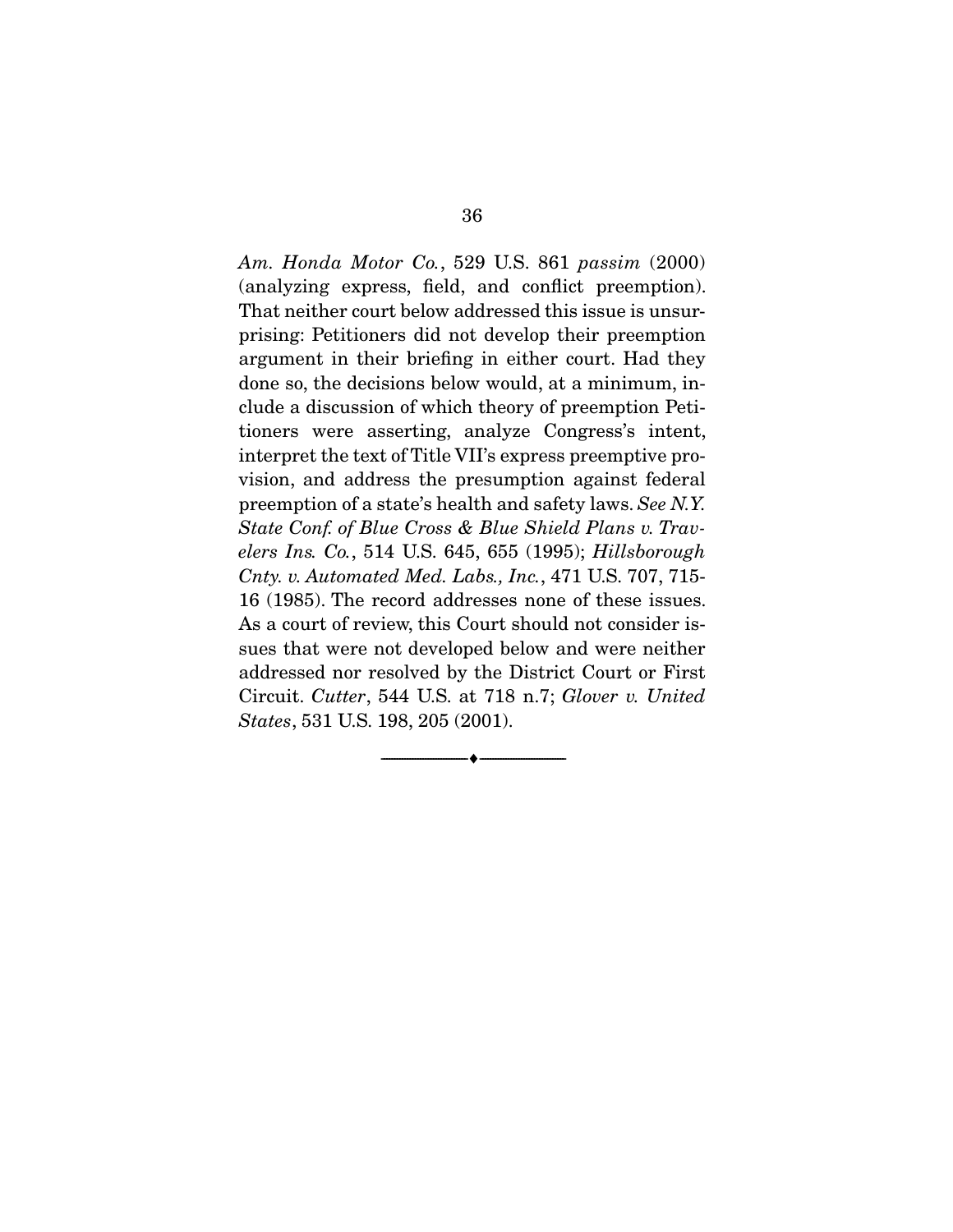## **CONCLUSION**

 Petitioners' petition for writ of certiorari should be denied.

Respectfully submitted,

AARON M. FREY Attorney General, State of Maine

KIMBERLY LEEHAUG PATWARDHAN Assistant Attorney General Counsel of Record

THOMAS A. KNOWLTON Deputy Attorney General Chief, Litigation Division VALERIE A. WRIGHT Assistant Attorney General

6 State House Station Augusta, Maine 04333-0006 207-626-8570 kimberly.patwardhan@maine.gov

December 14, 2021

Counsel for Janet T. Mills, Jeanne M. Lambrew, and Nirav D. Shah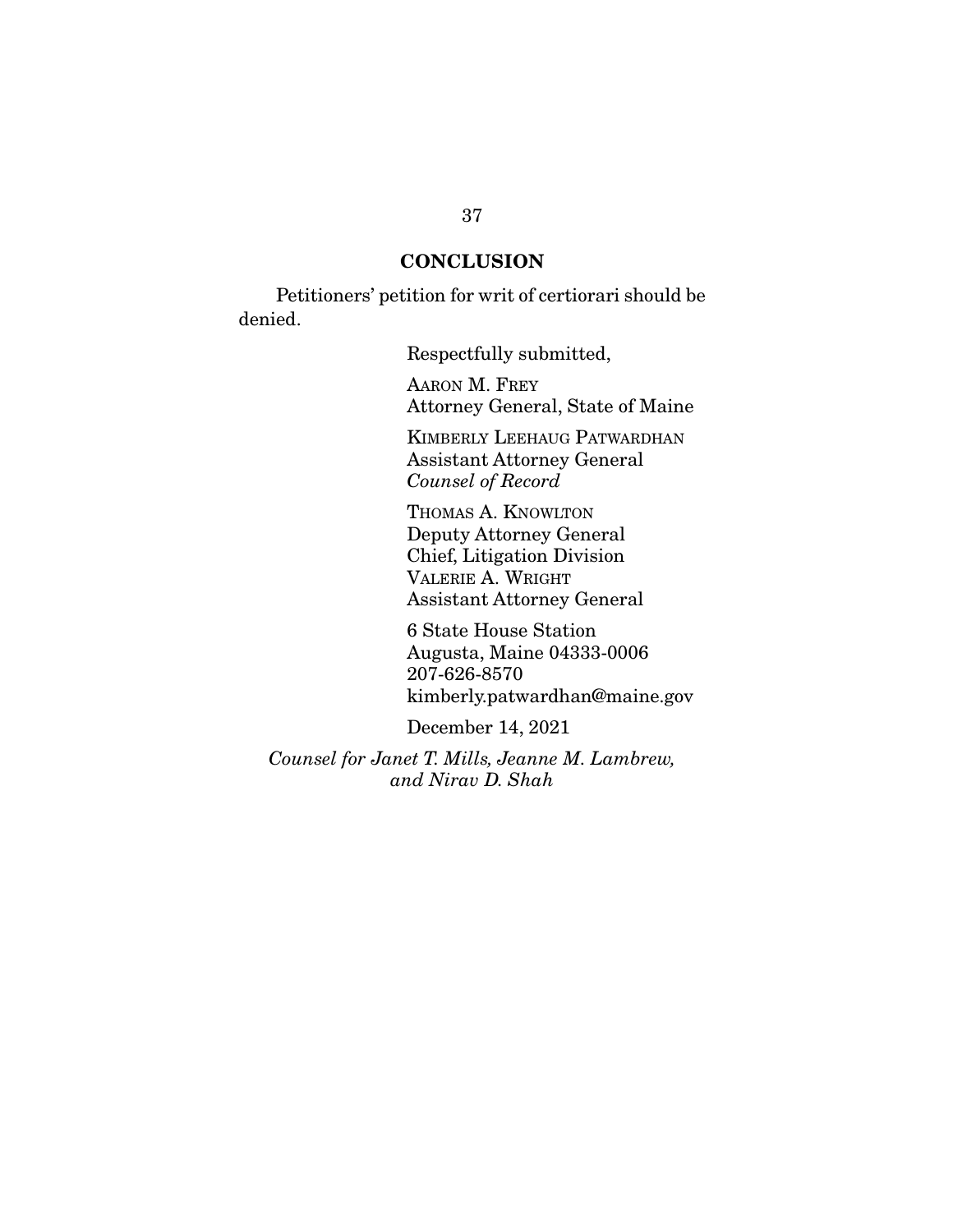#### Me. Rev. Stat. Ann. tit. 22 § 802 **Authority of department**  \* \* \*

**4-B. Exemptions to immunization.** Employees are exempt from immunization otherwise required by this subchapter or by rules adopted by the department pursuant to this section under the following circumstances.

**A.** A medical exemption is available to an employee who provides a written statement from a licensed physician, nurse practitioner or physician assistant that, in the physician's, nurse practitioner's or physician assistant's professional judgment, immunization against one or more diseases may be medically inadvisable.

**B.** [Repealed.]

**C.** An exemption is available to an individual who declines hepatitis B vaccine, as provided for by the relevant law and regulations of the federal Department of Labor, Occupational Health and Safety Administration.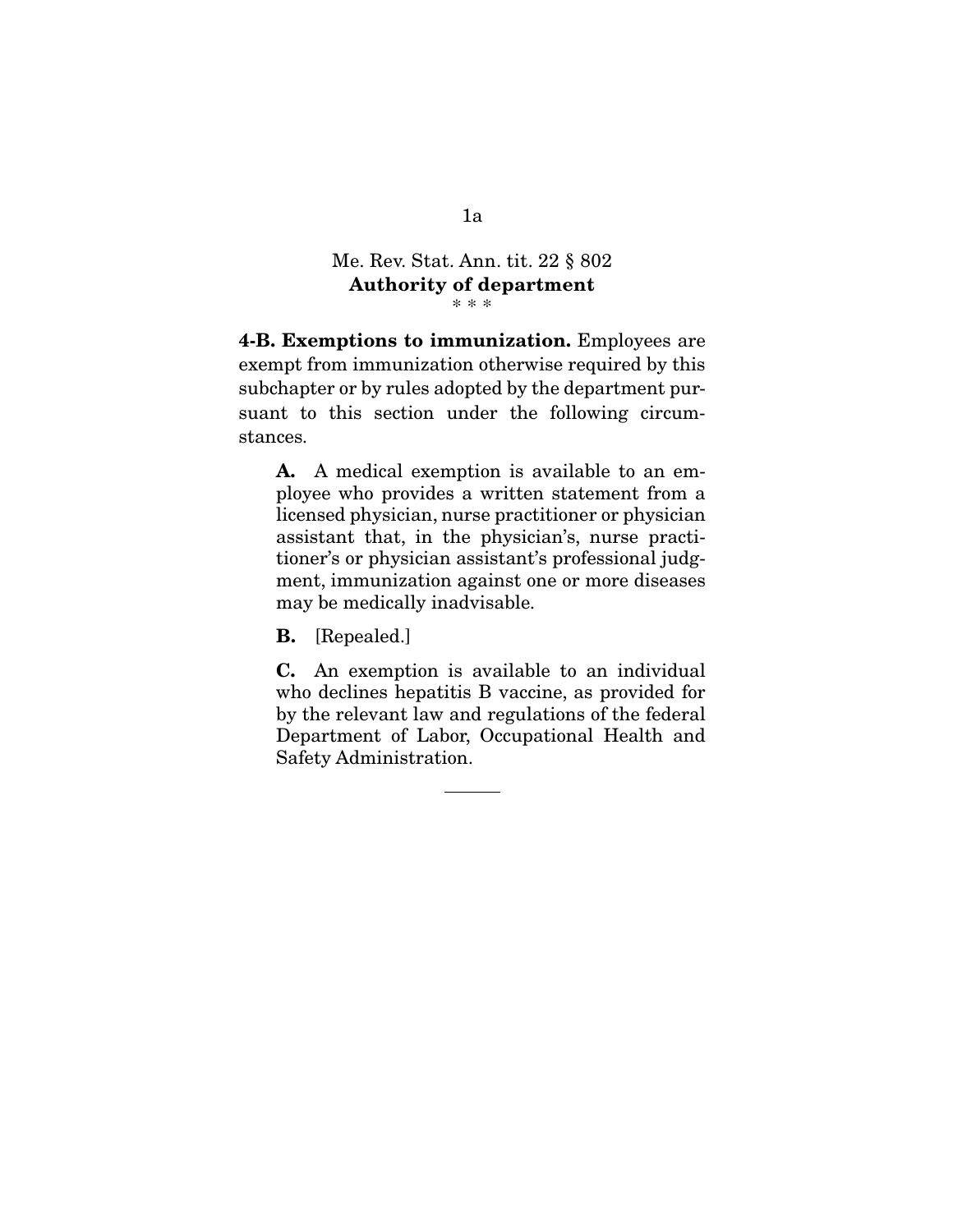## **STATE OF MAINE**

## **IMMUNIZATION REQUIREMENTS FOR HEALTHCARE WORKERS**

## **10-144 CODE OF MAINE RULES CHAPTER 264**

## [SEAL]

Maine Department of Health and Human Services Maine Center for Disease Control and Prevention 11 State House Station Augusta, Maine 04333-0011

## **EMERGENCY ROUTINE TECHNICAL RULE**  Effective August 12, 2021

# **10-144 DEPARTMENT OF HEALTH AND HUMAN SERVICES**

#### **MAINE CENTER FOR DISEASE CONTROL AND PREVENTION**

## **Chapter 264: IMMUNIZATION REQUIREMENTS FOR HEALTHCARE WORKERS**

 $\overline{a}$ 

**Purpose**: This rule is issued pursuant to the statutory authority of the Department of Health and Human Services to establish procedures for the control and prevention of communicable diseases as set forth in 22 MRS  $\S 802(1)(D)$  in addition to its authority to require immunization of the employees of designated healthcare facilities as set forth in 22 MRS §802. This rule requires employees of Designated Health Facilities to reduce the risk for exposure to, and possible

2a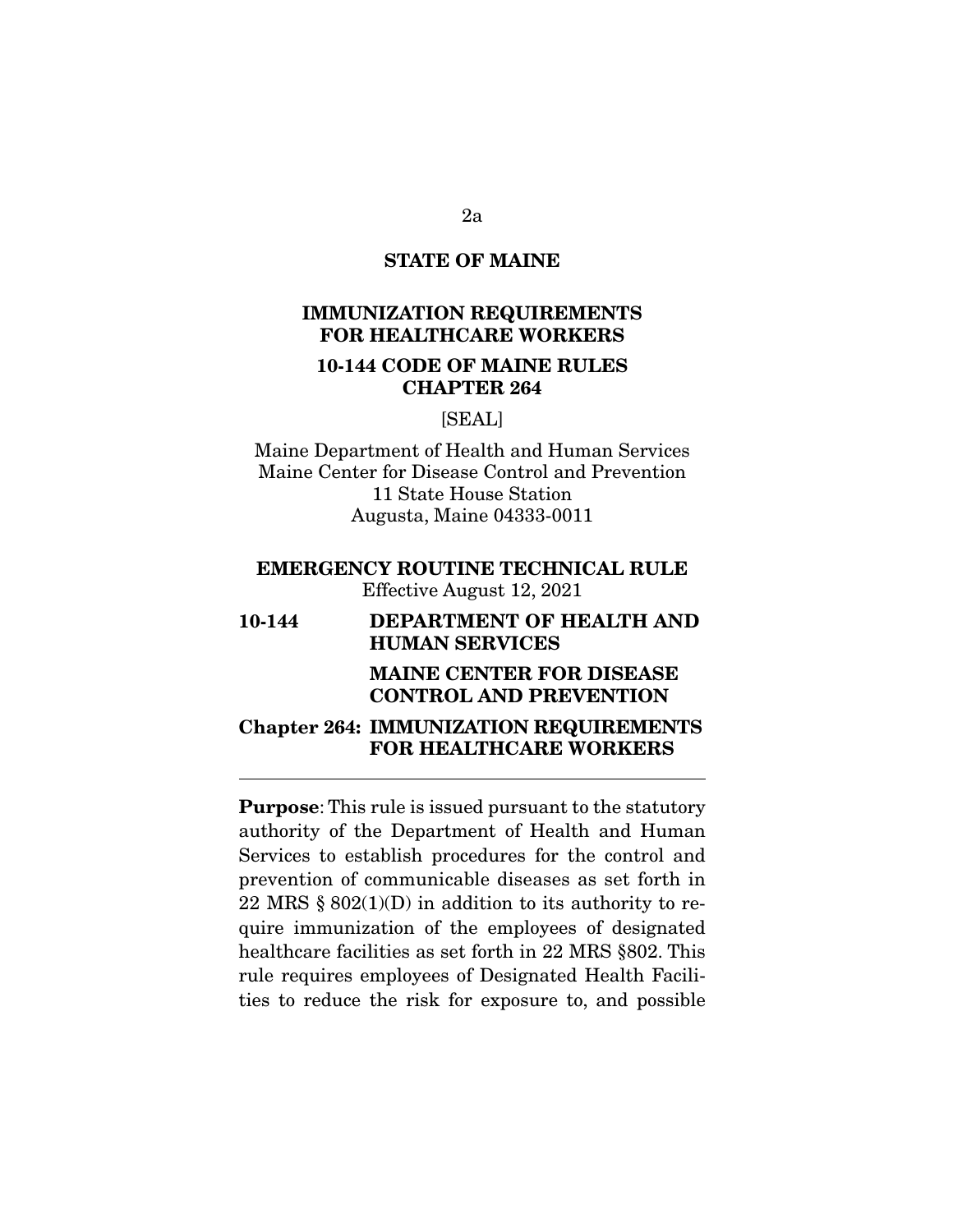transmission of, vaccine-preventable diseases resulting from contact with patients, or infectious material from patients. It prescribes the dosage for required immunizations and defnes responsibilities, exclusion periods, record keeping and reporting requirements for offcials of hospitals and healthcare facilities. This rule also requires employees of Designated Health Care Facilities, Dental Health Practices, and EMS Organizations to become immunized to COVID-19.

#### **1. Defnitions**

 $\overline{a}$ 

- A. **Certifcate of Immunization** means a written statement from a physician, nurse, physician assistant, or health official who has administered an immunization to an employee, specifying the vaccine administered and the date it was administered. Secondary school or collegiate health records, having been compiled and maintained as an official document based on certifcates of immunization, which provide at a minimum the month and year that the immunization was administered and/or which contain copies of laboratory evidence of immunity, may also be accepted as proof of immunization.
- B. **Chief Administrative Officer** means the person designated as the president, chief executive officer, administrator, director or otherwise the senior official of a Designated Healthcare Facility, Dental Health Practice, or EMS Organization.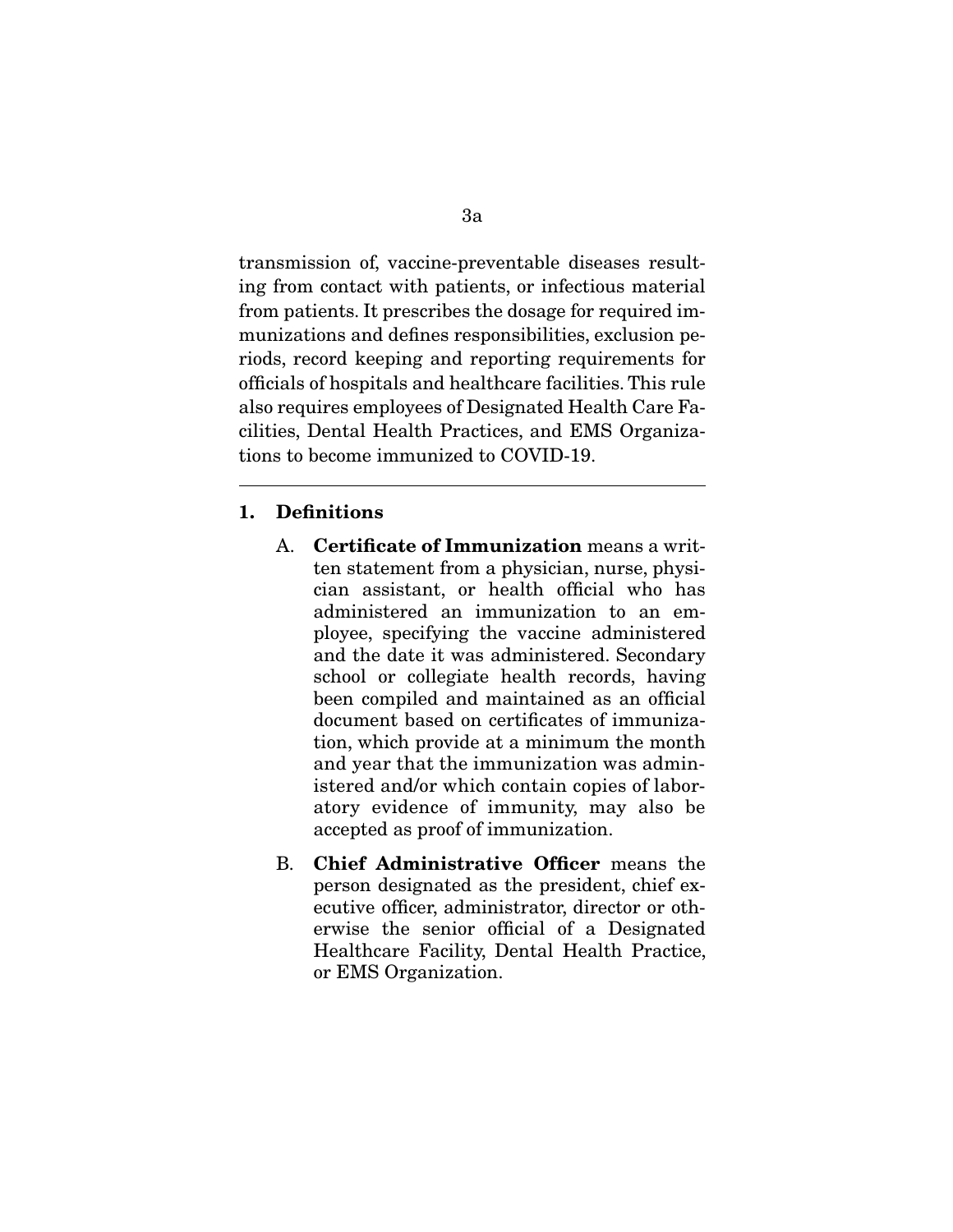- C. **Declination** means a formal process where an individual makes an informed choice declining Hepatitis B vaccination, following standards and procedures established by the federal Occupational Safety and Health Administration (OSHA) regulations (29 CFR § 1910.1030(f )(2)(iv) (effective July 6, 1992).
- D. **Dental Health Practice** means, for the purpose of this rule, any practice where dentists (whose scope of practice is defned in 32 MRS §18371) and dental hygienists (defned in 32 MRS §18374) provide oral health care to patients in the State of Maine.
- E. **Designated Healthcare Facility** means a licensed nursing facility, residential care facility, Intermediate Care Facility for Individuals with Intellectual Disabilities (ICF/IID), multilevel healthcare facility, hospital, or home health agency subject to licensure by the State of Maine, Department of Health and Human Services Division of Licensing and Certifcation.
- F. **Disease** means the following conditions which may be preventable by immunization:
	- 1. Rubeola (measles);
	- 2. Mumps;
	- 3. Rubella (German measles);
	- 4. Varicella (chicken pox);
	- 5. Hepatitis B.;
	- 6. Infuenza; and
	- 7. COVID-19.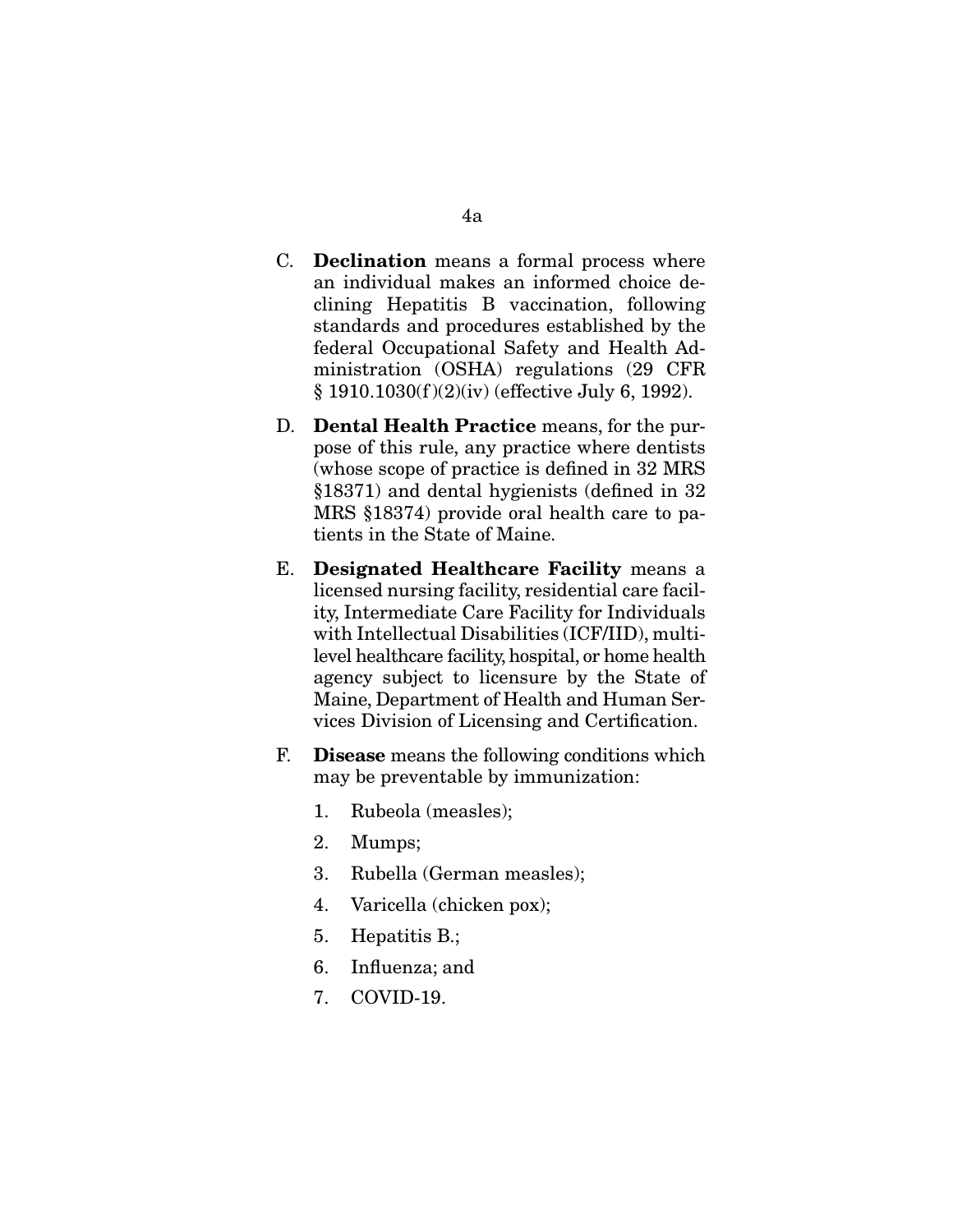- G. **Employee** means any person who performs any service for wages or other remuneration for a Designated Healthcare Facility, EMS Organization or Dental Health Practice. For purposes of this rule, independent contractors for any of the listed facilities in this defnition are considered employees.
- H. **Emergency Medical Services (EMS) Organization** means an EMS ground ambulance service, non-transporting EMS service, air ambulance service, EMS training center, and/or emergency medical dispatch center, as defned in the Maine Emergency Services System Rules at 16-163 CMR Chapter 2.
- I. **Exemption** means a formal procedure to procure discharge from requirement to vaccinate.
- J. **Extreme Public Health Emergency** means a state of emergency declared by the Governor of the State of Maine pursuant to 22 MRS §802(2-A) and 37-B MRS §742 based upon an occurrence or imminent threat of widespread exposure to a highly infectious or toxic agent that poses an imminent threat of substantial harm to the population of the State.
- K. **Immunization** means a vaccine, antitoxin, or other substances used to increase an individual's immunity to disease.
- L. **Public Health Emergency** means a declaration by the Department, arising from an actual or threatened epidemic or public health threat for which the Department may adopt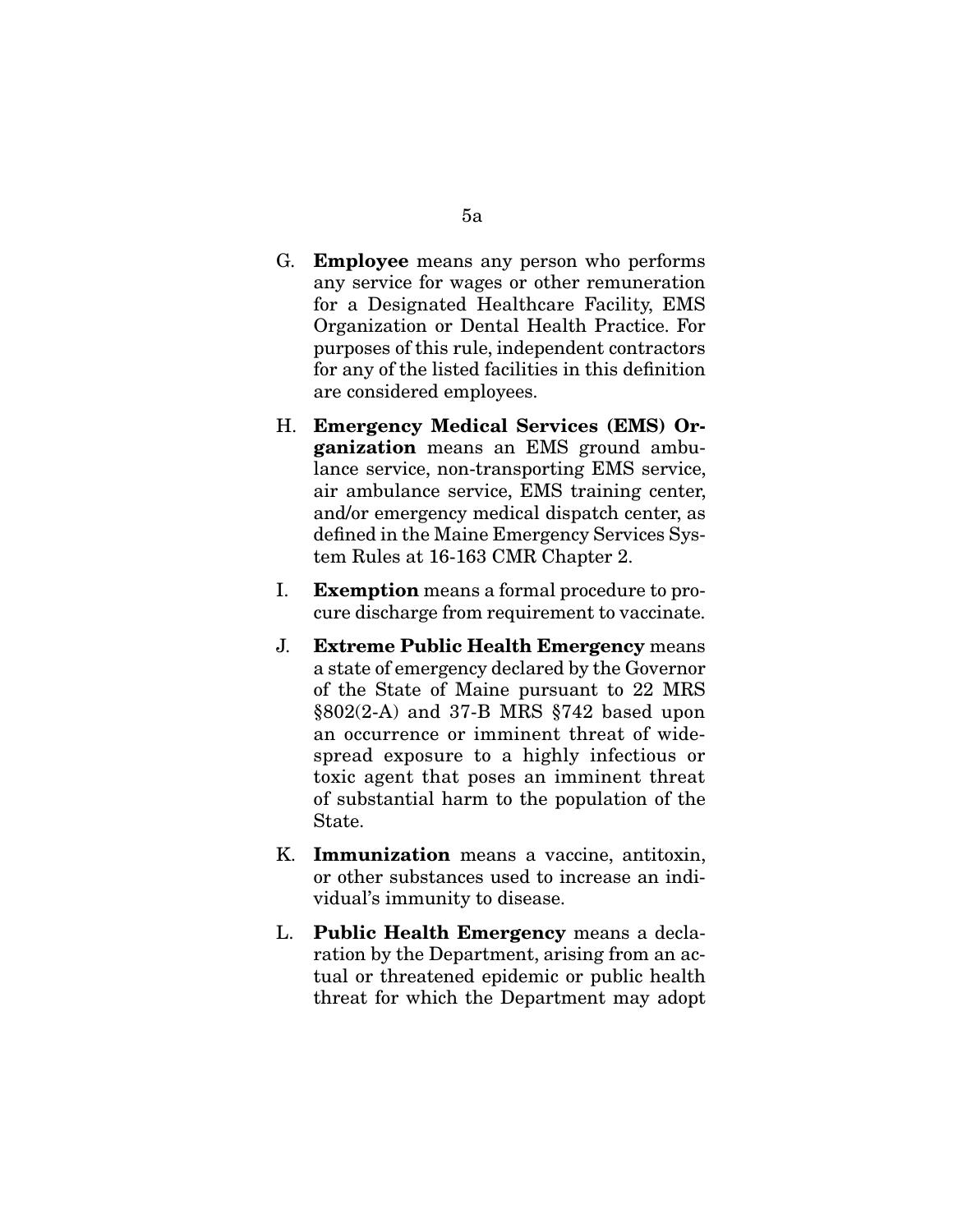emergency rules for the protection of the public health, pursuant to 22 MRS § 802(2).

- M. **Public Health Offcial** means a local health officer, the Director of the Maine Center for Disease Control and Prevention (Maine CDC), or a designated employee or agent of the Maine Department of Health and Human Services (Department).
- N. **Public Health Threat** means a condition or behavior that can reasonably be expected to place others at signifcant risk of exposure to a toxic agent or environmental hazard or infection with a notifable disease or condition, as defned in 22 MRS §801.

## **2. Immunizations Required**

- A. Except as otherwise provided by law, each Designated Healthcare Facility in the State of Maine must require for all employees proof of immunization or documented immunity against:
	- 1. Rubeola (measles);
	- 2. Mumps;
	- 3. Rubella (German measles);
	- 4. Varicella (chicken pox);
	- 5. Hepatitis B;
	- 6. Infuenza; and
	- 7. COVID-19.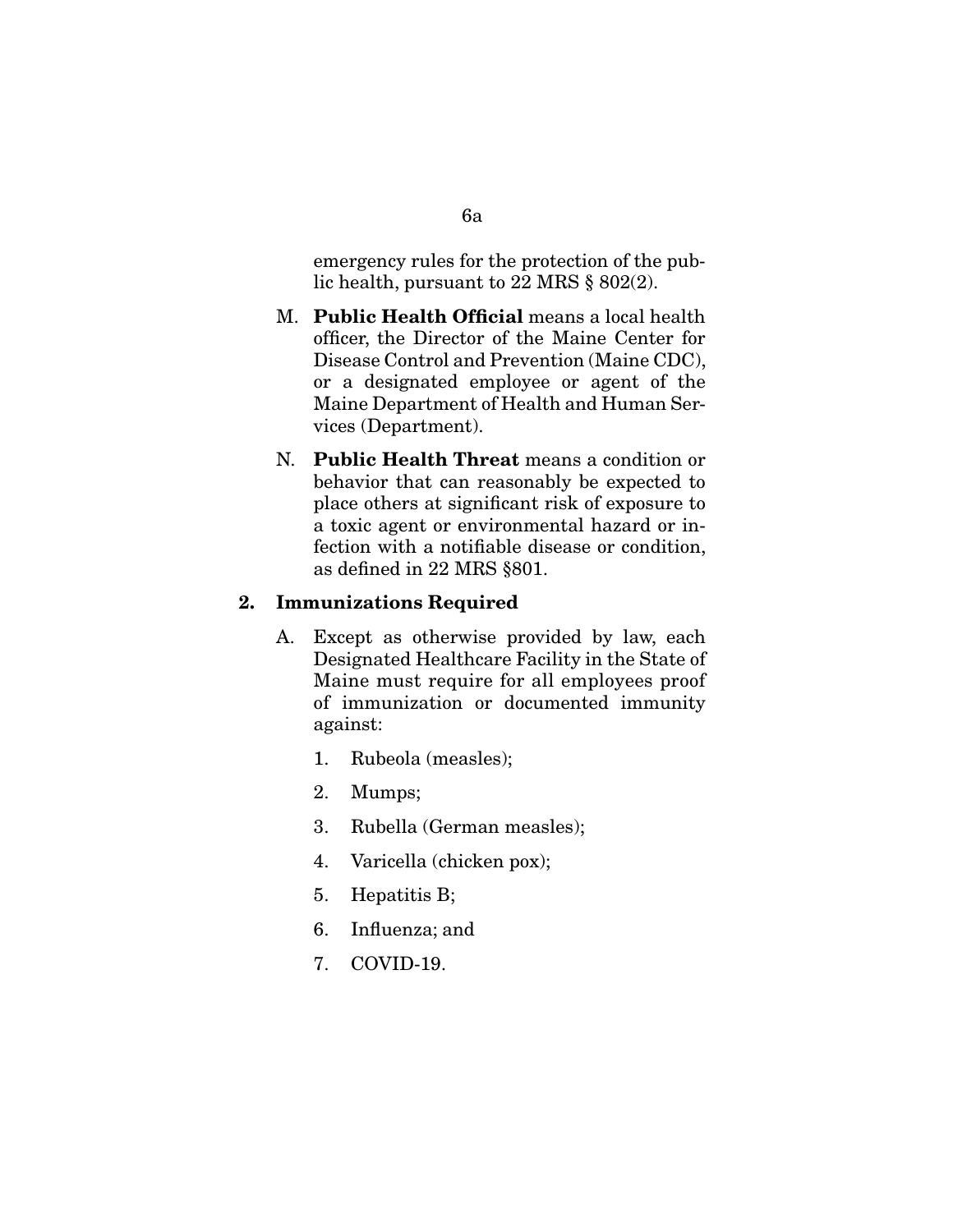- B. Each EMS organization and Dental Health Practice must require for all employees a Certifcate of Immunization against COVID-19.
- C. In accordance with 29 CFR  $$1910.1030(f)(1)(i)$ (effective July 6, 1992) of the Occupational Safety and Health Administration (OSHA) regulations, Designated Healthcare Facilities must make available the Hepatitis B vaccine to all healthcare workers with a risk of occupational exposure, provided at no cost to the employee and at a reasonable time and place.
- D. In the event of a Public Health Emergency or Extreme Public Health Emergency declared by the Governor, the Department may impose control measures, including, but not limited to, mass vaccinations and exclusions from the workplace, and may require immunization or documented immunity to protect public health and minimize the impact from the specifc communicable disease.
- E. No Chief Administrative Officer may permit any employee to be in attendance at work without a certificate of immunization for each disease or other acceptable evidence of immunity to each disease (if applicable), or documentation of authorized exemption or declination in accordance with 22 MRS §802(4-B).

## **3. Exceptions and Declinations**

 An employee who does not provide proof of immunization or immunity for a vaccine required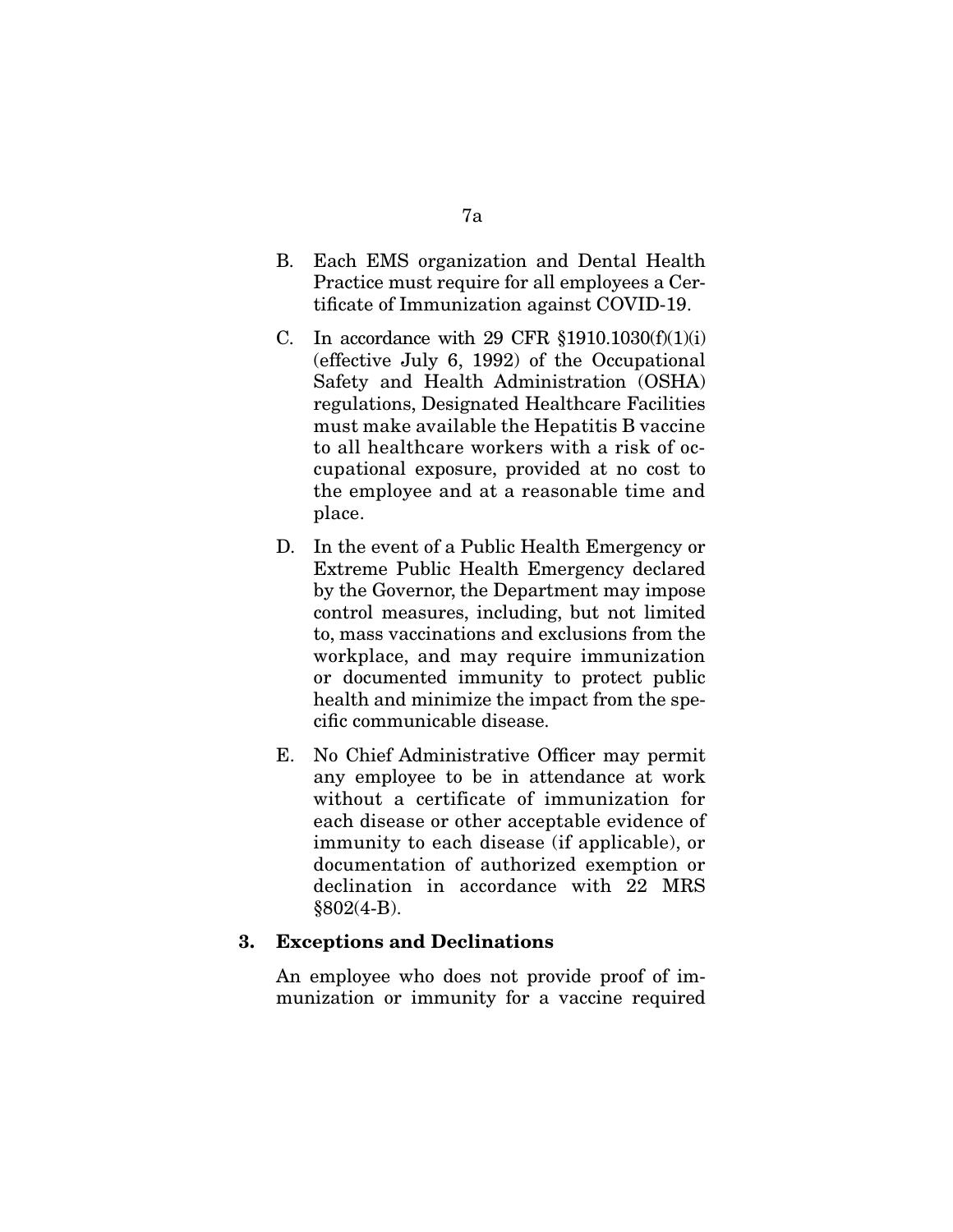under this rule may be permitted to attend work if that employee is exempt in accordance with 22 MRS §802 (4-B). Documentation for an employee's immunization exemption must be maintained in the permanent health record for that employee for a minimum of six years after termination.

## **4. Certifcation of Immunization and Proof of Immunity**

#### A. **Certifcate of Immunization**

 To demonstrate proper immunization against each disease, an employee must present the Designated Healthcare Facility, EMS Organization, or Dental Health Practice with a Certifcate of Immunization from a physician, nurse or health official who has administered the immunization(s) to the employee. Physicians within their own practice may authorize their own employees to issue a certifcate of immunization on behalf of the physician. The certifcate must specify the immunization(s), and the date(s), including month and year, on which it was administered. Physicians, having reviewed offcial patient records created by another practitioner which indicate that a particular patient has received an immunization on a specifed date, demonstrating at a minimum the month and year the immunization was given, may certify that the immunization was given. Adequately prepared secondary and/or collegiate school health records will also be considered acceptable for the purpose of meeting this requirement.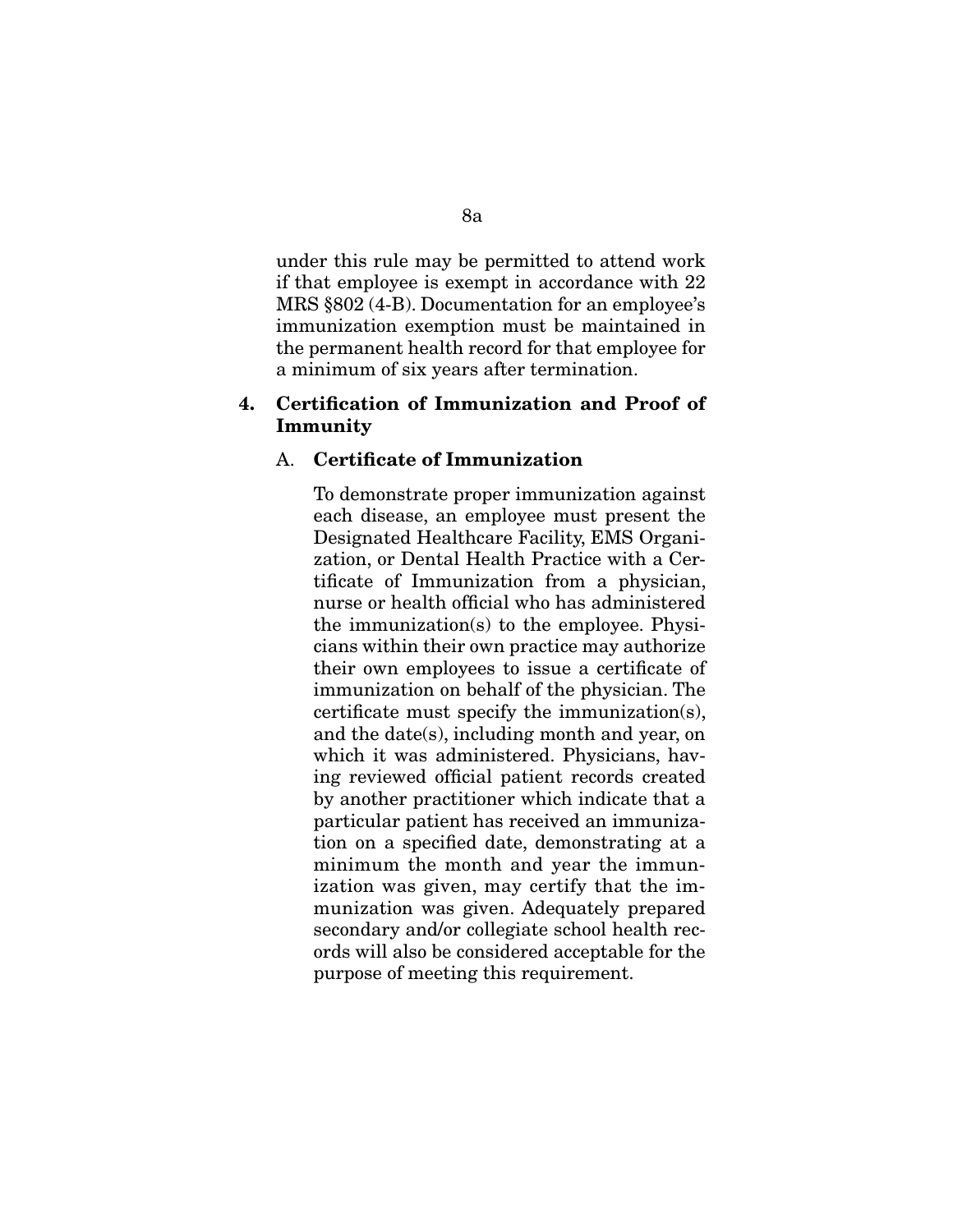## B. **Proof of Immunity**

 To demonstrate that an employee is immune to any of the diseases, the employee must present the hospital/facility with laboratory evidence demonstrating immunity, or other acceptable evidence of immunity. (See Section 7-B Individual Health Records.)

## **5. Immunization Dosage**

- A. The following schedule contains the minimally required number of doses for the immunization(s) addressed under this rule:
	- 1. **Rubeola (Measles)**: Two doses of live measles vaccine given after the first birthday, with a minimum of four weeks separating the two doses.
	- 2. **Mumps**: Two doses of live mumps vaccine given after the frst birthday.
	- 3. **Rubella (German Measles)**: Two doses of live rubella vaccine given after the frst birthday.
	- 4. **Varicella (Chickenpox)**: Two doses of live varicella vaccine given after the frst birthday, with a minimum of four weeks separating the two doses.
	- 5. **Hepatitis B**: Three doses of hepatitis B vaccine, the frst two given one month apart and the third given fve months after the second.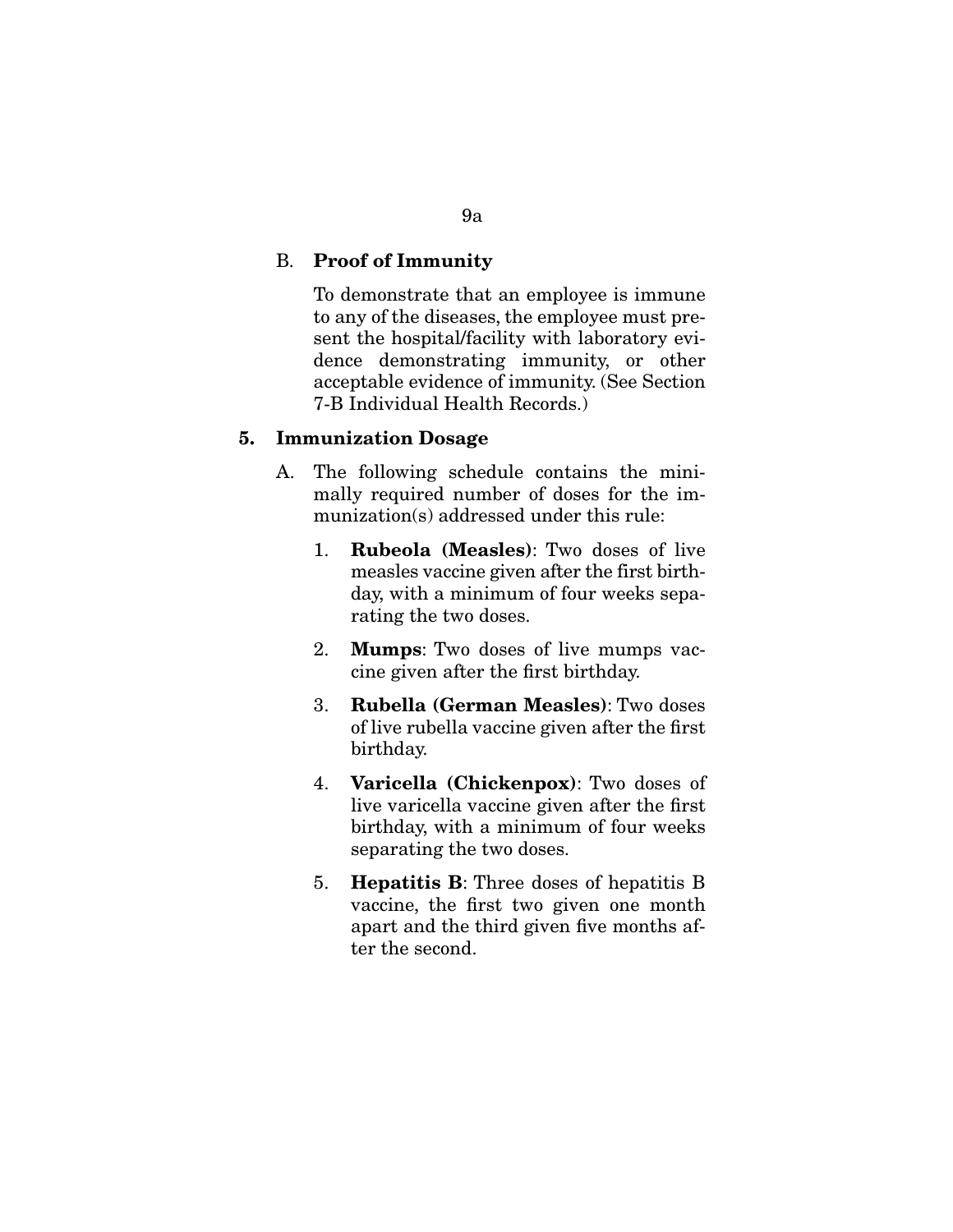#### 10a

- 6. **Infuenza**: Annual dose of inactivated infuenza vaccine or live attenuated infuenza vaccine.
- 7. **COVID-19:** The number of recommended doses shall be in accordance with the COVID-19 immunization manufacturer's Emergency Use Authorization or labelling. All employees of Designated Healthcare Facilities, EMS Organizations, and Dental Health Practices must have received their fnal dose by September 17, 2021.

 In the event of a Public Health Emergency or Extreme Public Health Emergency declared by the Governor, the Maine CDC will specify the recommended dose for any vaccination imposed as a control measure to protect public health.

B. Any such immunization must meet the standards for biological products which are approved by the United States Public Health Service.

## **6. Exclusions from the Workplace**

## A. **Exclusion by order of Public Health Offcial**

 An employee not immunized or otherwise immune from a disease must be excluded from the worksite, when in the opinion of a public health official, the employee's continued presence at work poses a clear danger to the health of others. The documented occurrence of a single case of rubeola (measles), mumps,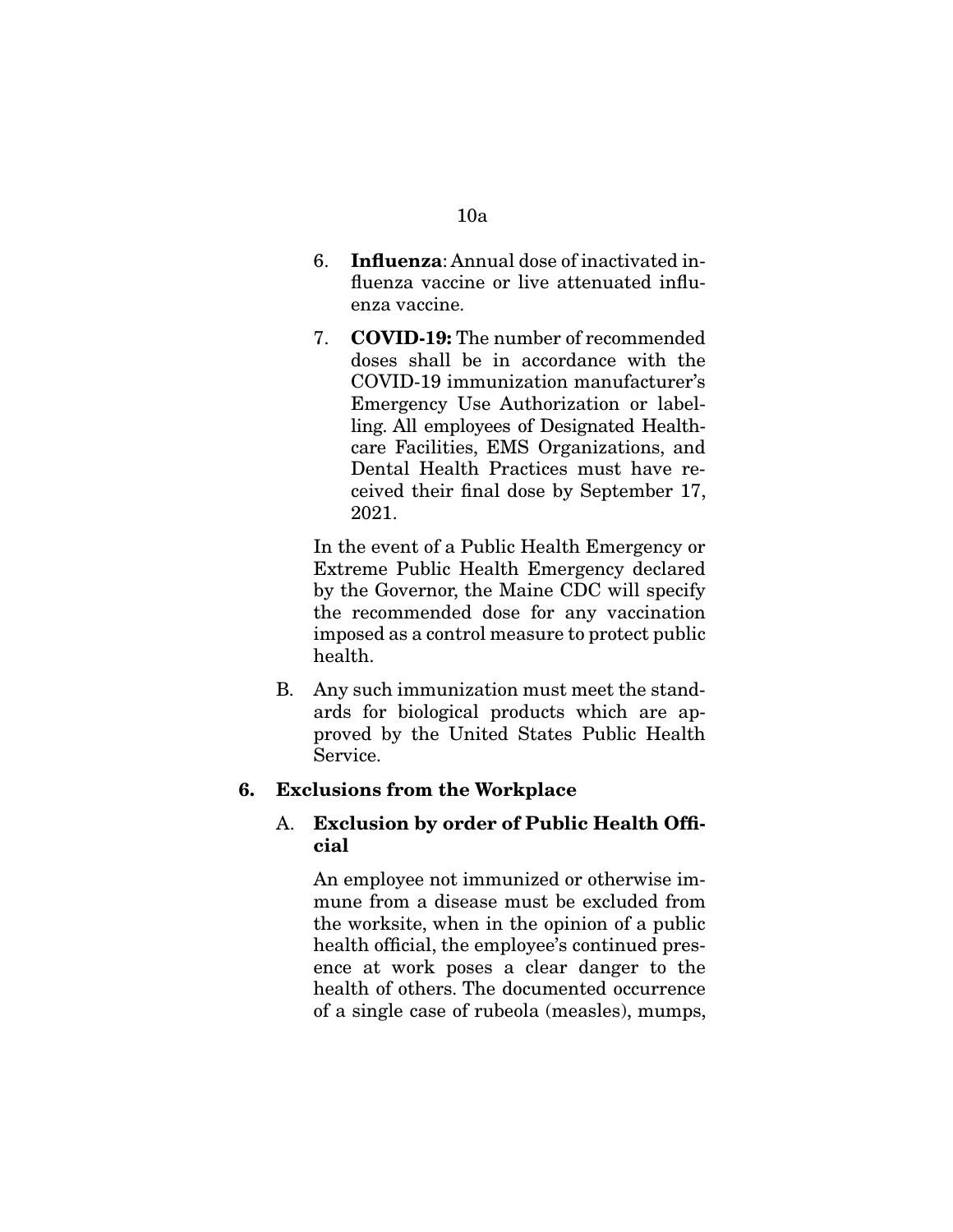rubella (German measles) or varicella (chickenpox) in a Designated Healthcare Facility or amongst its employees may be interpreted as a clear danger to the health of others.

The Chief Administrative Officer must exclude the employee during the period of danger or for one incubation period following immunization of the employee, when one or more cases of disease are present.

- B. The following periods are defned as the "period of danger:"
	- 1 **Measles**: 15 days from the onset of symptoms from the last identifed case;
	- 2. **Mumps**: 18 days from the onset of symptoms from the last identifed case;
	- 3. **Rubella**: 23 days from the onset of symptoms from the last identifed case;
	- 4. **Varicella**: 16 days from the onset of symptoms from the last identifed case; and
	- 5. **COVID-19:** The duration of the Department's declared public health emergency, effective as of July 1, 2021.
- C. Except as otherwise provided for by law, contract or collective bargaining agreement, an employer will not be responsible for maintaining an employee in pay status as a result of this rule.
- D. When a public health official determines there are reasonable grounds to believe a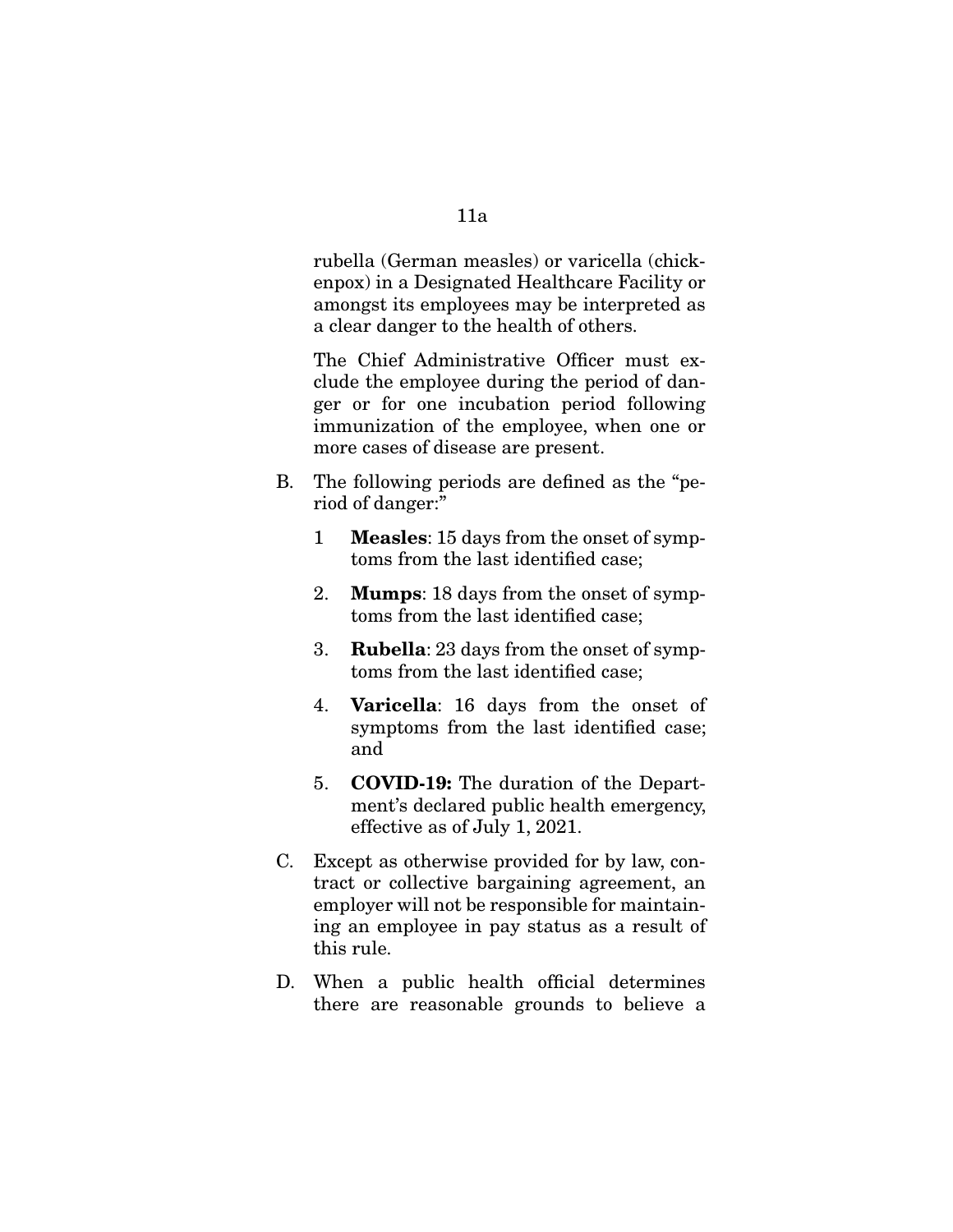Public Health Threat exists, an exempted employee may be immunized or tested for serologic evidence of immunity. Employees without serologic evidence of immunity and those who become immunized against the disease in question at the time of a documented case or cases of disease must be excluded from the work site during one incubation period.

## **7. Records and Record Keeping**

#### A. **Designated Record Keeping**

The Chief Administrative Officer in each Designated Healthcare Facility, EMS Organization, or Dental Health Practice must be responsible for the maintenance of employee immunization records. The Chief Administrative Officer may designate a person to be responsible for record keeping.

#### B. **Individual Health Records**

 Each Designated Healthcare Facility, EMS Organization, or Dental Health Practice must adopt a uniform, permanent health record for maintaining information regarding the health status of each employee. The immunization status of each employee with regard to each disease must be noted on the employee's health record. The health record of each employee must include, at a minimum, the month and year that each immunization was administered. Health records are to be retained a minimum of six years after the date the employee is no longer employed.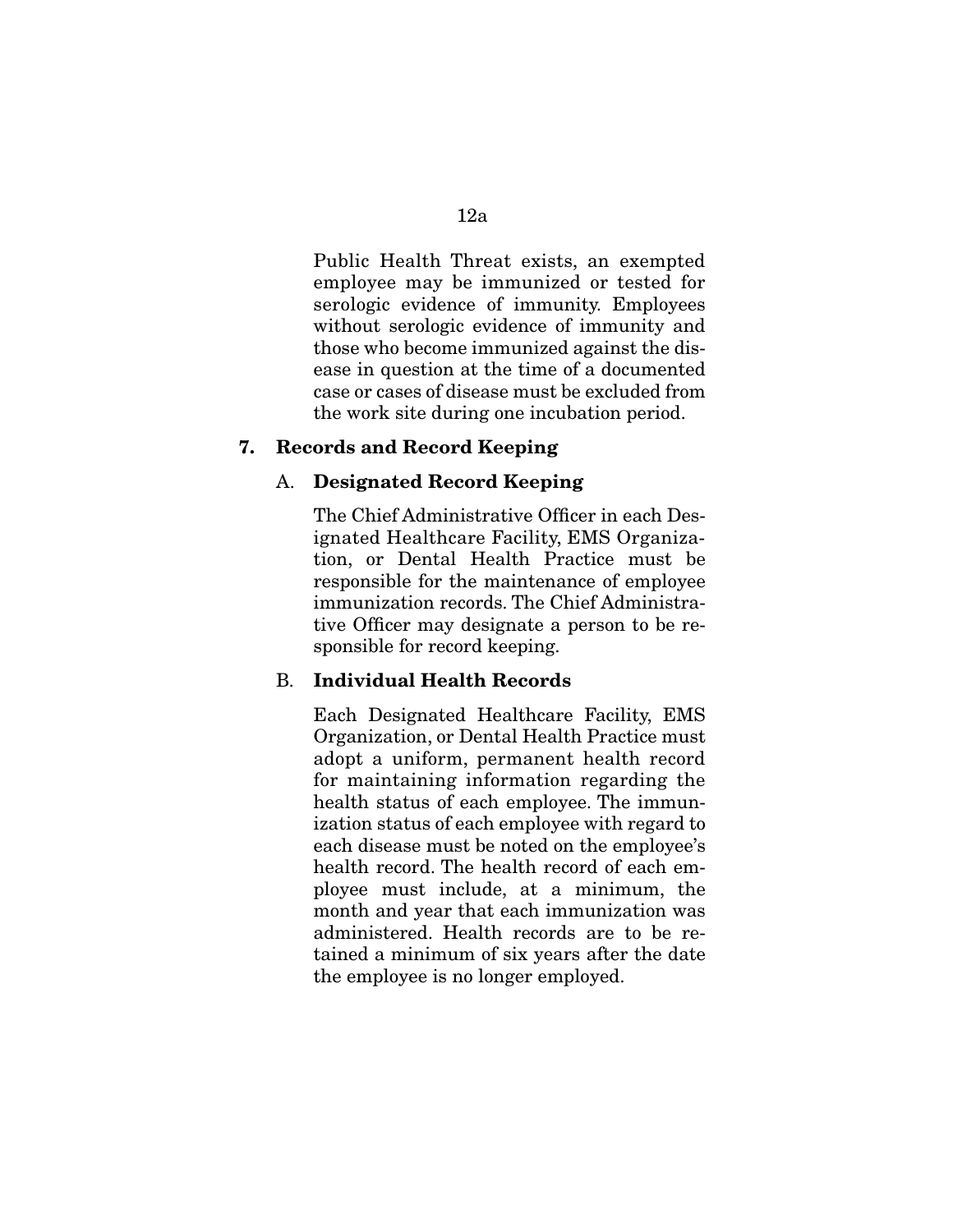Where an exception has been granted for a reason authorized by law, the written request for exemption must be on fle with the employee health record. Where laboratory or other acceptable evidence of immunity has been submitted, a copy of the documentation must also be on fle.

#### C. **List of Non-Immunized Employees**

The Chief Administrative Officer or his/her designee in each Designated Healthcare Facility, EMS Organization, or Dental Health Practice, must keep a listing of the names of all employees within the facility who are not currently immunized or do not have documented serological immunity against each disease. This list must include the names of all employees with authorized exemptions from immunization as well as any who are otherwise not known to be immune and must state the reason that the employee is not immune. The purpose of the list is to provide an efficient means to rapidly contact non-immunized employees in the event of disease outbreaks and exclude them from the workplace as necessary.

## D. **Required Reports**

#### 1. **Routine Reporting**

The Chief Administrative Officer of each Designated Healthcare Facility, EMS Organization, or Dental Health Practice is responsible for submitting a summary report on the immunization status of all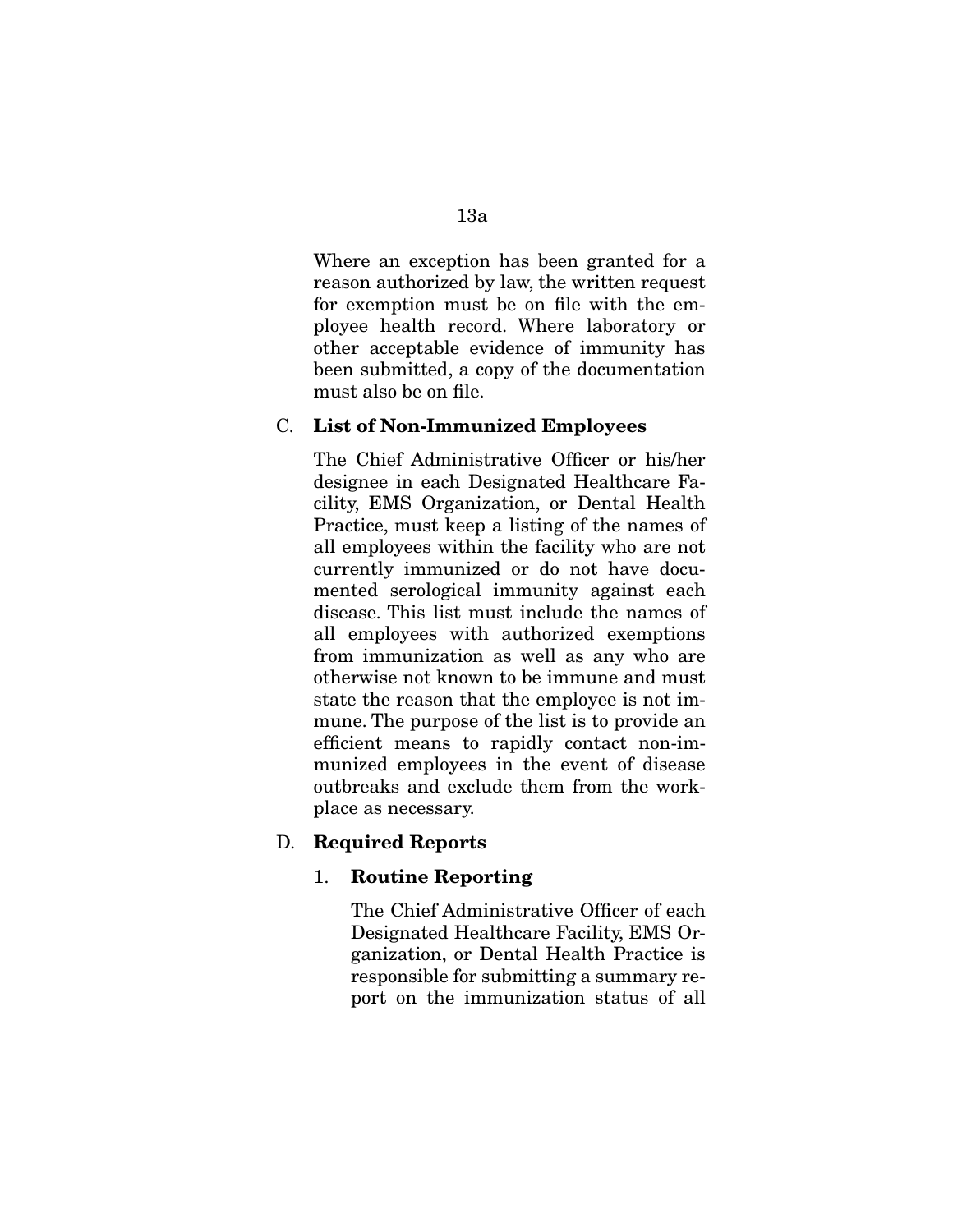employees by December 15 of each calendar year, on a form prescribed by the Maine CDC. The summary report will include the following information at a minimum: specifc contact information identifying the facility; the name of the Chief Administrative Officer; the total number of employees; the number of employees born on or after January 1, 1957; and the number of employees identifed by vaccine type as either immunized, serological proof of immunity, exempt in accordance to law, having declined hepatitis B vaccine, or out of compliance. The summary report may be constructed so as to refect meaningful data by groupings within the facility (*e.g.*, pediatric unit). Each report must be signed by the Chief Administrative Officer as a certification that the information is accurate.

#### 2. **Maine CDC Sample Survey**

 The Maine CDC will conduct periodic reviews by selecting a sample of employee health records for the purpose of comparing reported results against the criteria delineated in these rules. The results of this sample survey will be shared with the Chief Administrative Officer of the Designated Healthcare Facility, EMS Organization, or Dental Health Practice, for the purpose of identifying problem areas that may be occurring in the maintenance of their employee health records. Any published or unpublished reports of such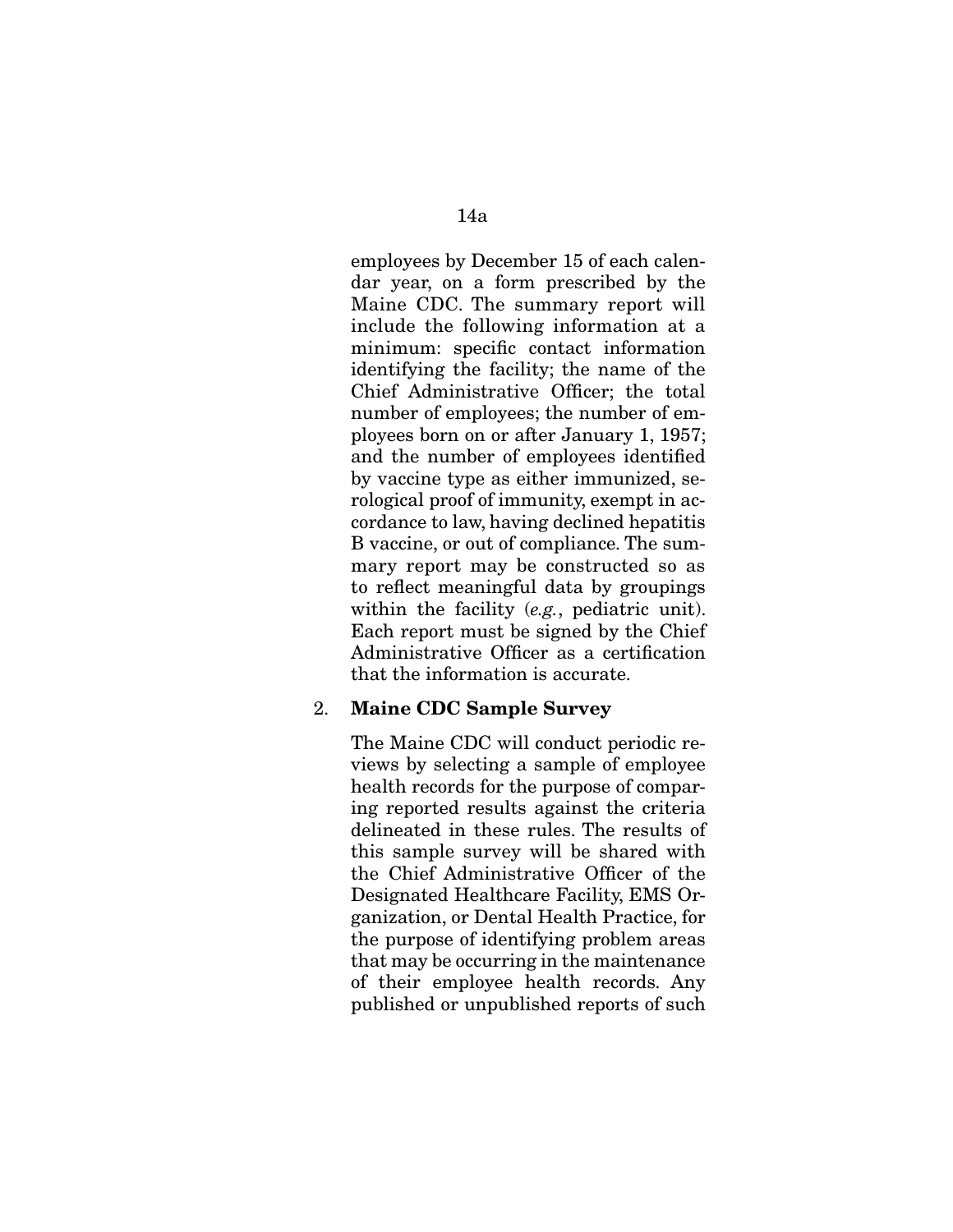## 15a

sampling of employee health records must not identify individual employees and/or Designated Healthcare Facilities, EMS Organization, or Dental Health Practices directly or indirectly.

#### STATUTORY AUTHORITY:

22 MRS §§ 802(1), (3)

#### EFFECTIVE DATE: April 16, 2002

 $\overline{a}$ 

#### NON-SUBSTANTIVE CORRECTIONS:

 May 13, 2002 - corrected the spelling of DEPART-MENT in header, page 1

 May 10, 2004 - spacing, capitalization and punctuation only

EFFECTIVE DATE:

 October 6, 2009 to January 4, 2010: fling 2009-531 (EMERGENCY)

December 8, 2009 – fling 2009-644

 April 14, 2021 – filing 2021-068 (ROUTINE TECH-NICAL)

 August 12, 2021 – fling 2021-166 (EMERGENCY ROUTINE TECHNICAL)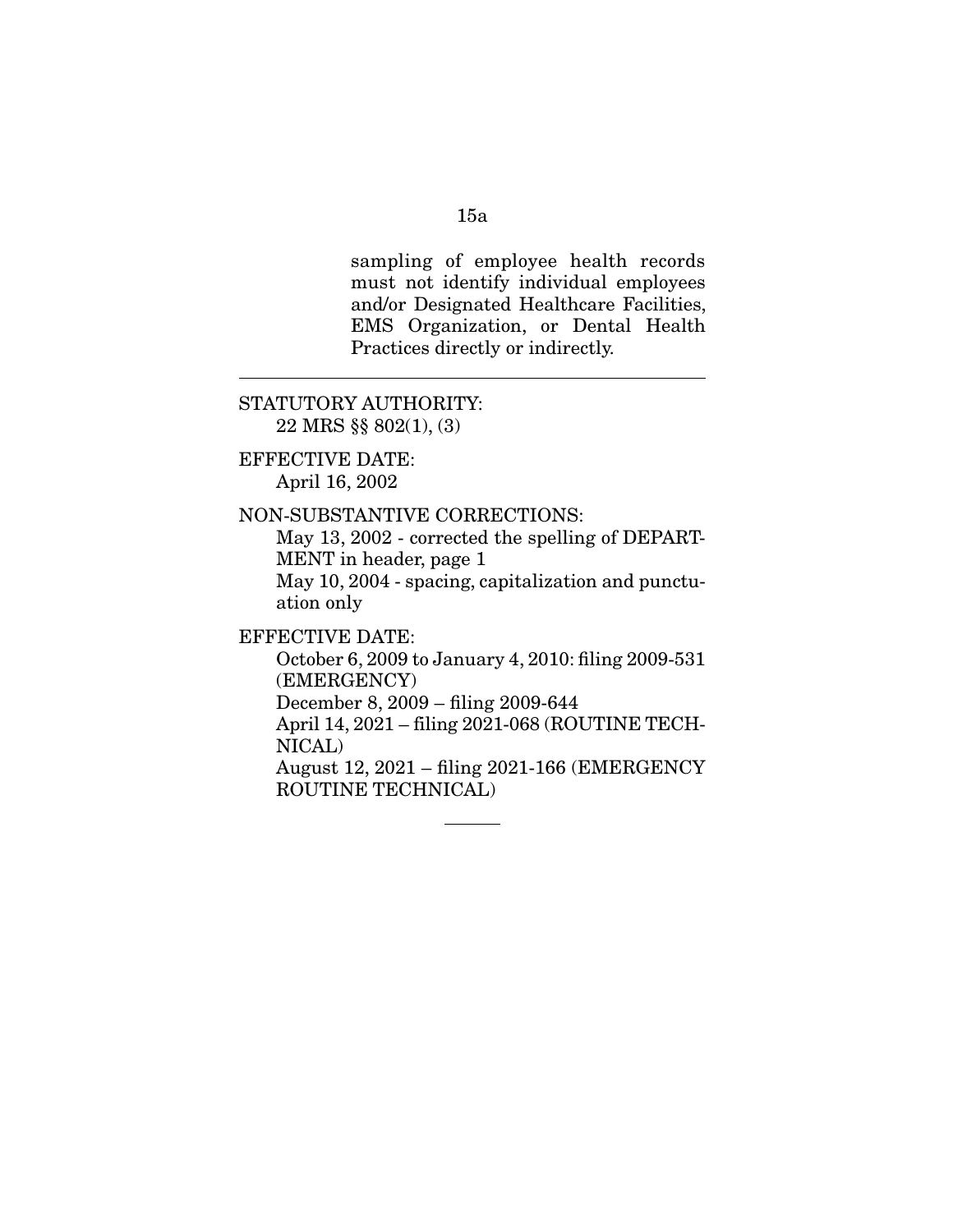# **STATE OF MAINE**

# **IMMUNIZATION REQUIREMENTS FOR HEALTHCARE WORKERS**

## **10-144 CODE OF MAINE RULES CHAPTER 264**

## [SEAL]

Maine Department of Health and Human Services Maine Center for Disease Control and Prevention 11 State House Station Augusta, Maine 04333-0011

Date Amended: November 10, 2021

# **10-144 DEPARTMENT OF HEALTH AND HUMAN SERVICES MAINE CENTER FOR DISEASE CONTROL AND PREVENTION**

## **Chapter 264: IMMUNIZATION REQUIREMENTS FOR HEALTHCARE WORKERS**

**Purpose**: This rule is issued pursuant to the statutory authority of the Department of Health and Human Services to establish procedures for the control and prevention of communicable diseases and to require immunization of the employees of Designated Healthcare Facilities as set forth in 22 MRS §802. The purpose of the immunization requirements set forth in this rule is to reduce the risk of exposure to and transmission of vaccine-preventable diseases among healthcare workers, patients, and other members of

#### 16a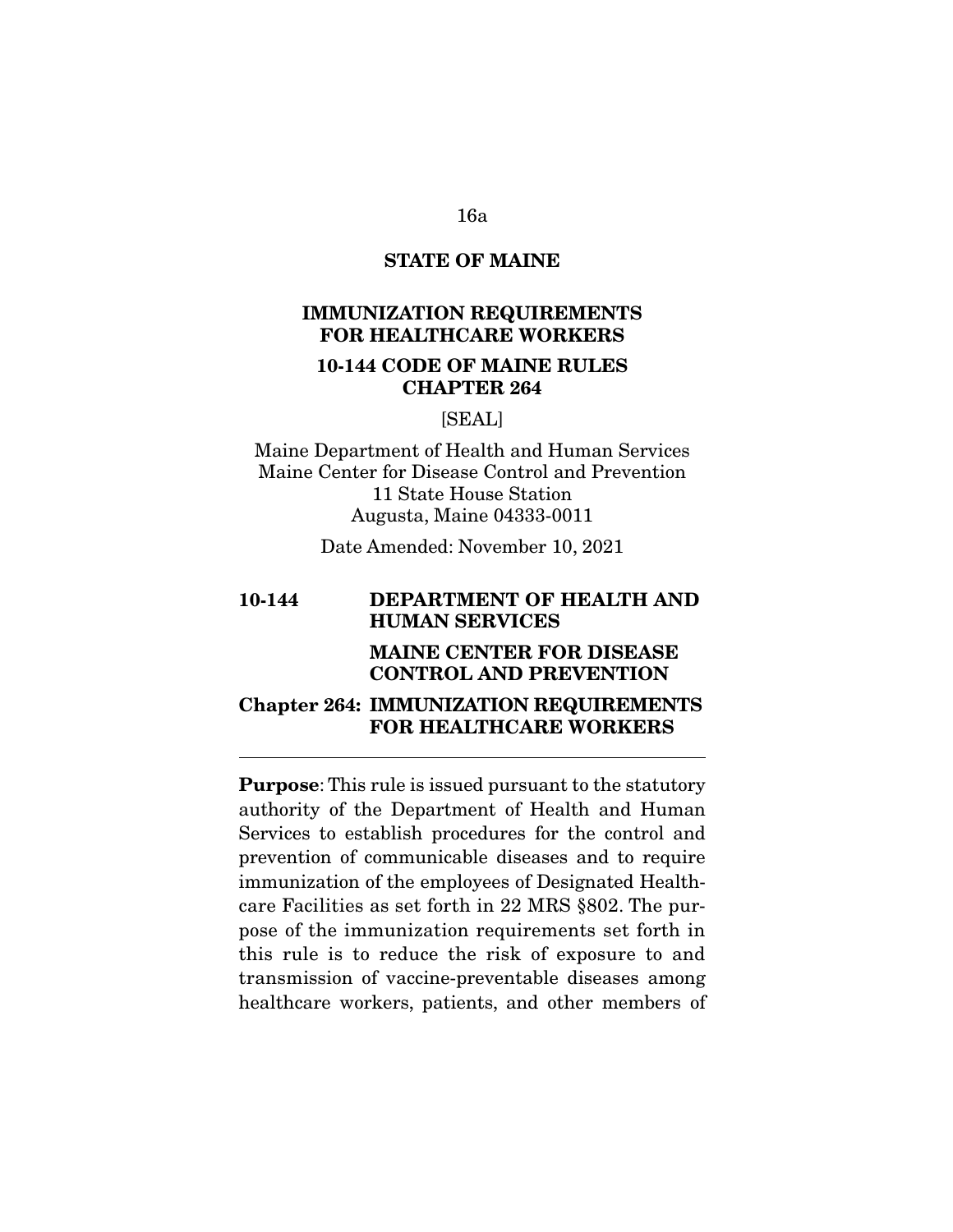the public in Designated Healthcare Facilities. Limiting transmission of vaccine-preventable diseases in Designated Healthcare Facilities also serves to reduce the risk of these diseases spreading throughout the general population. This rule prescribes the dosage for required immunizations; specifes the employees and certain contractors Designated Healthcare Facilities must exclude if the specifed immunization requirements are not met; describes conditions under which unimmunized employees and certain contractors may be excluded by order of a Public Health Official, and defnes recordkeeping responsibilities and reporting requirements for Designated Healthcare Facilities and their Chief Administrative Officers.

#### **SECTION 1. DEFINTIONS** [sic]

 $\overline{a}$ 

- A. **Certifcate of Immunization** means a written statement from a physician, nurse, physician assistant or health offcial who has administered an immunization to an employee, specifying the vaccine administered and the date it was administered. Secondary school or collegiate health records, having been compiled and maintained as an official document based on certifcates of immunization, which provide at a minimum the month and year that the immunization was administered and/or which contain copies of laboratory evidence of immunity, may also be accepted as proof of immunization.
- B. **Chief Administrative Officer** means the person designated as the president, chief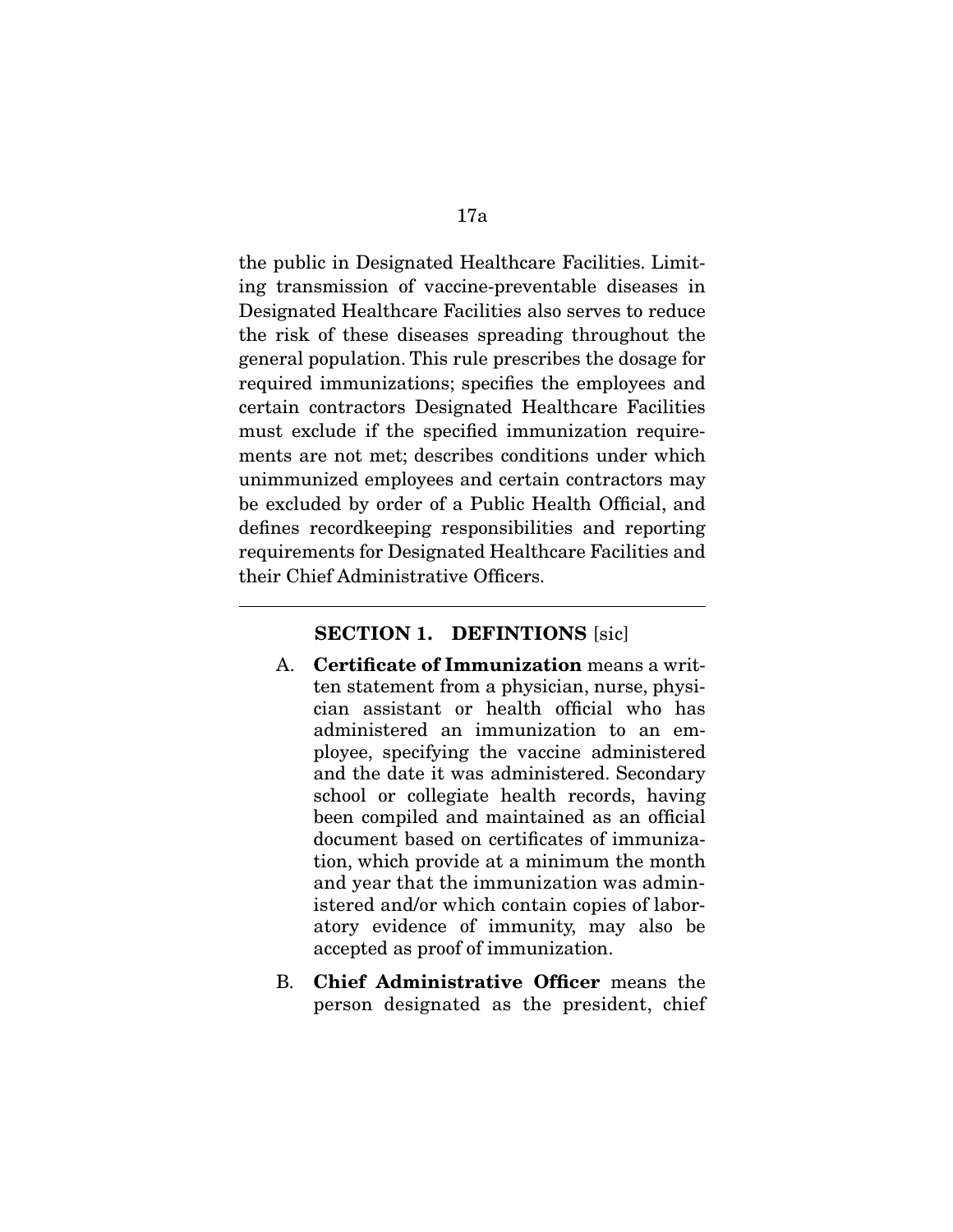executive officer, administrator, director or otherwise the senior offcial of a Designated Healthcare Facility.

- C. **Declination** means a formal process where an individual makes an informed choice declining Hepatitis B vaccination, following standards and procedures established by the federal Occupational Safety and Health Administration (OSHA) regulations (29 CFR §1910.1030(f )(2)(iv) (effective July 6, 1992).
- D. **Department** means the Department of Health and Human Services.
- E. **Designated Healthcare Facility** means a licensed nursing facility, residential care facility, Intermediate Care Facility for Individuals with Intellectual Disabilities (ICF/IID), multilevel healthcare facility, hospital, or home health agency subject to licensure by the State of Maine, Department of Health and Human Services Division of Licensing and Certification.
- F. **Disease** means the following conditions which may be preventable by immunization:
	- 1. Rubeola (measles);
	- 2. Mumps;
	- 3. Rubella (German measles);
	- 4. Varicella (chicken pox);
	- 5. Hepatitis B.;
	- 6. Infuenza; and
	- 7. COVID-19.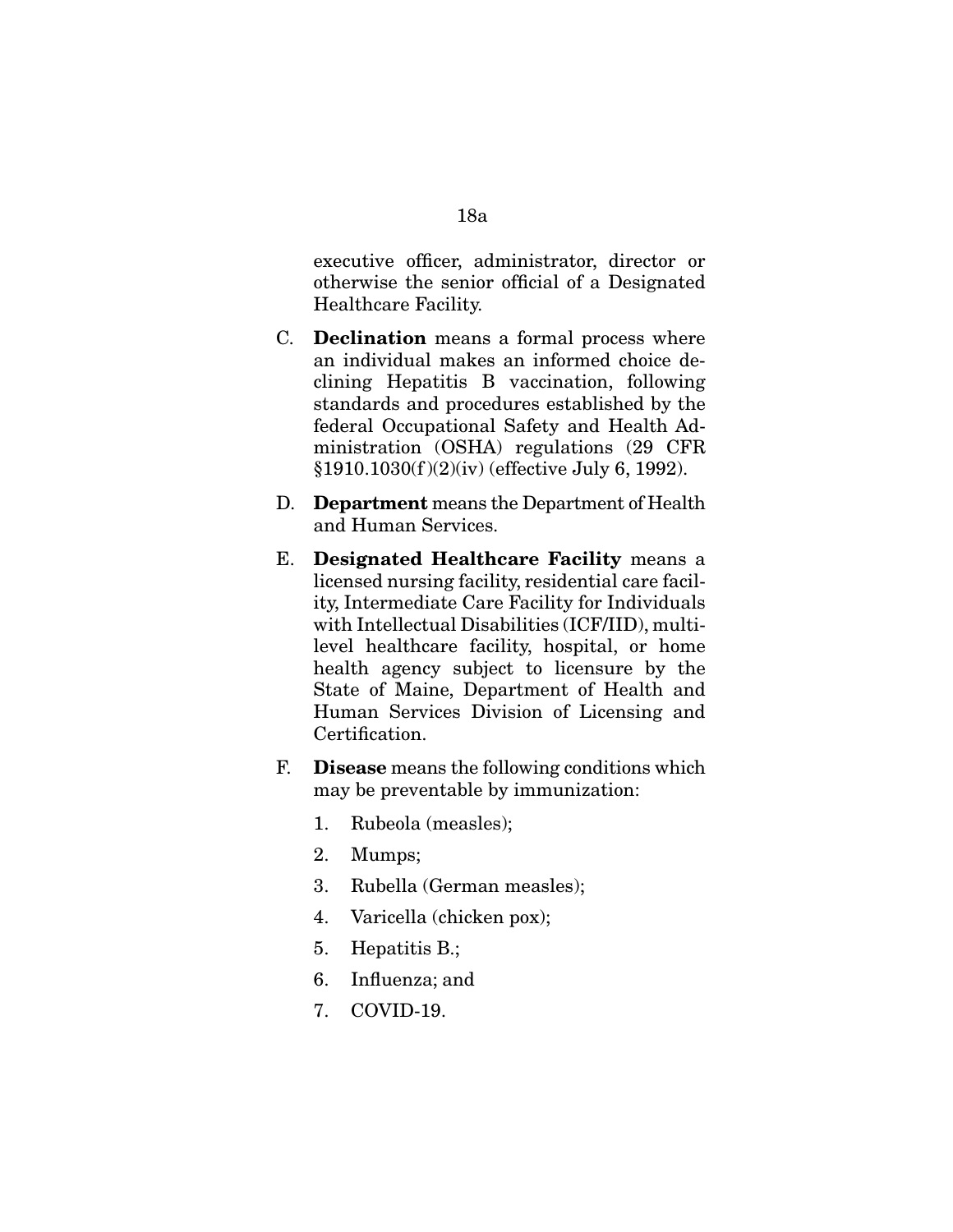- G. **Employee** means, for purposes of this rule, any person who performs any service for wages or other remuneration for a Designated Healthcare Facility, including independent contractors. Persons who provide ad hoc, non-health care services for a Designated Healthcare Facility and have no potential for direct contact (clinical, hands-on, or face-toface interaction) with staff, patients, or visitors of a Designated Healthcare Facility are not included in this defnition of employee. For illustrative purposes only, these may include, but are not limited to, landscapers, snow plow operators, and delivery persons.
- H. **Exclusively work remotely** means to provide services while outside the physical premises of a Designated Healthcare Facility and have no direct contact (clinical, hands-on, or face-to-face interaction) with patients, visitors, and other employees.
- I. **Exemption** means a formal procedure to procure discharge from requirement to vaccinate.
- J. **Health Offcial** means, for the purposes of this rule, any person who is authorized to administer immunizations.
- K. **Immunization** means a vaccine, antitoxin, or other substance used to increase an individual's immunity to disease.
- L. **Public Health Offcial** means a local health officer, the Director of the Maine Center for Disease Control and Prevention (Maine CDC), or a designated employee or agent of the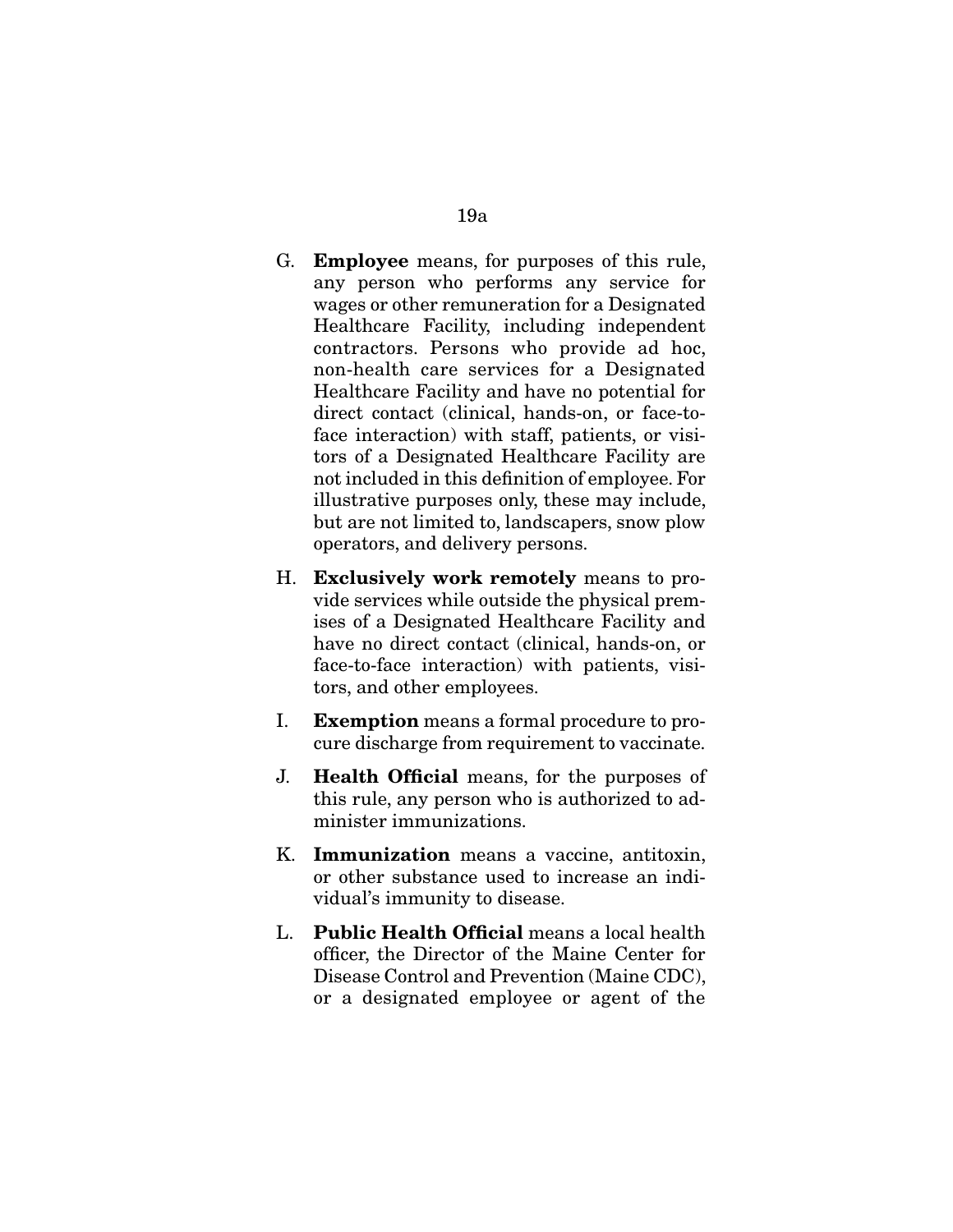## Maine Department of Health and Human Services (Department).

M. **Public Health Threat** means a condition or behavior that can reasonably be expected to place others at signifcant risk of exposure to a toxic agent or environmental hazard or infection with a notifable disease or condition, as defned in 22 MRS §801.

## **SECTION 2. IMMUNIZATIONS REQUIRED**

- A. Except as otherwise provided by law, each Designated Healthcare Facility in the State of Maine must require for all employees who do not exclusively work remotely a Certifcate of Immunization, or Proof of Immunity, subject to Section 4(B) of this rule, against:
	- 1. Rubeola (measles);
	- 2. Mumps;
	- 3. Rubella (German measles);
	- 4. Varicella (chicken pox);
	- 5. Hepatitis B;
	- 6. Infuenza;
	- 7. COVID-19.
- B. In accordance with 29 CFR §1910.1030(f)(1)(i) (effective July 6, 1992) of the Occupational Safety and Health Administration (OSHA) regulations, Designated Healthcare Facilities must make available the Hepatitis B vaccine to all healthcare workers with a risk of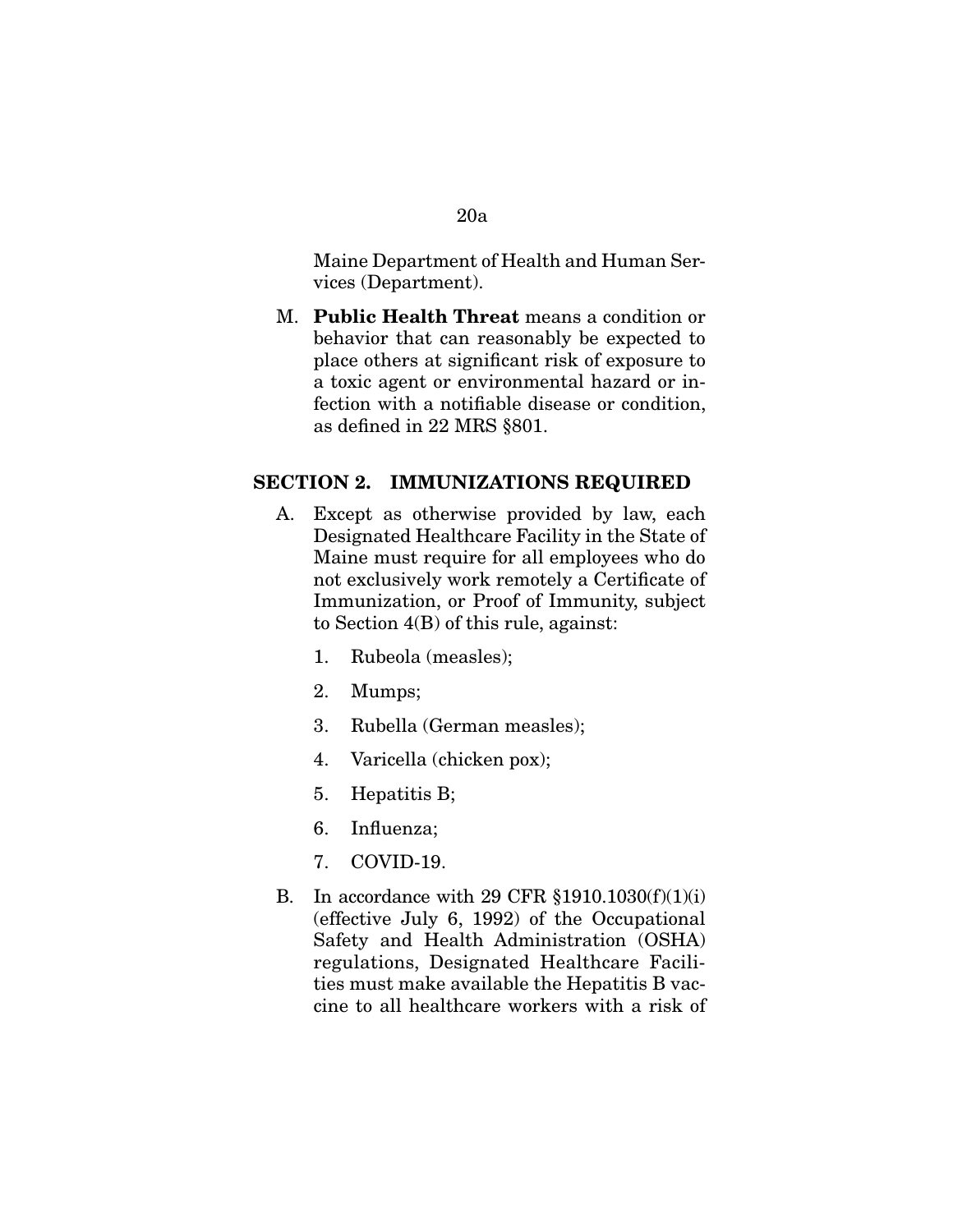occupational exposure, provided at no cost to the employee and at a reasonable time and place.

C. No Chief Administrative Officer may permit any employee who does not exclusively work remotely to be in attendance at work without a Certifcate of Immunization for each disease Proof of Immunity as described in Section 4(B) of this rule, or documentation of an authorized exemption or declination in accordance with 22 MRS § 802(4-B).

## **SECTION 3. EXEMPTIONS**

An employee who does not provide a Certifcate of Immunization or Proof of Immunity, as described in Section 4(B) for a vaccine required under this rule may be permitted to attend work if that employee is exempt in accordance with 22 MRS § 802(4-B), unless otherwise provided by law. Documentation for an employee's immunization exemption must be maintained in the permanent health record for that employee for a minimum of six years after termination.

## **SECTION 4. CERTIFICATE of IMMUNIZATION and PROOF OF IMMUNITY**

#### **A. Certifcate of Immunization**

 To demonstrate proper immunization against each disease, an employee must present the Designated Healthcare Facility with a Certificate of Immunization from a physician, nurse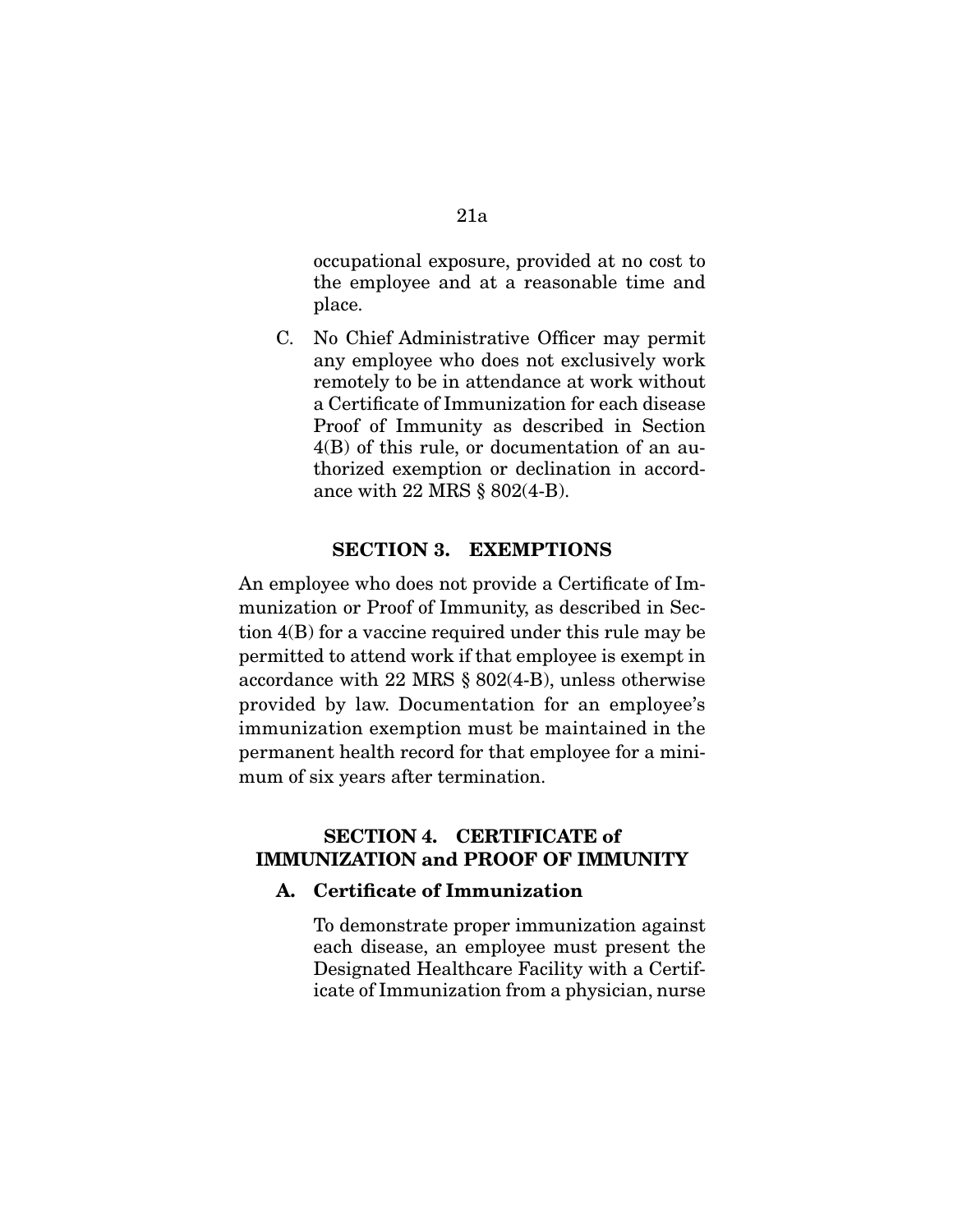or health offcial who has administered the immunization(s) to the employee. Physicians within their own practice may authorize their own employees to issue a certifcate of immunization on behalf of the physician. The certifcate must specify the immunization(s), and the date(s), including month and year, on which it was administered. Physicians, having reviewed offcial patient records created by another practitioner which indicate that a particular patient has received an immunization on a specifed date, demonstrating at a minimum the month and year the immunization was given, may certify that the immunization was given. Adequately prepared secondary and/or collegiate school health records will also be considered acceptable for the purpose of meeting this requirement.

## B. **Proof of Immunity**

 To demonstrate that an employee is immune to any of the diseases listed in Section  $5(A)(1)$ -(5), the employee may present the hospital/ facility Designated Healthcare Facility with laboratory evidence demonstrating immunity, or other acceptable evidence of immunity. (See Section 7(-B) Individual Health Records.) No Proof of Immunity is available for COVID-19 or Infuenza.

## **SECTION 5. IMMUNIZATION DOSAGE**

A. The following schedule contains the minimally required number of doses for the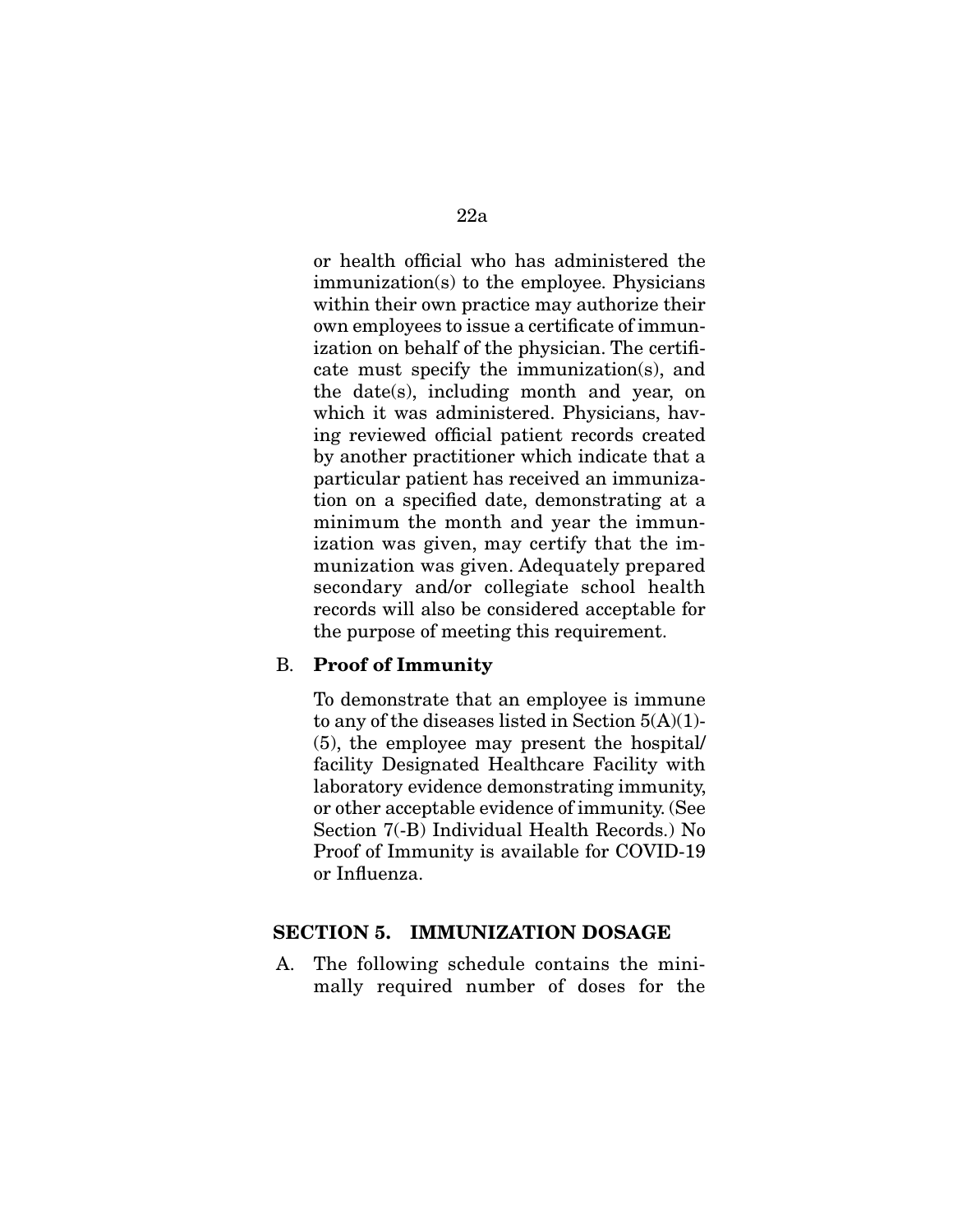## immunization(s) listed in Section 2(A) of this rule:

- 1. **Rubeola (Measles)**: Two doses of live measles vaccine given after the frst birthday, with a minimum of four weeks separating the two doses.
- 2. **Mumps**: Two doses of live mumps vaccine given after the frst birthday.
- 3. **Rubella (German Measles)**: Two doses of live rubella vaccine given after the frst birthday.
- 4. **Varicella (Chickenpox)**: Two doses of live varicella vaccine given after the frst birthday, with a minimum of four weeks separating the two doses.
- 5. **Hepatitis B**: Fully completed series of either two or three doses of hepatitis B vaccine. If a two-dose series, then the second dose must be given one month after the frst dose. If a three-dose series, the second dose must be given one month after the frst dose and fve months must separate the second and third doses.
- 6. **Infuenza**: Annual dose of inactivated infuenza vaccine or live attenuated infuenza vaccine.
- 7. **COVID-19**: The number of recommended doses must be in accordance with the COVID-19 immunization manufacturer's Emergency Use Authorization or labeling.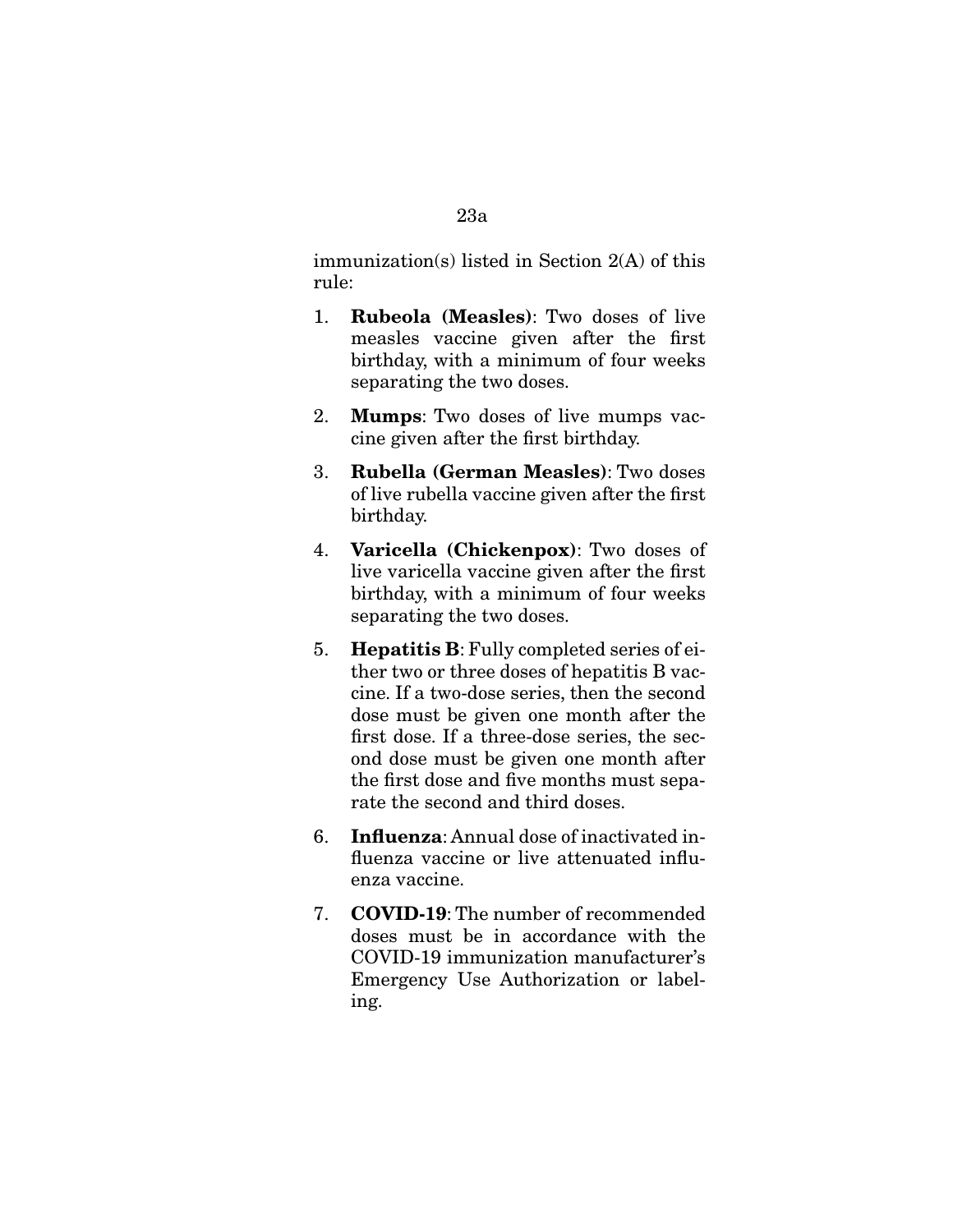B. Any such immunization must meet the standards for biological products which are approved by the United States Public Health Service.

# **SECTION 6. EXCLUSIONS FROM THE HEALTHCARE SETTING**

## A. **Exclusion by order of Public Health Offcial**

 A Public Health Official may order a Chief Administrative Officer to exclude from the worksite an employee who has not been immunized when the employee's continued presence poses a clear danger to the health of others. The documented occurrence of a single case of rubeola (measles), mumps, rubella (German measles) varicella (chickenpox), or COVID-19 in a Designated Healthcare Facility or amongst its employees may be interpreted as a clear danger to the health of others.

The Chief Administrative Officer must exclude that employee during the period of danger, unless otherwise ordered by the Public Health Official.

- B. The following periods are defned as the minimum "period of danger: [sic]" for each disease listed below:
	- 1 **Measles**: 15 days from the onset of symptoms from the last identifed case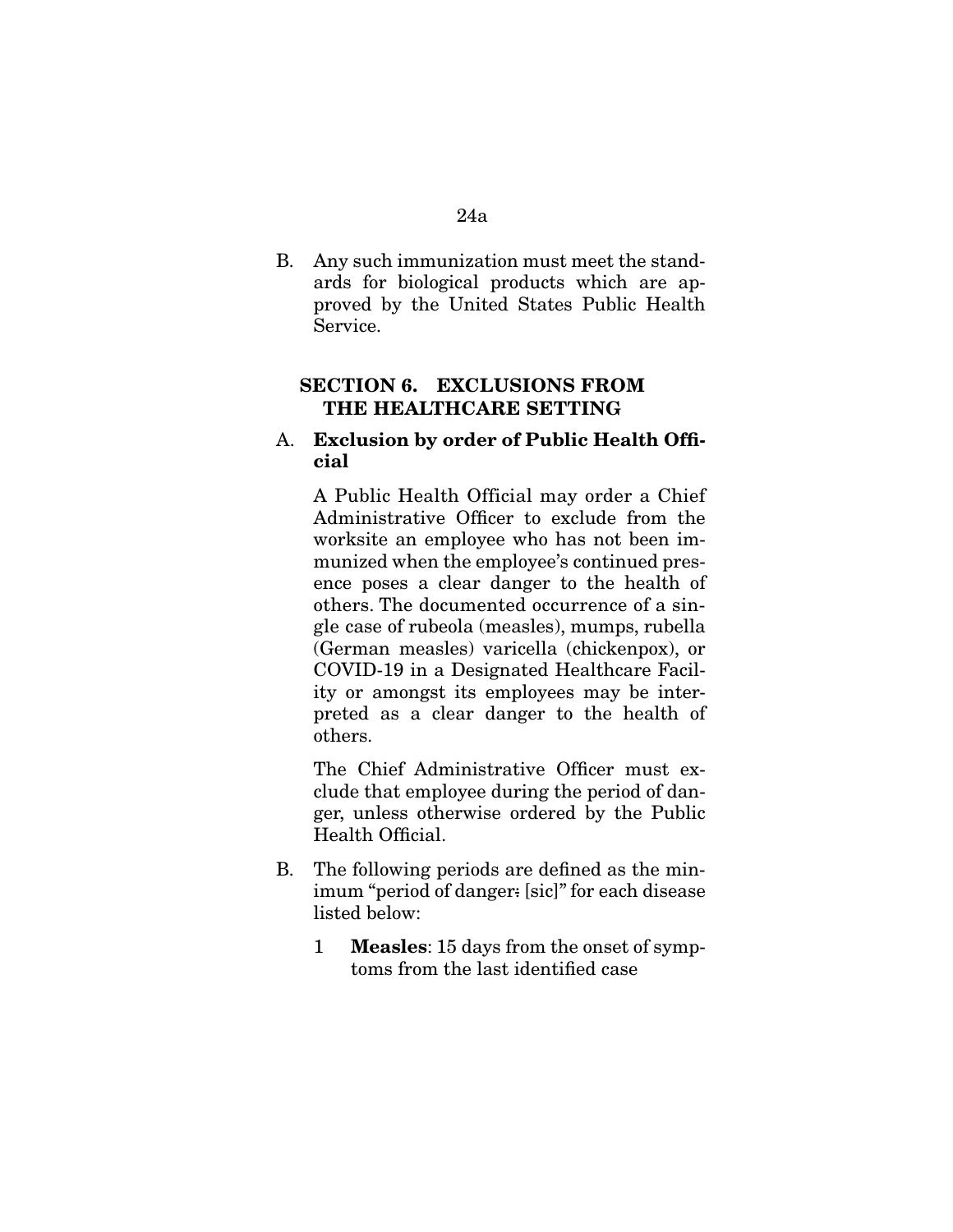#### 25a

- 2. **Mumps**: 18 days from the onset of symptoms from the last identifed case
- 3. **Rubella**: 23 days from the onset of symptoms from the last identifed case
- 4. **Varicella**: 16 days from the onset of symptoms from the last identifed case.
- C. There is no defned minimum period of danger for infuenza, Hepatitis B, or COVID-19.

# **SECTION 7. RECORD KEEPING, REPORTING, AND ENFORCEMENT**

## A. **Designated Record Keeping**

 The Chief Administrative Officer in each Designated Healthcare Facility must be responsible for the maintenance of employee immunization records. The Chief Administrative Officer may designate a person to be responsible for record keeping.

## B. **Individual Health Records**

 Each Designated Healthcare Facility must adopt a uniform, health record for maintaining information regarding the health status of each employee. The immunization status of each employee with regard to each disease must be noted on the employee's health record. The health record of each employee must include, at a minimum, the month and year that each immunization was administered. Health records are to be retained a minimum of six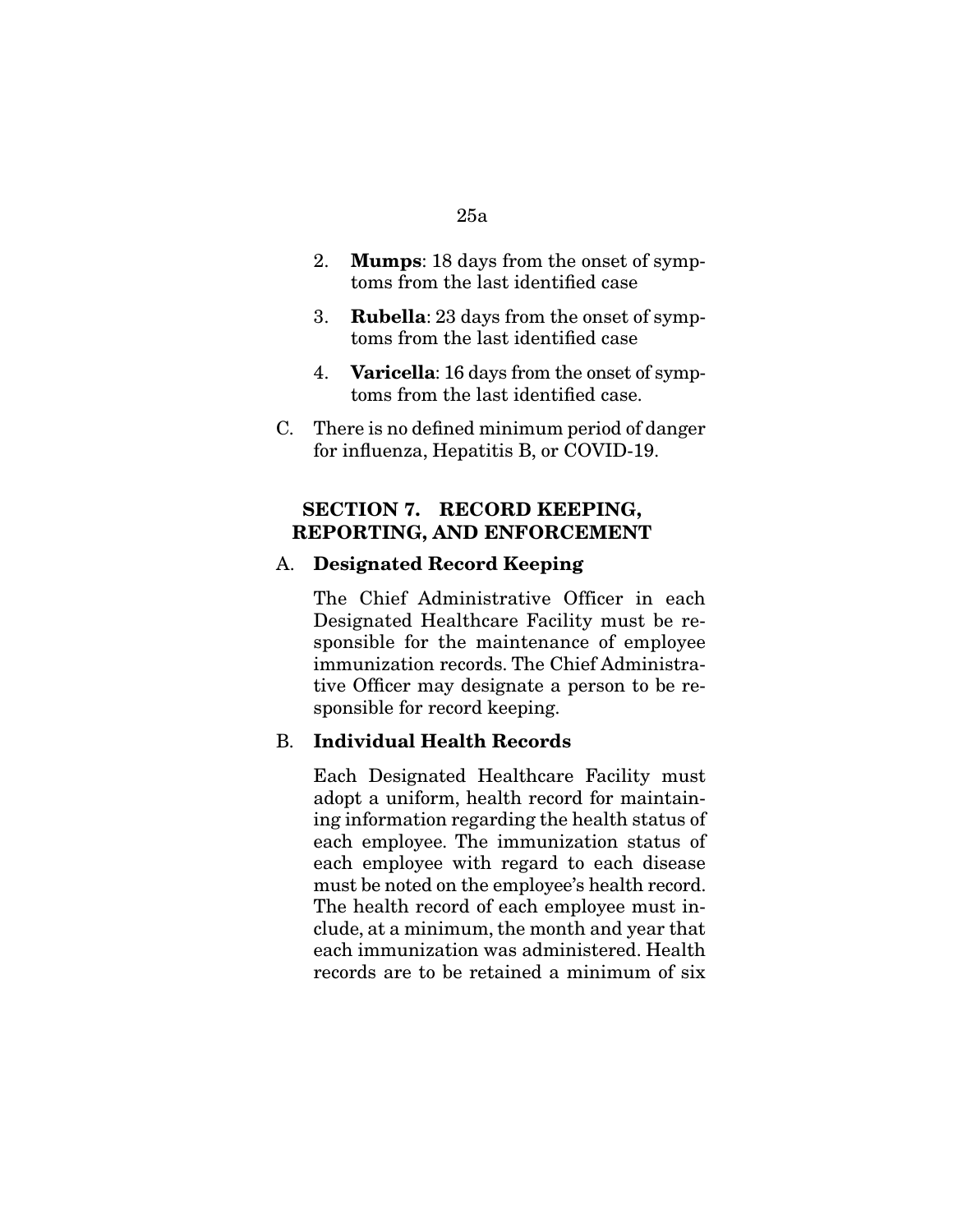years after the date the employee provided services.

 Where an exemption has been granted for a reason authorized by law, the documentation supporting the exemption (including any information regarding the anticipated duration of the exemption) must be on file with the employee health record. Where Proof of Immunity has been accepted, a copy of the documentation must also be on fle.

### C. **List of Non-Immunized Employees**

The Chief Administrative Officer or his/her designee in each Designated Healthcare Facility must keep a listing for each disease of the employees who are not currently immunized and have not provided Proof of Immunity. This list must include the names of all employees with authorized exemptions from immunization as well as any who are otherwise not known to be immune and must state the reason that the employee is not immune. The purpose of the list is to provide an efficient means to rapidly contact non-immunized employees in the event of disease outbreaks and exclude them from the workplace as necessary.

## D. **Required Reports**

The Chief Administrative Officer of each Designated Healthcare Facility is responsible for completing the Maine CDC's annual survey regarding the immunization status of all employees by December 15 of each calendar year. The survey will include the following information at a minimum: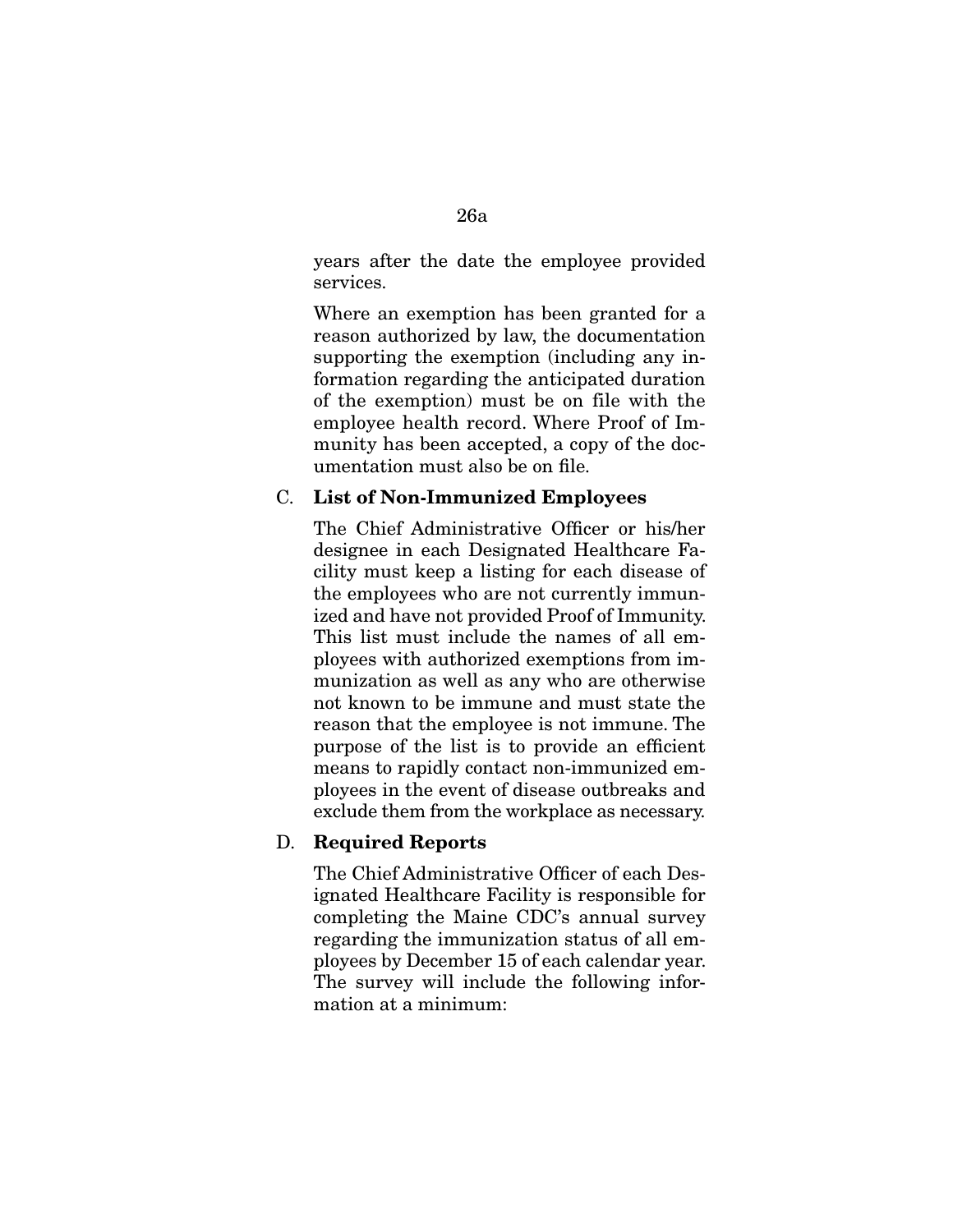- 1. Specifc contact information identifying the facility;
- 2. The name of the Chief Administrative Officer;
- 3. The total number of employees; and
- 4. The number of employees identifed by vaccine type as either being immunized, having demonstrated serological proof of immunity, having an exemption in accordance with law, having declined hepatitis B vaccine, or being out of compliance.

 The survey results may be constructed so as to reflect meaningful data by groupings within the facility (e.g., pediatric unit). Each report must be signed by the Chief Administrative Officer as a certification that the information is accurate.

# E. **Record Sampling and Review**

 The Department will conduct periodic reviews of annual survey results by selecting samples of employee health records to compare against information reported by the Designated Healthcare Facility and to assess for compliance with this rule. The Department will share the results of this review with the Chief Administrative Officer of the Designated Healthcare Facility and/or their designees(s) for the purpose of identifying problems with recordkeeping or other compliance issues.

# F. **Compliance Rates**

 Compliance rates may also be made available to the public at the Department's discretion in accordance with 22 MRS §824.